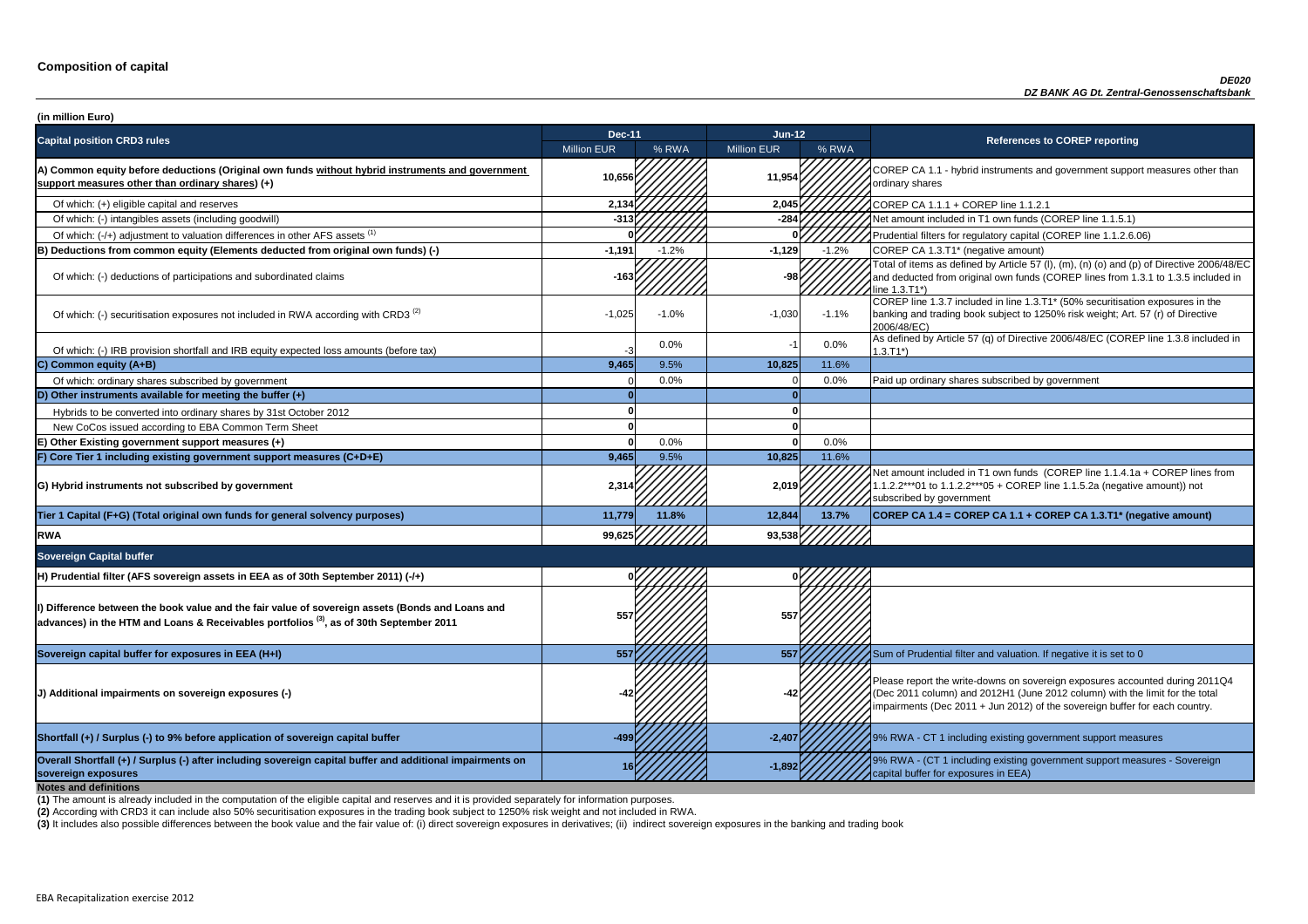### **Composition of RWA**

| (in million Euro)                                |               |          |
|--------------------------------------------------|---------------|----------|
|                                                  | <b>Dec-11</b> | $Jun-12$ |
| Total RWA <sup>(1)</sup>                         | 99,625        | 93,538   |
| RWA for credit risk                              | 77,862        | 74,213   |
| <b>RWA Securitisation and re-securitisations</b> | 6,700         | 6,338    |
| <b>RWA Other credit risk</b>                     | 71,162        | 67,875   |
| <b>RWA</b> for market risk                       | 14,375        | 10,875   |
| <b>RWA</b> operational risk                      | 7,388         | 8,450    |
| <b>Transitional floors</b>                       | 0             | 0        |
| <b>RWA Other</b>                                 | 0             | 0        |

### **Notes and definitions**

**(1)** The RWA calculated according to CRD III can be based on models that have not yet been approved by the National Supervisory Authority.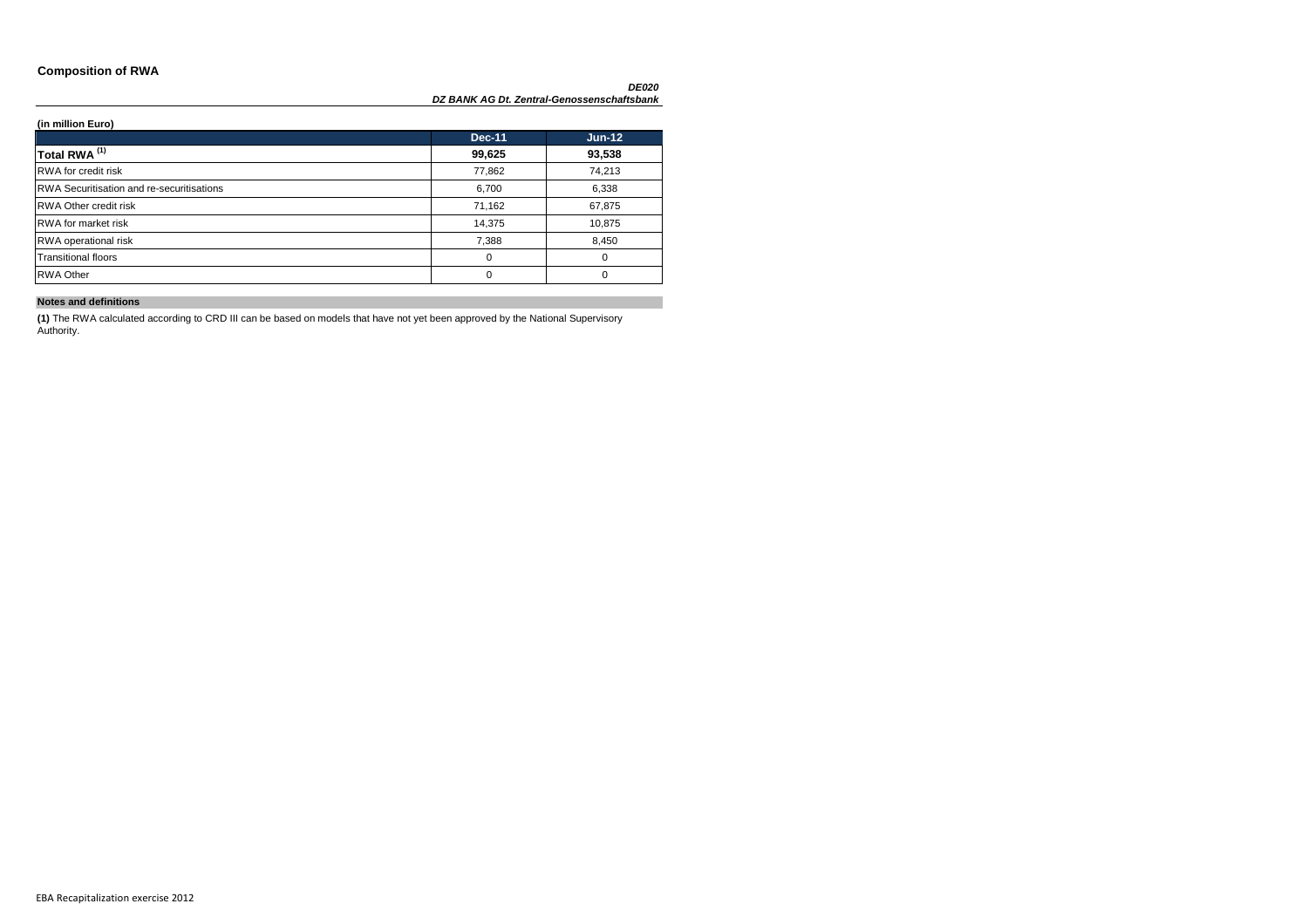#### *Dec-11 DE020 DZ BANK AG Dt. Zentral-Genossenschaftsbank*

| (in million Euro)             |                |                 |                                                                                             |                                    |                                                                   |                                                                                              |                                                                                                     |                                                                                                                    |                                                                                                                    |                                                                                              |                                                      |                                                                                      |                                                                                  |                                                                           |
|-------------------------------|----------------|-----------------|---------------------------------------------------------------------------------------------|------------------------------------|-------------------------------------------------------------------|----------------------------------------------------------------------------------------------|-----------------------------------------------------------------------------------------------------|--------------------------------------------------------------------------------------------------------------------|--------------------------------------------------------------------------------------------------------------------|----------------------------------------------------------------------------------------------|------------------------------------------------------|--------------------------------------------------------------------------------------|----------------------------------------------------------------------------------|---------------------------------------------------------------------------|
| <b>Residual Maturity</b>      |                |                 | <b>GROSS DIRECT LONG EXPOSURES</b><br>(accounting value gross of provisions) <sup>(1)</sup> |                                    | other counterparties only where there is maturity matching) $(1)$ | <b>NET DIRECT POSITIONS</b>                                                                  | (gross of provisions and write-off exposures (long) net of cash short position of sovereign debt to | <b>DIRECT SOVEREIGN</b><br><b>EXPOSURES IN</b><br><b>DERIVATIVES (1)</b>                                           | <b>INDIRECT SOVEREIGN</b><br><b>EXPOSURES<sup>(3)</sup></b><br>(on and off balance sheet)                          | Memo Item                                                                                    | Provisions and<br>write-off on<br>Sovereign assets   | <b>Prudential filter</b><br>(including the fair                                      | Reserve<br>AFS sovereign assets AFS sovereign assets<br>(gross the fair value of | Fair value of Cash<br>flow and fair value                                 |
|                               | <b>Country</b> |                 | of which: loans and<br>advances in the HTM<br>and Loans and<br>receivables portfolios       |                                    | of which: Available for<br>sale financial assets<br>(AFS)         | of which: Financial<br>assets designated at fair<br>value through profit or<br>loss<br>(FVO) | of which: Financial assets<br>held for trading $(2)$                                                | Net position at fair values<br>(Derivatives with positive fair<br>value + Derivatives with<br>negative fair value) | Net position at fair values<br>(Derivatives with positive fair<br>value + Derivatives with<br>negative fair value) | <b>Nominal Value</b><br>Debt securities<br>in HTM and Loans<br>and Receivables<br>portfolios | (loans, advances<br>and debt<br>securities)<br>$(+)$ | value of Cash flow and<br>fair value hedging<br>contracts)<br>$(+/-)$ <sup>(4)</sup> | Cash flow and fair<br>value hedging<br>contracts)<br>$(+/-)$ <sup>(4)</sup>      | hedging contracts<br>on AFS sovereign<br>assets<br>$(+/-)$ <sup>(4)</sup> |
| $[0 - 3M]$                    |                |                 |                                                                                             | $\overline{\mathbf{1}}$            | $\overline{0}$                                                    | $\Omega$                                                                                     |                                                                                                     |                                                                                                                    |                                                                                                                    |                                                                                              |                                                      | $\overline{0}$                                                                       | $\Omega$                                                                         | - 0                                                                       |
| $[3M - 1Y]$<br>$[1Y - 2Y]$    |                | $\mathcal{R}$   |                                                                                             | ર                                  | $\Omega$<br>$\Omega$                                              | $\Omega$<br>$\Omega$                                                                         | $\mathbf{3}$                                                                                        |                                                                                                                    |                                                                                                                    |                                                                                              |                                                      | $\overline{0}$<br>$\Omega$                                                           | $\Omega$<br>$\Omega$                                                             | $\Omega$<br>- 0                                                           |
| $[2Y - 3Y]$                   | Austria        | 10              |                                                                                             | 10 <sup>1</sup>                    | $\Omega$                                                          | $\Omega$                                                                                     | 10 <sup>°</sup>                                                                                     |                                                                                                                    | $-87$                                                                                                              |                                                                                              |                                                      | $\Omega$                                                                             | $\Omega$                                                                         | $\cap$                                                                    |
| $[3Y - 5Y]$                   |                | 70              |                                                                                             | 70                                 | $\Omega$                                                          | $\Omega$                                                                                     | 17                                                                                                  |                                                                                                                    | $-16$                                                                                                              | 50                                                                                           | HAAAA                                                | $\overline{0}$                                                                       | $\Omega$                                                                         | - 0                                                                       |
| $[5Y - 10Y]$<br>[10Y - more [ |                | 29<br>498       |                                                                                             | 10 <sup>°</sup><br>487             | $\Omega$<br>$\Omega$                                              | $\Omega$<br>$\cap$                                                                           | 10 <sup>1</sup><br>13                                                                               |                                                                                                                    | $-194$<br>326                                                                                                      | 465                                                                                          | 77777777                                             | $\Omega$<br>$\Omega$                                                                 | $\Omega$<br>$\Omega$                                                             | $\cap$<br>$\cap$                                                          |
| Total                         |                | 611             | $\frac{200}{200}$                                                                           | $-581$                             | $\Omega$                                                          |                                                                                              | 54                                                                                                  |                                                                                                                    | $\overline{29}$                                                                                                    | 515                                                                                          |                                                      | $\Omega$                                                                             | $\Omega$                                                                         | $\overline{0}$                                                            |
| $[0 - 3M]$                    |                | $\overline{1}$  |                                                                                             | $-7$                               | $\Omega$                                                          | $\Omega$                                                                                     | -8                                                                                                  |                                                                                                                    |                                                                                                                    | $\overline{1}$                                                                               |                                                      | $\Omega$                                                                             | $\Omega$                                                                         | _റ                                                                        |
| $[3M - 1Y]$                   |                |                 |                                                                                             |                                    | $\Omega$                                                          | $\Omega$<br>$\Omega$                                                                         |                                                                                                     |                                                                                                                    |                                                                                                                    |                                                                                              | HHHH                                                 | $\overline{0}$                                                                       | $\Omega$<br>$\Omega$                                                             | . വ<br>$\cap$                                                             |
| $[1Y - 2Y]$<br>$[2Y - 3Y]$    |                | 25              |                                                                                             | $-1$<br>21                         | $\overline{0}$<br>$\Omega$                                        | $\Omega$                                                                                     | $-1$<br>$-4$                                                                                        |                                                                                                                    | $-7$<br>$-12$                                                                                                      | 25                                                                                           | $1 \frac{H}{D}$                                      | $\overline{0}$<br>$\overline{0}$                                                     | $\Omega$                                                                         | $\cap$                                                                    |
| $[3Y - 5Y]$                   | Belgium        | 79              |                                                                                             | 69                                 | $\Omega$                                                          | $\Omega$                                                                                     | $-9$                                                                                                |                                                                                                                    | 21                                                                                                                 | 79                                                                                           |                                                      | $\overline{0}$                                                                       | $\Omega$                                                                         | $\Omega$                                                                  |
| $[5Y - 10Y]$                  |                | 63              |                                                                                             | 63                                 | $\Omega$                                                          | $\Omega$                                                                                     | $\circ$                                                                                             |                                                                                                                    | $-14$                                                                                                              | 55                                                                                           | VIIIIIII                                             | $\overline{0}$                                                                       |                                                                                  | $\Omega$                                                                  |
| [10Y - more [<br><b>Total</b> |                | 102<br>270      | $\Omega$                                                                                    | 102<br>247                         | $\Omega$<br>- 0                                                   | $\Omega$                                                                                     | $-14$                                                                                               | $\overline{0}$                                                                                                     | 63<br>51                                                                                                           | 102<br>262                                                                                   | 7777777777                                           | $\Omega$<br>$\Omega$                                                                 | $\Omega$                                                                         | $\Omega$                                                                  |
| $[0 - 3M]$                    |                |                 |                                                                                             |                                    | $\Omega$                                                          | $\Omega$                                                                                     |                                                                                                     |                                                                                                                    |                                                                                                                    |                                                                                              |                                                      | $\overline{0}$                                                                       | $\Omega$                                                                         | $\cap$                                                                    |
| $[3M-1Y]$                     |                |                 |                                                                                             |                                    | $\Omega$                                                          | $\cap$                                                                                       |                                                                                                     |                                                                                                                    | $-3$                                                                                                               |                                                                                              |                                                      | $\overline{0}$                                                                       | $\Omega$                                                                         | $\cap$                                                                    |
| $[1Y - 2Y]$                   |                | 17              |                                                                                             | 17                                 | $\Omega$                                                          | $\cap$                                                                                       | 17                                                                                                  |                                                                                                                    | $-1$                                                                                                               |                                                                                              |                                                      | $\overline{0}$                                                                       | $\Omega$                                                                         | $\cap$                                                                    |
| $[2Y - 3Y]$<br>[3Y - 5Y       | Bulgaria       |                 |                                                                                             |                                    | $\Omega$                                                          | $\Omega$                                                                                     |                                                                                                     | 70                                                                                                                 | $-12$                                                                                                              |                                                                                              |                                                      | $\overline{0}$                                                                       | $\Omega$                                                                         | . വ                                                                       |
| $[5Y - 10Y]$                  |                |                 |                                                                                             |                                    | $\Omega$                                                          | $\Omega$                                                                                     |                                                                                                     |                                                                                                                    |                                                                                                                    |                                                                                              |                                                      | $\overline{0}$                                                                       | $\Omega$                                                                         |                                                                           |
| [10Y - more [                 |                |                 |                                                                                             |                                    | $\Omega$                                                          | $\Omega$                                                                                     |                                                                                                     |                                                                                                                    | -1                                                                                                                 |                                                                                              | HAAAN<br>HAAAN                                       | $\overline{0}$                                                                       | $\Omega$                                                                         | $\Omega$                                                                  |
| <b>Total</b><br>$[0 - 3M]$    |                | 17<br>10        | ∩.                                                                                          | 17 <sup>2</sup><br>10 <sup>1</sup> | - 0<br>$\Omega$                                                   | $\Omega$                                                                                     | 17<br>$\mathbf{3}$                                                                                  | 70                                                                                                                 | $-17$<br>20                                                                                                        | $\Omega$<br>$\overline{7}$                                                                   |                                                      | $\Omega$<br>$\Omega$                                                                 | $\Omega$                                                                         | $\cap$                                                                    |
| $[3M - 1Y]$                   |                |                 |                                                                                             |                                    | $\Omega$                                                          | $\Omega$                                                                                     |                                                                                                     |                                                                                                                    |                                                                                                                    |                                                                                              | HAHAHA<br>HAHAHA                                     | $\overline{0}$                                                                       | $\Omega$                                                                         | $\Omega$                                                                  |
| $[1Y - 2Y]$                   |                |                 |                                                                                             |                                    | $\Omega$                                                          | $\Omega$                                                                                     |                                                                                                     |                                                                                                                    |                                                                                                                    |                                                                                              |                                                      | $\overline{0}$                                                                       | $\Omega$                                                                         | $\cap$                                                                    |
| [2Y - 3Y [                    | Cyprus         |                 |                                                                                             |                                    | $\Omega$                                                          | $\Omega$                                                                                     |                                                                                                     |                                                                                                                    |                                                                                                                    |                                                                                              |                                                      | $\overline{0}$                                                                       | $\Omega$                                                                         | - 0                                                                       |
| $[3Y - 5Y]$<br>$[5Y - 10Y]$   |                |                 |                                                                                             |                                    | - 0<br>$\Omega$                                                   | $\Omega$<br>$\Omega$                                                                         |                                                                                                     |                                                                                                                    |                                                                                                                    |                                                                                              |                                                      | $\overline{0}$<br>$\Omega$                                                           | $\Omega$<br>$\Omega$                                                             | - 0<br>- വ                                                                |
| [10Y - more [                 |                |                 |                                                                                             |                                    | $\Omega$                                                          | $\cap$                                                                                       |                                                                                                     |                                                                                                                    |                                                                                                                    |                                                                                              |                                                      | $\Omega$                                                                             | $\cap$                                                                           | $\cap$                                                                    |
| <b>Total</b>                  |                | 10 <sup>1</sup> | $\Omega$                                                                                    | 10 <sup>°</sup>                    |                                                                   |                                                                                              |                                                                                                     |                                                                                                                    | <b>20</b>                                                                                                          |                                                                                              |                                                      | $\Omega$                                                                             |                                                                                  | $\Omega$                                                                  |
| [ 0 - 3M [<br>$[3M - 1Y]$     |                |                 |                                                                                             |                                    | $\Omega$<br>$\overline{0}$                                        | $\Omega$<br>$\Omega$                                                                         |                                                                                                     |                                                                                                                    | -4                                                                                                                 |                                                                                              | HAAAA<br>HAAAA                                       | $\Omega$<br>$\overline{0}$                                                           | $\Omega$<br>$\Omega$                                                             | $\cap$<br>- 0                                                             |
| $[1Y - 2Y]$                   |                |                 |                                                                                             |                                    | $\Omega$                                                          | $\Omega$                                                                                     |                                                                                                     |                                                                                                                    |                                                                                                                    |                                                                                              |                                                      | $\overline{0}$                                                                       | $\Omega$                                                                         | - 0                                                                       |
| [2Y - 3Y [                    | Czech Republic | 44              |                                                                                             | 44                                 | $\Omega$                                                          | $\Omega$                                                                                     | 4                                                                                                   |                                                                                                                    |                                                                                                                    | 40                                                                                           |                                                      | $\Omega$                                                                             | $\Omega$                                                                         | $\cap$                                                                    |
| $[3Y - 5Y]$                   |                |                 |                                                                                             |                                    | $\Omega$                                                          | $\Omega$                                                                                     |                                                                                                     |                                                                                                                    |                                                                                                                    |                                                                                              |                                                      | $\Omega$<br>$\Omega$                                                                 | $\Omega$<br>∩                                                                    | ി                                                                         |
| $[5Y - 10Y]$<br>[10Y - more [ |                | 27              |                                                                                             | 27                                 | $\Omega$<br>$\Omega$                                              | $\Omega$<br>$\Omega$                                                                         | 12                                                                                                  |                                                                                                                    | 40<br>20                                                                                                           | 15 <sub>1</sub>                                                                              |                                                      | $\Omega$                                                                             | ∩                                                                                |                                                                           |
| <b>Total</b>                  |                | 71              | $\Omega$                                                                                    | 71                                 | $\Omega$                                                          | $\Omega$                                                                                     | 16                                                                                                  | $\Omega$                                                                                                           | 62                                                                                                                 | 55                                                                                           |                                                      | $\Omega$                                                                             | $\Omega$                                                                         | $\Omega$                                                                  |
| $[0 - 3M]$                    |                |                 |                                                                                             |                                    | $\Omega$                                                          | $\Omega$                                                                                     | $\mathbf{3}$                                                                                        |                                                                                                                    | $-4$                                                                                                               |                                                                                              |                                                      | $\overline{0}$                                                                       | $\Omega$                                                                         | $\cap$                                                                    |
| $[3M - 1Y]$<br>$[1Y - 2Y]$    |                |                 |                                                                                             | $\Omega$                           | - റ<br>$\Omega$                                                   | $\Omega$<br>$\Omega$                                                                         | $\overline{2}$                                                                                      |                                                                                                                    |                                                                                                                    |                                                                                              | UIIIIII                                              | $\overline{0}$<br>$\overline{0}$                                                     | $\Omega$<br>$\Omega$                                                             | $\cap$<br>$\cap$                                                          |
| $[2Y - 3Y]$                   | Denmark        |                 |                                                                                             |                                    | $\Omega$                                                          | $\Omega$                                                                                     |                                                                                                     |                                                                                                                    |                                                                                                                    |                                                                                              |                                                      | $\overline{0}$                                                                       | $\Omega$                                                                         | $\Omega$                                                                  |
| $[3Y - 5Y]$                   |                |                 |                                                                                             |                                    | $\Omega$                                                          | $\Omega$                                                                                     |                                                                                                     |                                                                                                                    |                                                                                                                    |                                                                                              | HAAAA<br>HAAAAA                                      | $\overline{0}$                                                                       | $\Omega$                                                                         | $\Omega$                                                                  |
| $[5Y - 10Y]$<br>[10Y - more [ |                |                 |                                                                                             |                                    | $\Omega$<br>$\Omega$                                              | $\Omega$<br>$\Omega$                                                                         | 8                                                                                                   |                                                                                                                    |                                                                                                                    |                                                                                              |                                                      | $\overline{0}$<br>$\overline{0}$                                                     | $\Omega$<br>$\Omega$                                                             | $\Omega$<br>$\cap$                                                        |
| <b>Total</b>                  |                | 17 <sup>2</sup> | $\Omega$                                                                                    | 17 <sup>2</sup>                    | - 0                                                               |                                                                                              | 17 <sup>2</sup>                                                                                     | $\Omega$                                                                                                           |                                                                                                                    | $\Omega$                                                                                     |                                                      | $\overline{0}$                                                                       | $\Omega$                                                                         | $\Omega$                                                                  |
| $[0 - 3M]$                    |                |                 |                                                                                             |                                    | $\Omega$                                                          | $\Omega$                                                                                     |                                                                                                     |                                                                                                                    |                                                                                                                    |                                                                                              |                                                      | $\overline{0}$                                                                       | $\Omega$                                                                         | $\cap$                                                                    |
| $[3M-1Y]$                     |                |                 |                                                                                             |                                    | $\Omega$                                                          | $\Omega$                                                                                     |                                                                                                     |                                                                                                                    |                                                                                                                    |                                                                                              | WITH THE                                             | $\overline{0}$                                                                       | $\Omega$                                                                         | $\cap$                                                                    |
| $[1Y - 2Y]$<br>[2Y - 3Y [     |                |                 |                                                                                             |                                    | $\Omega$<br>$\Omega$                                              | $\Omega$<br>$\Omega$                                                                         |                                                                                                     |                                                                                                                    |                                                                                                                    |                                                                                              |                                                      | $\Omega$<br>$\overline{0}$                                                           | $\Omega$<br>$\Omega$                                                             | $\cap$<br>$\Omega$                                                        |
| $[3Y - 5Y]$                   | Estonia        |                 |                                                                                             |                                    | - 0                                                               | $\Omega$                                                                                     |                                                                                                     |                                                                                                                    |                                                                                                                    |                                                                                              |                                                      | $\overline{0}$                                                                       | $\Omega$                                                                         | - 0                                                                       |
| $[5Y - 10Y]$                  |                |                 |                                                                                             |                                    | - റ                                                               | $\Omega$                                                                                     |                                                                                                     |                                                                                                                    |                                                                                                                    |                                                                                              |                                                      | $\Omega$                                                                             | $\Omega$                                                                         | - 0                                                                       |
| [10Y - more [<br><b>Total</b> |                | -0              | 0                                                                                           |                                    | - റ                                                               | $\Omega$                                                                                     |                                                                                                     |                                                                                                                    |                                                                                                                    | $\Omega$                                                                                     |                                                      | $\overline{0}$<br>-0                                                                 | $\Omega$                                                                         | റ                                                                         |
| $[0 - 3M]$                    |                |                 |                                                                                             |                                    | $\Omega$                                                          | $\Omega$                                                                                     |                                                                                                     |                                                                                                                    |                                                                                                                    |                                                                                              | 777777777                                            | $\Omega$                                                                             |                                                                                  |                                                                           |
| $[3M - 1Y]$                   |                | ົາ              |                                                                                             | -2                                 | $\overline{0}$                                                    | $\overline{0}$                                                                               |                                                                                                     |                                                                                                                    |                                                                                                                    |                                                                                              |                                                      | $\overline{0}$                                                                       | $\Omega$                                                                         | - 0                                                                       |
| $[1Y - 2Y]$                   |                | - 2             |                                                                                             | $\overline{2}$                     | $\overline{0}$                                                    | $\overline{0}$                                                                               |                                                                                                     |                                                                                                                    | R                                                                                                                  |                                                                                              |                                                      | $\overline{0}$                                                                       | - 0                                                                              | - 0                                                                       |
| [2Y - 3Y [<br>$[3Y - 5Y]$     | Finland        | 27<br>42        |                                                                                             | 27<br>42                           | $\Omega$<br>$\Omega$                                              | $\overline{0}$<br>$\overline{0}$                                                             |                                                                                                     |                                                                                                                    |                                                                                                                    |                                                                                              | William                                              | $\overline{0}$<br>$\overline{0}$                                                     | $\Omega$<br>$\Omega$                                                             | $\Omega$<br>- 0                                                           |
| [5Y - 10Y [                   |                |                 |                                                                                             |                                    | $\Omega$                                                          | $\Omega$                                                                                     |                                                                                                     |                                                                                                                    |                                                                                                                    |                                                                                              |                                                      | $\Omega$                                                                             | $\Omega$                                                                         | $\Omega$                                                                  |
| [10Y - more [                 |                |                 |                                                                                             |                                    | $\Omega$                                                          | $\Omega$                                                                                     |                                                                                                     |                                                                                                                    |                                                                                                                    |                                                                                              |                                                      | $\Omega$                                                                             |                                                                                  | $\Omega$                                                                  |
| <b>Total</b>                  |                | 73              |                                                                                             | 73                                 | - 0                                                               | $\Omega$                                                                                     |                                                                                                     |                                                                                                                    |                                                                                                                    | $\Omega$                                                                                     |                                                      | $\Omega$                                                                             |                                                                                  | $\Omega$                                                                  |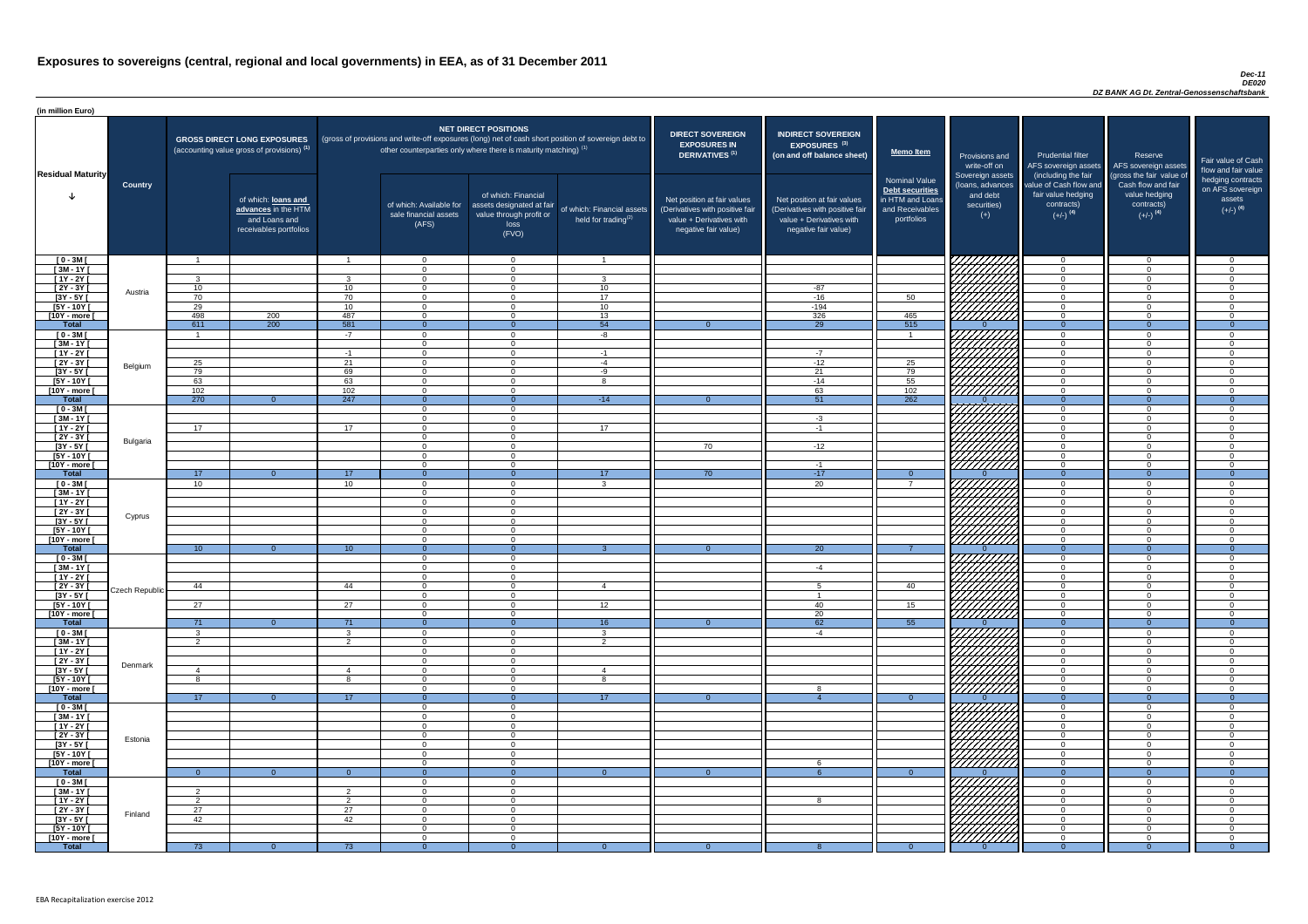#### *Dec-11 DE020 DZ BANK AG Dt. Zentral-Genossenschaftsbank*

| (in million Euro)                   |                       |                |                                                                                             |                 |                                                           |                                                                                                                                                                                                         |                                                      |                                                                                                                    |                                                                                                                    |                                                                                              |                                                                          |                                                                                                             |                                                                                                         |                                                                           |
|-------------------------------------|-----------------------|----------------|---------------------------------------------------------------------------------------------|-----------------|-----------------------------------------------------------|---------------------------------------------------------------------------------------------------------------------------------------------------------------------------------------------------------|------------------------------------------------------|--------------------------------------------------------------------------------------------------------------------|--------------------------------------------------------------------------------------------------------------------|----------------------------------------------------------------------------------------------|--------------------------------------------------------------------------|-------------------------------------------------------------------------------------------------------------|---------------------------------------------------------------------------------------------------------|---------------------------------------------------------------------------|
| <b>Residual Maturity</b>            |                       |                | <b>GROSS DIRECT LONG EXPOSURES</b><br>(accounting value gross of provisions) <sup>(1)</sup> |                 |                                                           | <b>NET DIRECT POSITIONS</b><br>(gross of provisions and write-off exposures (long) net of cash short position of sovereign debt to<br>other counterparties only where there is maturity matching) $(1)$ |                                                      | <b>DIRECT SOVEREIGN</b><br><b>EXPOSURES IN</b><br><b>DERIVATIVES (1)</b>                                           | <b>INDIRECT SOVEREIGN</b><br><b>EXPOSURES<sup>(3)</sup></b><br>(on and off balance sheet)                          | <b>Memo Item</b>                                                                             | Provisions and<br>write-off on                                           | <b>Prudential filter</b>                                                                                    | Reserve<br>AFS sovereign assets AFS sovereign assets                                                    | Fair value of Cash<br>flow and fair value                                 |
|                                     | <b>Country</b>        |                | of which: loans and<br>advances in the HTM<br>and Loans and<br>receivables portfolios       |                 | of which: Available for<br>sale financial assets<br>(AFS) | of which: Financial<br>assets designated at fair<br>value through profit or<br>loss<br>(FVO)                                                                                                            | of which: Financial assets<br>held for trading $(2)$ | Net position at fair values<br>(Derivatives with positive fair<br>value + Derivatives with<br>negative fair value) | Net position at fair values<br>(Derivatives with positive fair<br>value + Derivatives with<br>negative fair value) | <b>Nominal Value</b><br>Debt securities<br>in HTM and Loans<br>and Receivables<br>portfolios | Sovereign assets<br>(loans, advances<br>and debt<br>securities)<br>$(+)$ | (including the fair<br>value of Cash flow and<br>fair value hedging<br>contracts)<br>$(+/-)$ <sup>(4)</sup> | (gross the fair value of<br>Cash flow and fair<br>value hedging<br>contracts)<br>$(+/-)$ <sup>(4)</sup> | hedging contracts<br>on AFS sovereign<br>assets<br>$(+/-)$ <sup>(4)</sup> |
| $[0 - 3M]$                          |                       | ົາ<br>111      |                                                                                             | ົ               | $\Omega$<br>$\Omega$                                      | $\Omega$<br>$\Omega$                                                                                                                                                                                    |                                                      |                                                                                                                    |                                                                                                                    |                                                                                              | <i>VHAHA</i> N                                                           | $\overline{0}$                                                                                              |                                                                                                         | $\overline{0}$<br>$\Omega$                                                |
| $[3M-1Y]$<br>$[1Y - 2Y]$            |                       | 60             |                                                                                             | 63<br>60        | $\Omega$                                                  | $\Omega$                                                                                                                                                                                                | $-41$<br>49                                          |                                                                                                                    | $-146$                                                                                                             | 100<br>6                                                                                     | HAHARA KU                                                                | $\overline{0}$<br>$\overline{0}$                                                                            | $\Omega$                                                                                                | $\Omega$                                                                  |
| $[2Y - 3Y]$                         |                       | 147            |                                                                                             | 147             | $\Omega$                                                  | $\Omega$                                                                                                                                                                                                |                                                      |                                                                                                                    | $-17$                                                                                                              | 75                                                                                           |                                                                          | $\overline{0}$                                                                                              | $\Omega$                                                                                                | $\overline{0}$                                                            |
| $[3Y - 5Y]$                         | France                | 280            |                                                                                             | 280             | $\Omega$                                                  | $\Omega$                                                                                                                                                                                                | 50                                                   |                                                                                                                    | $-13$                                                                                                              | 83                                                                                           |                                                                          | $\overline{0}$                                                                                              | $\Omega$                                                                                                | $\overline{0}$                                                            |
| $[5Y - 10Y]$                        |                       | 402            |                                                                                             | 381             | $\Omega$                                                  | $\Omega$                                                                                                                                                                                                | $\Omega$                                             |                                                                                                                    | 130                                                                                                                | 364                                                                                          |                                                                          | $\overline{0}$                                                                                              | $\Omega$                                                                                                | $\Omega$                                                                  |
| [10Y - more [<br><b>Total</b>       |                       | 49<br>1,051    |                                                                                             | 46<br>979       | $\overline{0}$<br>$\Omega$                                | $\Omega$                                                                                                                                                                                                | $\overline{7}$<br>79                                 | $\Omega$                                                                                                           | $-49$<br>$-95$                                                                                                     | 41<br>669                                                                                    |                                                                          | $\overline{0}$<br>$\overline{0}$                                                                            | $\Omega$<br>$\Omega$                                                                                    | $\overline{0}$<br>$\Omega$                                                |
| $[0 - 3M]$                          |                       | 1,938          | 597                                                                                         | 1,781           | $\overline{0}$                                            | $\Omega$                                                                                                                                                                                                | $-42$                                                | $\overline{2}$                                                                                                     |                                                                                                                    | 1,678                                                                                        |                                                                          | $\overline{0}$                                                                                              | $\Omega$                                                                                                | $\overline{0}$                                                            |
| $[3M - 1Y]$                         |                       | 1,833          | 754                                                                                         | 1,419           | $\overline{0}$                                            | $\Omega$                                                                                                                                                                                                | 96                                                   | 32                                                                                                                 | 49                                                                                                                 | 939                                                                                          | THAT THE TRIP OF THE TRIP OF                                             | $\overline{0}$                                                                                              | $\Omega$                                                                                                | $\overline{0}$                                                            |
| $[1Y - 2Y]$                         |                       | 2,594          | 650                                                                                         | 2,253           | $\overline{0}$                                            | $\Omega$                                                                                                                                                                                                | $-61$                                                | 53                                                                                                                 | $-2$                                                                                                               | 1,179                                                                                        |                                                                          | $\overline{0}$                                                                                              | $\cap$                                                                                                  | $\Omega$                                                                  |
| $[2Y - 3Y]$                         | Germany               | 2,199          | 443                                                                                         | 1,982           | $\overline{0}$                                            | $\Omega$                                                                                                                                                                                                | 160                                                  | 13                                                                                                                 | $-257$                                                                                                             | 1,123                                                                                        |                                                                          | $\overline{0}$                                                                                              | $\Omega$                                                                                                | $\Omega$                                                                  |
| $[3Y - 5Y]$                         |                       | 5,606          | 775                                                                                         | 5,364           | $\overline{0}$                                            | $\Omega$                                                                                                                                                                                                | $\overline{227}$                                     | 131                                                                                                                | 51                                                                                                                 | 4,038                                                                                        |                                                                          | $\overline{0}$                                                                                              | $\cap$<br>- വ                                                                                           | $\overline{0}$                                                            |
| $[5Y - 10Y]$<br>[10Y - more [       |                       | 6,342<br>7,039 | 2,728<br>6,845                                                                              | 5,919<br>6,923  | $\Omega$<br>$\Omega$                                      | $\Omega$<br>$\Omega$                                                                                                                                                                                    | 226<br>51                                            | 143<br>83                                                                                                          | $-235$<br>$-13$                                                                                                    | 4,232<br>6,870                                                                               |                                                                          | $\overline{0}$<br>$\overline{0}$                                                                            | $\cap$                                                                                                  | $\Omega$<br>$\Omega$                                                      |
| <b>Total</b>                        |                       | 27,552         | 12,793                                                                                      | 25,642          | - 0                                                       |                                                                                                                                                                                                         | 657                                                  | 457                                                                                                                | $-407$                                                                                                             | 20,059                                                                                       |                                                                          | $\overline{0}$                                                                                              |                                                                                                         | $\Omega$                                                                  |
| $[0 - 3M]$                          |                       |                |                                                                                             |                 | $\Omega$                                                  | $\Omega$                                                                                                                                                                                                |                                                      |                                                                                                                    |                                                                                                                    |                                                                                              | HAHAS SAHAS SE                                                           | $\overline{0}$                                                                                              | $\cap$                                                                                                  | $\Omega$                                                                  |
| $[3M - 1Y]$                         |                       | 107            |                                                                                             | 107             | $\Omega$                                                  | $\Omega$                                                                                                                                                                                                |                                                      |                                                                                                                    |                                                                                                                    | 100                                                                                          |                                                                          | $\overline{0}$                                                                                              | $\sqrt{ }$                                                                                              | $\overline{0}$                                                            |
| $[1Y - 2Y]$                         |                       |                |                                                                                             |                 | $\Omega$                                                  | $\Omega$<br>$\Omega$                                                                                                                                                                                    |                                                      |                                                                                                                    |                                                                                                                    |                                                                                              |                                                                          | $\overline{0}$                                                                                              | $\cap$<br>$\sqrt{ }$                                                                                    | $\overline{0}$                                                            |
| $[2Y - 3Y]$<br>$[3Y - 5Y]$          | Greece <sup>(5)</sup> | 163            |                                                                                             | 163             | $\Omega$                                                  |                                                                                                                                                                                                         |                                                      |                                                                                                                    |                                                                                                                    | 155                                                                                          |                                                                          | $\Omega$                                                                                                    |                                                                                                         | $\Omega$                                                                  |
| $[5Y - 10Y]$                        |                       | 119            |                                                                                             | 119             | $\Omega$                                                  | $\Omega$                                                                                                                                                                                                |                                                      |                                                                                                                    |                                                                                                                    | 139                                                                                          |                                                                          | $\Omega$                                                                                                    |                                                                                                         | റ                                                                         |
| $\sqrt{10Y}$ - more [               |                       | 125            |                                                                                             | 125             | $\Omega$                                                  | $\Omega$                                                                                                                                                                                                |                                                      |                                                                                                                    | 164                                                                                                                | 125                                                                                          | William                                                                  | $\Omega$                                                                                                    |                                                                                                         | $\Omega$                                                                  |
| <b>Total</b>                        |                       | 514            | $\Omega$                                                                                    | 514             | $\Omega$                                                  | $\Omega$                                                                                                                                                                                                | $\Omega$                                             |                                                                                                                    | $\overline{175}$                                                                                                   | 519                                                                                          | 407                                                                      | $\Omega$                                                                                                    | $\Omega$                                                                                                | $\Omega$                                                                  |
| $[0 - 3M]$<br>$[3M - 1Y]$           |                       | $\cap$<br>52   | $\Omega$<br>$\Omega$                                                                        | $\Omega$<br>52  | $\Omega$<br>$\Omega$                                      | $\Omega$<br>$\Omega$                                                                                                                                                                                    | 36                                                   |                                                                                                                    |                                                                                                                    | 5                                                                                            | KATALAN<br>KATALAN                                                       | $\overline{0}$<br>$\Omega$                                                                                  | $\cap$                                                                                                  | $\Omega$<br>$\Omega$                                                      |
| [1Y - 2Y [                          |                       | 86             | $\overline{0}$                                                                              | 86              | $\Omega$                                                  | $\Omega$                                                                                                                                                                                                | R                                                    |                                                                                                                    |                                                                                                                    |                                                                                              |                                                                          | $\Omega$                                                                                                    | $\Omega$                                                                                                | $\Omega$                                                                  |
| $[2Y - 3Y]$                         | Hungary               | 118            | $\overline{0}$                                                                              | 118             | $\Omega$                                                  | $\Omega$                                                                                                                                                                                                | 14                                                   |                                                                                                                    | $-12$                                                                                                              | 10                                                                                           |                                                                          | $\overline{0}$                                                                                              | $\Omega$                                                                                                | $\Omega$                                                                  |
| $[3Y - 5Y]$                         |                       | 182            | $\overline{0}$                                                                              | 182             | $\Omega$                                                  | $\Omega$                                                                                                                                                                                                |                                                      |                                                                                                                    | $-23$                                                                                                              | 8                                                                                            |                                                                          | $\overline{0}$                                                                                              | $\cap$                                                                                                  | $\Omega$                                                                  |
| $[5Y - 10Y]$                        |                       | 225            | $\overline{0}$                                                                              | 225             | $\Omega$<br>$\Omega$                                      | $\Omega$<br>$\Omega$                                                                                                                                                                                    |                                                      |                                                                                                                    | $-52$<br>$\boldsymbol{\mathcal{A}}$                                                                                | 30                                                                                           |                                                                          | $\overline{0}$                                                                                              | $\Omega$<br>$\Omega$                                                                                    | $\Omega$<br>$\Omega$                                                      |
| [10Y - more [<br><b>Total</b>       |                       | 18<br>682      |                                                                                             | 18<br>682       | $\Omega$                                                  | $\Omega$                                                                                                                                                                                                | 61                                                   | $\Omega$                                                                                                           | $-83$                                                                                                              | 53                                                                                           |                                                                          | $\overline{0}$<br>$\overline{0}$                                                                            | $\Omega$                                                                                                | $\Omega$                                                                  |
| $[0 - 3M]$                          |                       |                | 5                                                                                           | 5               | $\overline{0}$                                            | $\Omega$                                                                                                                                                                                                |                                                      |                                                                                                                    |                                                                                                                    | 5 <sup>5</sup>                                                                               |                                                                          | $\overline{0}$                                                                                              | $\Omega$                                                                                                | $\Omega$                                                                  |
| $[3M - 1Y]$                         |                       | 24             |                                                                                             | 24              | $\Omega$                                                  | $\Omega$                                                                                                                                                                                                |                                                      |                                                                                                                    |                                                                                                                    | 24                                                                                           | <i>VIIIIIII</i>                                                          | $\overline{0}$                                                                                              | $\cap$                                                                                                  | $\Omega$                                                                  |
| $[1Y - 2Y]$                         |                       |                |                                                                                             |                 | $\Omega$                                                  |                                                                                                                                                                                                         |                                                      |                                                                                                                    |                                                                                                                    |                                                                                              |                                                                          | $\overline{0}$                                                                                              | $\Omega$                                                                                                | $\Omega$                                                                  |
| $[2Y - 3Y]$<br>$\overline{3Y - 5Y}$ | Iceland               |                |                                                                                             |                 |                                                           |                                                                                                                                                                                                         |                                                      |                                                                                                                    |                                                                                                                    |                                                                                              | HHHA                                                                     | $\overline{0}$<br>$\overline{0}$                                                                            |                                                                                                         | $\Omega$<br>- ೧                                                           |
| $[5Y - 10Y]$                        |                       |                |                                                                                             |                 | $\Omega$                                                  |                                                                                                                                                                                                         |                                                      |                                                                                                                    |                                                                                                                    |                                                                                              | HHHH                                                                     | $\overline{0}$                                                                                              |                                                                                                         | $\Omega$                                                                  |
| $[10Y - more]$                      |                       |                |                                                                                             |                 | $\Omega$                                                  | $\Omega$                                                                                                                                                                                                |                                                      |                                                                                                                    |                                                                                                                    |                                                                                              |                                                                          | $\overline{0}$                                                                                              | $\cap$                                                                                                  | $\Omega$                                                                  |
| <b>Total</b>                        |                       | 29             |                                                                                             | $\overline{29}$ | - 0                                                       |                                                                                                                                                                                                         |                                                      |                                                                                                                    |                                                                                                                    | 29                                                                                           |                                                                          | $\Omega$                                                                                                    |                                                                                                         | - 0                                                                       |
| $[0 - 3M]$<br>$[3M - 1Y]$           |                       |                |                                                                                             |                 | $\Omega$<br>$\Omega$                                      | $\Omega$<br>$\Omega$                                                                                                                                                                                    |                                                      |                                                                                                                    |                                                                                                                    |                                                                                              | HAAAD I                                                                  | $\overline{0}$<br>$\overline{0}$                                                                            | $\cap$<br>- 0                                                                                           | $\Omega$<br>$\overline{0}$                                                |
| $[1Y - 2Y]$                         |                       | 50             |                                                                                             | 50              | $\Omega$                                                  | $\Omega$                                                                                                                                                                                                |                                                      |                                                                                                                    |                                                                                                                    | 50                                                                                           |                                                                          | $\overline{0}$                                                                                              | - 0                                                                                                     | $\Omega$                                                                  |
| $[2Y - 3Y]$                         | Ireland               |                |                                                                                             |                 | $\Omega$                                                  | $\Omega$                                                                                                                                                                                                |                                                      |                                                                                                                    |                                                                                                                    |                                                                                              |                                                                          | $\overline{0}$                                                                                              | $\cap$                                                                                                  | $\Omega$                                                                  |
| $[3Y - 5Y]$                         |                       |                |                                                                                             |                 | $\Omega$                                                  | $\overline{0}$                                                                                                                                                                                          |                                                      |                                                                                                                    | $-2$                                                                                                               |                                                                                              |                                                                          | $\overline{0}$                                                                                              | $\Omega$                                                                                                | $\overline{0}$                                                            |
| $[5Y - 10Y]$                        |                       |                |                                                                                             |                 | $\Omega$                                                  | $\Omega$                                                                                                                                                                                                |                                                      |                                                                                                                    | $-73$                                                                                                              |                                                                                              | HHHH                                                                     | $\overline{0}$                                                                                              | $\cap$<br>$\Omega$                                                                                      | $\Omega$                                                                  |
| [10Y - more [<br><b>Total</b>       |                       | 50             | $\Omega$                                                                                    | 50              | $\Omega$<br>$\Omega$                                      | $\Omega$                                                                                                                                                                                                |                                                      |                                                                                                                    | 224<br>149                                                                                                         | 50                                                                                           |                                                                          | $\overline{0}$<br>$\overline{0}$                                                                            | $\Omega$                                                                                                | $\Omega$<br>$\Omega$                                                      |
| $[0 - 3M]$                          |                       | 73             |                                                                                             | 73              | $\Omega$                                                  | $\Omega$                                                                                                                                                                                                | 72                                                   |                                                                                                                    |                                                                                                                    |                                                                                              | KATANA<br>KATANA                                                         | $\overline{0}$                                                                                              |                                                                                                         | $\Omega$                                                                  |
| $[3M - 1Y]$                         |                       |                |                                                                                             | റ               | $\Omega$                                                  | $\Omega$                                                                                                                                                                                                |                                                      |                                                                                                                    |                                                                                                                    | ົາ                                                                                           |                                                                          | $\overline{0}$                                                                                              |                                                                                                         | $\Omega$                                                                  |
| $[1Y - 2Y]$                         |                       |                |                                                                                             |                 | $\Omega$                                                  | $\Omega$                                                                                                                                                                                                | $-2$                                                 |                                                                                                                    |                                                                                                                    | $\mathbf{3}$                                                                                 |                                                                          | $\Omega$                                                                                                    | $\cap$                                                                                                  | $\Omega$                                                                  |
| $[2Y - 3Y]$<br>$[3Y - 5Y]$          | Italy                 | 307            |                                                                                             | 307             | $\Omega$<br>$\Omega$                                      | $\Omega$<br>$\Omega$                                                                                                                                                                                    |                                                      |                                                                                                                    | $-16$                                                                                                              | 8<br>306                                                                                     |                                                                          | $\Omega$<br>$\overline{0}$                                                                                  | $\Omega$<br>$\cap$                                                                                      | $\Omega$<br>$\Omega$                                                      |
| $[5Y - 10Y]$                        |                       | 456            |                                                                                             | 448             | $\Omega$                                                  | $\Omega$                                                                                                                                                                                                | 14                                                   |                                                                                                                    | $-13$                                                                                                              | 434                                                                                          |                                                                          | $\overline{0}$                                                                                              | $\Omega$                                                                                                | $\Omega$                                                                  |
| [10Y - more [                       |                       | 1,880          |                                                                                             | 1,880           | $\Omega$                                                  | $\Omega$                                                                                                                                                                                                |                                                      |                                                                                                                    | 96                                                                                                                 | 1,819                                                                                        |                                                                          | $\overline{0}$                                                                                              | $\Omega$                                                                                                | $\Omega$                                                                  |
| <b>Total</b>                        |                       | 2,730          | $\Omega$                                                                                    | 2,719           | - 0                                                       | $\Omega$                                                                                                                                                                                                | 85                                                   | $\Omega$                                                                                                           | 67                                                                                                                 | 2,573                                                                                        |                                                                          | $\Omega$                                                                                                    | $\overline{0}$                                                                                          | $\Omega$                                                                  |
| $[0 - 3M]$<br>$[3M - 1Y]$           |                       |                |                                                                                             |                 | $\Omega$<br>$\Omega$                                      | $\Omega$<br>$\Omega$                                                                                                                                                                                    |                                                      |                                                                                                                    |                                                                                                                    |                                                                                              | I <i>WIIIIA</i> I                                                        | $\Omega$<br>- 0                                                                                             | $\cap$                                                                                                  | $\Omega$<br>റ                                                             |
| $[1Y - 2Y]$                         |                       |                |                                                                                             |                 | $\Omega$                                                  | $\Omega$                                                                                                                                                                                                |                                                      |                                                                                                                    |                                                                                                                    |                                                                                              |                                                                          | $\overline{0}$                                                                                              | $\cap$                                                                                                  | $\Omega$                                                                  |
| [2Y - 3Y [                          | Latvia                | 25             |                                                                                             | 25              | -0                                                        | $\mathbf{0}$                                                                                                                                                                                            |                                                      |                                                                                                                    | 15                                                                                                                 | 25                                                                                           |                                                                          | $\overline{0}$                                                                                              |                                                                                                         | $\Omega$                                                                  |
| $[3Y - 5Y]$                         |                       |                |                                                                                             |                 | - 0                                                       | $\Omega$                                                                                                                                                                                                |                                                      |                                                                                                                    |                                                                                                                    |                                                                                              |                                                                          | $\overline{0}$                                                                                              |                                                                                                         | - 0                                                                       |
| [5Y - 10Y [<br>[10Y - more [        |                       |                |                                                                                             |                 | $\Omega$<br>$\Omega$                                      | $\Omega$<br>$\Omega$                                                                                                                                                                                    |                                                      |                                                                                                                    | $-1$                                                                                                               |                                                                                              | HAAN<br>HAAN                                                             | $\overline{0}$<br>$\overline{0}$                                                                            |                                                                                                         | $\Omega$<br>$\Omega$                                                      |
| <b>Total</b>                        |                       | 25             |                                                                                             | 25              | - 0                                                       |                                                                                                                                                                                                         |                                                      |                                                                                                                    | 14                                                                                                                 | $\overline{25}$                                                                              |                                                                          |                                                                                                             |                                                                                                         | - 0                                                                       |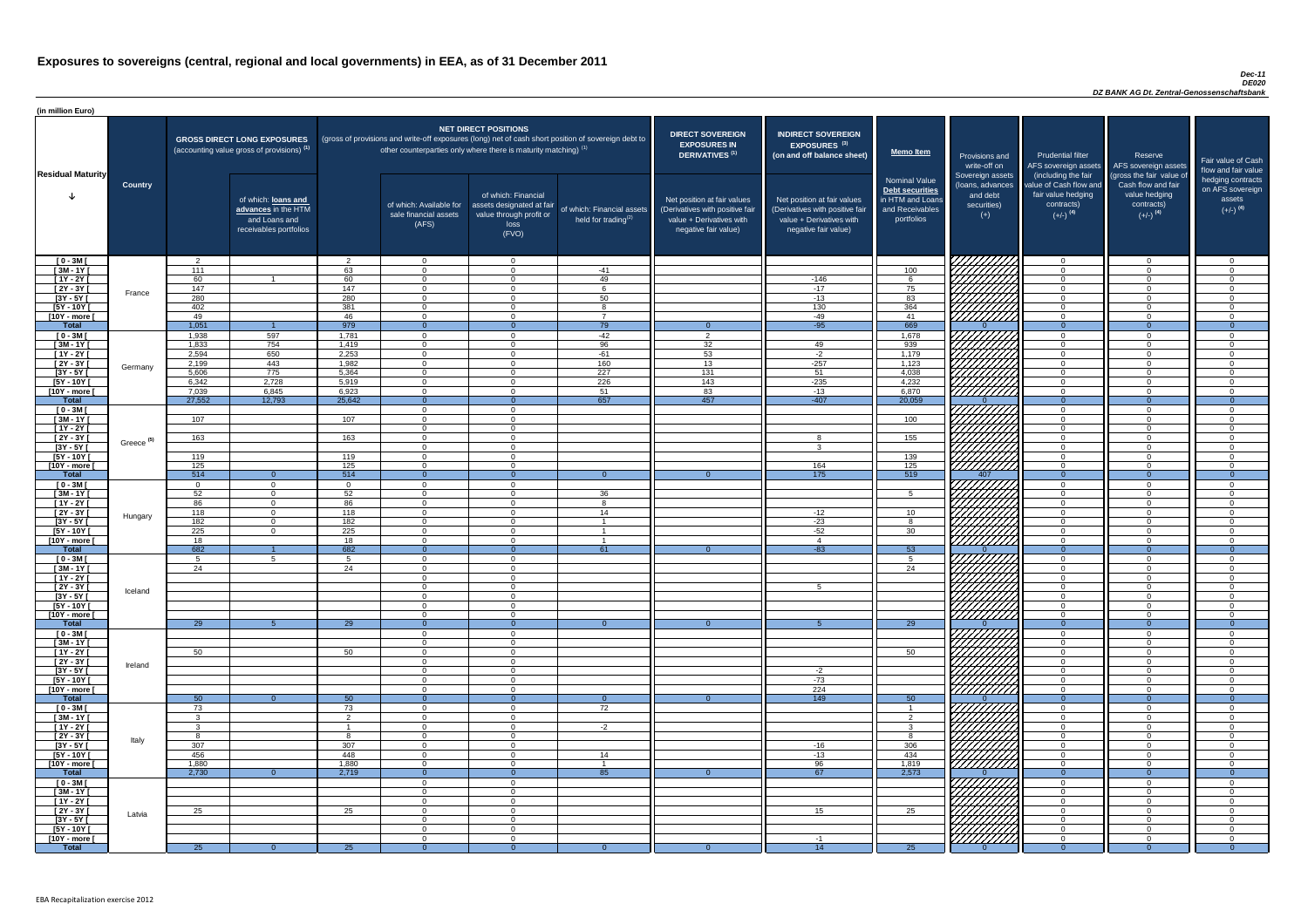#### *Dec-11 DE020 DZ BANK AG Dt. Zentral-Genossenschaftsbank*

| <b>DIRECT SOVEREIGN</b><br><b>EXPOSURES IN</b><br><b>DERIVATIVES<sup>(1)</sup></b><br>Net position at fair values<br>(Derivatives with positive fair<br>value + Derivatives with<br>negative fair value) | <b>INDIRECT SOVEREIGN</b><br><b>EXPOSURES<sup>(3)</sup></b><br>(on and off balance sheet)<br>Net position at fair values<br>(Derivatives with positive fair<br>value + Derivatives with<br>negative fair value) | <b>Memo Item</b><br><b>Nominal Value</b><br><b>Debt securities</b><br>in HTM and Loans<br>and Receivables<br>portfolios | Provisions and<br>write-off on<br>Sovereign assets<br>(loans, advances<br>and debt<br>securities)<br>$(+)$ | <b>Prudential filter</b><br>AFS sovereign assets<br>(including the fair<br>value of Cash flow and<br>fair value hedging<br>contracts)<br>$(+/-)$ <sup>(4)</sup> | Reserve<br>AFS sovereign assets<br>(gross the fair value of<br>Cash flow and fair<br>value hedging<br>contracts)<br>$(+/-)$ <sup>(4)</sup> | Fair value of Cash<br>flow and fair value<br>hedging contracts<br>on AFS sovereign<br>assets<br>$(+/-)$ <sup>(4)</sup> |
|----------------------------------------------------------------------------------------------------------------------------------------------------------------------------------------------------------|-----------------------------------------------------------------------------------------------------------------------------------------------------------------------------------------------------------------|-------------------------------------------------------------------------------------------------------------------------|------------------------------------------------------------------------------------------------------------|-----------------------------------------------------------------------------------------------------------------------------------------------------------------|--------------------------------------------------------------------------------------------------------------------------------------------|------------------------------------------------------------------------------------------------------------------------|
|                                                                                                                                                                                                          |                                                                                                                                                                                                                 |                                                                                                                         |                                                                                                            | $\overline{0}$                                                                                                                                                  | $\overline{0}$                                                                                                                             | $\overline{0}$                                                                                                         |
|                                                                                                                                                                                                          |                                                                                                                                                                                                                 |                                                                                                                         |                                                                                                            | $\mathbf 0$                                                                                                                                                     | $\mathbf 0$                                                                                                                                | $\mathbf 0$                                                                                                            |
|                                                                                                                                                                                                          |                                                                                                                                                                                                                 |                                                                                                                         |                                                                                                            | $\mathbf 0$                                                                                                                                                     | $\mathbf 0$                                                                                                                                | $\mathbf 0$                                                                                                            |
|                                                                                                                                                                                                          |                                                                                                                                                                                                                 |                                                                                                                         |                                                                                                            | $\mathbf 0$                                                                                                                                                     | $\mathbf 0$                                                                                                                                | $\overline{0}$                                                                                                         |
|                                                                                                                                                                                                          |                                                                                                                                                                                                                 |                                                                                                                         |                                                                                                            | $\mathbf 0$<br>$\mathbf 0$                                                                                                                                      | $\mathbf 0$<br>$\mathbf 0$                                                                                                                 | $\mathsf 0$<br>$\mathsf 0$                                                                                             |
|                                                                                                                                                                                                          |                                                                                                                                                                                                                 |                                                                                                                         |                                                                                                            | $\mathbf 0$                                                                                                                                                     | $\mathbf 0$                                                                                                                                | $\mathbf 0$                                                                                                            |
| $\overline{0}$                                                                                                                                                                                           | $\overline{0}$                                                                                                                                                                                                  | $\overline{0}$                                                                                                          | $\Omega$                                                                                                   | $\overline{0}$                                                                                                                                                  | $\overline{0}$                                                                                                                             | $\overline{0}$                                                                                                         |
|                                                                                                                                                                                                          |                                                                                                                                                                                                                 |                                                                                                                         |                                                                                                            | $\boldsymbol{0}$                                                                                                                                                | $\mathbf 0$                                                                                                                                | $\pmb{0}$                                                                                                              |
|                                                                                                                                                                                                          | $-12$                                                                                                                                                                                                           | 21                                                                                                                      |                                                                                                            | $\mathbf 0$<br>$\mathbf 0$                                                                                                                                      | $\mathbf 0$<br>$\mathbf 0$                                                                                                                 | $\pmb{0}$<br>$\mathbf 0$                                                                                               |
|                                                                                                                                                                                                          |                                                                                                                                                                                                                 |                                                                                                                         |                                                                                                            | $\mathbf 0$                                                                                                                                                     | $\mathbf 0$                                                                                                                                | $\mathsf 0$                                                                                                            |
|                                                                                                                                                                                                          | $-6$                                                                                                                                                                                                            | 30                                                                                                                      |                                                                                                            | $\mathbf 0$                                                                                                                                                     | $\mathbf 0$                                                                                                                                | $\mathsf 0$                                                                                                            |
|                                                                                                                                                                                                          |                                                                                                                                                                                                                 |                                                                                                                         |                                                                                                            | $\overline{0}$                                                                                                                                                  | $\mathbf 0$                                                                                                                                | $\mathbf 0$                                                                                                            |
| $\overline{0}$                                                                                                                                                                                           | $-1$<br>$-19$                                                                                                                                                                                                   | 51                                                                                                                      | $\Omega$                                                                                                   | $\mathbf 0$<br>$\overline{0}$                                                                                                                                   | $\mathbf 0$<br>$\overline{0}$                                                                                                              | $\mathbf 0$<br>$\overline{0}$                                                                                          |
|                                                                                                                                                                                                          |                                                                                                                                                                                                                 |                                                                                                                         |                                                                                                            | $\mathbf 0$                                                                                                                                                     | $\mathbf 0$                                                                                                                                | $\mathbf 0$                                                                                                            |
|                                                                                                                                                                                                          |                                                                                                                                                                                                                 |                                                                                                                         |                                                                                                            | $\mathbf 0$                                                                                                                                                     | $\mathbf 0$                                                                                                                                | $\mathbf 0$                                                                                                            |
|                                                                                                                                                                                                          |                                                                                                                                                                                                                 | 15                                                                                                                      |                                                                                                            | $\mathbf 0$                                                                                                                                                     | $\mathbf 0$                                                                                                                                | $\mathbf 0$                                                                                                            |
|                                                                                                                                                                                                          |                                                                                                                                                                                                                 |                                                                                                                         |                                                                                                            | $\mathbf 0$<br>$\mathbf 0$                                                                                                                                      | $\mathbf 0$<br>$\mathbf 0$                                                                                                                 | $\mathbf 0$<br>$\mathbf 0$                                                                                             |
|                                                                                                                                                                                                          |                                                                                                                                                                                                                 |                                                                                                                         |                                                                                                            | $\mathbf 0$                                                                                                                                                     | $\mathbf 0$                                                                                                                                | $\boldsymbol{0}$                                                                                                       |
|                                                                                                                                                                                                          |                                                                                                                                                                                                                 |                                                                                                                         |                                                                                                            | $\mathbf 0$                                                                                                                                                     | $\mathbf 0$                                                                                                                                | $\overline{0}$                                                                                                         |
| $\overline{0}$                                                                                                                                                                                           | $\overline{0}$                                                                                                                                                                                                  | 15                                                                                                                      | $\Omega$                                                                                                   | $\overline{0}$                                                                                                                                                  | $\overline{0}$                                                                                                                             | $\boldsymbol{0}$                                                                                                       |
|                                                                                                                                                                                                          |                                                                                                                                                                                                                 |                                                                                                                         |                                                                                                            | $\mathbf 0$<br>$\mathbf 0$                                                                                                                                      | $\mathbf 0$<br>$\mathbf 0$                                                                                                                 | $\pmb{0}$<br>$\pmb{0}$                                                                                                 |
|                                                                                                                                                                                                          |                                                                                                                                                                                                                 |                                                                                                                         |                                                                                                            | $\mathbf 0$                                                                                                                                                     | $\mathbf 0$                                                                                                                                | $\pmb{0}$                                                                                                              |
|                                                                                                                                                                                                          |                                                                                                                                                                                                                 |                                                                                                                         |                                                                                                            | $\mathbf 0$                                                                                                                                                     | $\pmb{0}$                                                                                                                                  | $\overline{0}$                                                                                                         |
|                                                                                                                                                                                                          |                                                                                                                                                                                                                 |                                                                                                                         |                                                                                                            | $\mathbf 0$                                                                                                                                                     | $\pmb{0}$                                                                                                                                  | $\mathbf 0$                                                                                                            |
|                                                                                                                                                                                                          |                                                                                                                                                                                                                 |                                                                                                                         |                                                                                                            | $\mathbf 0$                                                                                                                                                     | $\pmb{0}$<br>$\mathbf 0$                                                                                                                   | $\pmb{0}$<br>$\pmb{0}$                                                                                                 |
| $\overline{0}$                                                                                                                                                                                           | $\overline{0}$                                                                                                                                                                                                  | $\overline{0}$                                                                                                          | $\overline{0}$                                                                                             | $\mathbf 0$<br>$\overline{0}$                                                                                                                                   | $\overline{0}$                                                                                                                             | $\overline{0}$                                                                                                         |
|                                                                                                                                                                                                          | $-5$                                                                                                                                                                                                            |                                                                                                                         |                                                                                                            | $\mathbf 0$                                                                                                                                                     | $\mathsf 0$                                                                                                                                | 0                                                                                                                      |
|                                                                                                                                                                                                          | $-5$                                                                                                                                                                                                            |                                                                                                                         |                                                                                                            | $\mathbf 0$                                                                                                                                                     | $\mathbf 0$                                                                                                                                | $\pmb{0}$                                                                                                              |
|                                                                                                                                                                                                          | $-72$<br>$-37$                                                                                                                                                                                                  |                                                                                                                         |                                                                                                            | $\boldsymbol{0}$<br>$\boldsymbol{0}$                                                                                                                            | $\mathbf 0$<br>$\mathsf 0$                                                                                                                 | $\pmb{0}$<br>$\pmb{0}$                                                                                                 |
|                                                                                                                                                                                                          | 64                                                                                                                                                                                                              |                                                                                                                         |                                                                                                            | $\mathbf 0$                                                                                                                                                     | $\mathbf 0$                                                                                                                                | $\pmb{0}$                                                                                                              |
|                                                                                                                                                                                                          | $-7$                                                                                                                                                                                                            | 55                                                                                                                      |                                                                                                            | $\mathbf 0$                                                                                                                                                     | $\mathbf 0$                                                                                                                                | $\mathbf 0$                                                                                                            |
|                                                                                                                                                                                                          |                                                                                                                                                                                                                 | 3                                                                                                                       |                                                                                                            | $\mathbf 0$                                                                                                                                                     | $\mathbf 0$                                                                                                                                | 0                                                                                                                      |
| $\overline{0}$                                                                                                                                                                                           | $-62$                                                                                                                                                                                                           | $\overline{58}$                                                                                                         | $\overline{0}$                                                                                             | $\overline{0}$                                                                                                                                                  | $\overline{0}$                                                                                                                             | $\overline{0}$                                                                                                         |
|                                                                                                                                                                                                          |                                                                                                                                                                                                                 |                                                                                                                         |                                                                                                            | $\mathbf 0$<br>$\mathbf 0$                                                                                                                                      | $\mathbf 0$<br>$\mathbf 0$                                                                                                                 | 0<br>$\pmb{0}$                                                                                                         |
|                                                                                                                                                                                                          |                                                                                                                                                                                                                 |                                                                                                                         |                                                                                                            | $\mathbf 0$                                                                                                                                                     | $\mathbf 0$                                                                                                                                | $\mathbf 0$                                                                                                            |
|                                                                                                                                                                                                          |                                                                                                                                                                                                                 |                                                                                                                         |                                                                                                            | $\mathbf 0$                                                                                                                                                     | $\mathbf 0$                                                                                                                                | $\mathbf 0$                                                                                                            |
|                                                                                                                                                                                                          | 8                                                                                                                                                                                                               |                                                                                                                         |                                                                                                            | $\mathbf 0$                                                                                                                                                     | $\mathbf 0$<br>$\mathbf 0$                                                                                                                 | 0                                                                                                                      |
|                                                                                                                                                                                                          |                                                                                                                                                                                                                 |                                                                                                                         |                                                                                                            | $\mathbf 0$<br>$\boldsymbol{0}$                                                                                                                                 | $\pmb{0}$                                                                                                                                  | $\pmb{0}$<br>$\pmb{0}$                                                                                                 |
| $\overline{0}$                                                                                                                                                                                           | 8                                                                                                                                                                                                               | $\overline{0}$                                                                                                          | $\overline{0}$                                                                                             | $\overline{0}$                                                                                                                                                  | $\overline{0}$                                                                                                                             | $\overline{0}$                                                                                                         |
|                                                                                                                                                                                                          |                                                                                                                                                                                                                 | 10                                                                                                                      |                                                                                                            | $\mathbf 0$                                                                                                                                                     | $\mathbf 0$                                                                                                                                | $\mathsf 0$                                                                                                            |
|                                                                                                                                                                                                          |                                                                                                                                                                                                                 |                                                                                                                         |                                                                                                            | $\mathbf 0$                                                                                                                                                     | $\mathbf 0$                                                                                                                                | $\pmb{0}$                                                                                                              |
|                                                                                                                                                                                                          | $-14$<br>$\overline{2}$                                                                                                                                                                                         | 10                                                                                                                      |                                                                                                            | $\mathbf 0$<br>$\mathbf 0$                                                                                                                                      | $\mathbf 0$<br>$\mathbf 0$                                                                                                                 | $\mathbf 0$<br>$\pmb{0}$                                                                                               |
|                                                                                                                                                                                                          | $-4$                                                                                                                                                                                                            | 27                                                                                                                      |                                                                                                            | $\pmb{0}$                                                                                                                                                       | $\mathbf 0$                                                                                                                                | $\pmb{0}$                                                                                                              |
|                                                                                                                                                                                                          | 10                                                                                                                                                                                                              | 165                                                                                                                     |                                                                                                            | $\mathbf 0$                                                                                                                                                     | $\mathbf 0$                                                                                                                                | $\pmb{0}$                                                                                                              |
|                                                                                                                                                                                                          | 4                                                                                                                                                                                                               | 150                                                                                                                     |                                                                                                            | $\mathbf 0$                                                                                                                                                     | $\mathbf 0$                                                                                                                                | $\pmb{0}$                                                                                                              |
| $\overline{0}$                                                                                                                                                                                           | $-2$                                                                                                                                                                                                            | 362                                                                                                                     | $\overline{0}$                                                                                             | $\overline{0}$<br>$\mathbf 0$                                                                                                                                   | $\overline{0}$<br>$\mathbf 0$                                                                                                              | $\overline{0}$<br>0                                                                                                    |
|                                                                                                                                                                                                          |                                                                                                                                                                                                                 |                                                                                                                         |                                                                                                            | $\Omega$                                                                                                                                                        | $\Omega$                                                                                                                                   | $\mathbf 0$                                                                                                            |
|                                                                                                                                                                                                          | 265                                                                                                                                                                                                             |                                                                                                                         |                                                                                                            | $\mathbf 0$                                                                                                                                                     | $\pmb{0}$                                                                                                                                  | $\boldsymbol{0}$                                                                                                       |
|                                                                                                                                                                                                          | $-39$                                                                                                                                                                                                           | 175                                                                                                                     |                                                                                                            | $\mathbf 0$                                                                                                                                                     | $\boldsymbol{0}$                                                                                                                           | $\pmb{0}$                                                                                                              |
|                                                                                                                                                                                                          | $-2$                                                                                                                                                                                                            | 50<br>75                                                                                                                |                                                                                                            | $\mathbf 0$<br>$\overline{0}$                                                                                                                                   | $\pmb{0}$<br>$\pmb{0}$                                                                                                                     | $\pmb{0}$<br>$\pmb{0}$                                                                                                 |
|                                                                                                                                                                                                          |                                                                                                                                                                                                                 | 50                                                                                                                      |                                                                                                            | $\mathbf 0$                                                                                                                                                     | $\boldsymbol{0}$                                                                                                                           | $\mathbf 0$                                                                                                            |
| $\overline{0}$                                                                                                                                                                                           | 224                                                                                                                                                                                                             | 350                                                                                                                     | $\overline{0}$                                                                                             | $\overline{0}$                                                                                                                                                  | $\overline{0}$                                                                                                                             | $\overline{0}$                                                                                                         |

| (in million Euro)                   |                |                    |                                                                                             |                 |                                                                   |                                                                                              |                                                                                                     |                                                                                                                    |                                                                                                                    |                                                                                       |                                                                          |                                                                                                             |                                                                                                         |                                                   |
|-------------------------------------|----------------|--------------------|---------------------------------------------------------------------------------------------|-----------------|-------------------------------------------------------------------|----------------------------------------------------------------------------------------------|-----------------------------------------------------------------------------------------------------|--------------------------------------------------------------------------------------------------------------------|--------------------------------------------------------------------------------------------------------------------|---------------------------------------------------------------------------------------|--------------------------------------------------------------------------|-------------------------------------------------------------------------------------------------------------|---------------------------------------------------------------------------------------------------------|---------------------------------------------------|
| <b>Residual Maturity</b>            |                |                    | <b>GROSS DIRECT LONG EXPOSURES</b><br>(accounting value gross of provisions) <sup>(1)</sup> |                 | other counterparties only where there is maturity matching) $(1)$ | <b>NET DIRECT POSITIONS</b>                                                                  | (gross of provisions and write-off exposures (long) net of cash short position of sovereign debt to | <b>DIRECT SOVEREIGN</b><br><b>EXPOSURES IN</b><br><b>DERIVATIVES<sup>(1)</sup></b>                                 | <b>INDIRECT SOVEREIGN</b><br><b>EXPOSURES<sup>(3)</sup></b><br>(on and off balance sheet)                          | <b>Memo Item</b>                                                                      | Provisions and<br>write-off on                                           | <b>Prudential filter</b><br>AFS sovereign assets                                                            | Reserve<br>AFS sovereign assets                                                                         | Fair value<br>flow and f                          |
|                                     | <b>Country</b> |                    | of which: loans and<br>advances in the HTM<br>and Loans and<br>receivables portfolios       |                 | of which: Available for<br>sale financial assets<br>(AFS)         | of which: Financial<br>assets designated at fair<br>value through profit or<br>loss<br>(FVO) | of which: Financial assets<br>held for trading <sup>(2)</sup>                                       | Net position at fair values<br>(Derivatives with positive fair<br>value + Derivatives with<br>negative fair value) | Net position at fair values<br>(Derivatives with positive fair<br>value + Derivatives with<br>negative fair value) | Nominal Value<br>Debt securities<br>in HTM and Loans<br>and Receivables<br>portfolios | Sovereign assets<br>(loans, advances<br>and debt<br>securities)<br>$(+)$ | (including the fair<br>value of Cash flow and<br>fair value hedging<br>contracts)<br>$(+/-)$ <sup>(4)</sup> | (gross the fair value of<br>Cash flow and fair<br>value hedging<br>contracts)<br>$(+/-)$ <sup>(4)</sup> | hedging o<br>on AFS <sub>s</sub><br>ass<br>$(+/-$ |
| $[0 - 3M]$                          |                |                    |                                                                                             |                 | $\Omega$                                                          | $\Omega$                                                                                     |                                                                                                     |                                                                                                                    |                                                                                                                    |                                                                                       |                                                                          | $\Omega$                                                                                                    | $\overline{0}$                                                                                          |                                                   |
| $[3M-1Y]$<br>$[1Y - 2Y]$            |                |                    |                                                                                             |                 | $\Omega$<br>$\Omega$                                              | $\Omega$<br>$\Omega$                                                                         |                                                                                                     |                                                                                                                    |                                                                                                                    |                                                                                       |                                                                          | $\Omega$<br>$\Omega$                                                                                        | $\Omega$<br>$\Omega$                                                                                    |                                                   |
| $[2Y - 3Y]$                         | Liechtenstein  |                    |                                                                                             |                 | $\Omega$                                                          | $\Omega$                                                                                     |                                                                                                     |                                                                                                                    |                                                                                                                    |                                                                                       | HAAAN.                                                                   | $\Omega$                                                                                                    | $\Omega$                                                                                                |                                                   |
| $[3Y - 5Y]$<br>$[5Y - 10Y]$         |                |                    |                                                                                             |                 | $\Omega$<br>$\overline{0}$                                        | $\Omega$<br>$\Omega$                                                                         |                                                                                                     |                                                                                                                    |                                                                                                                    |                                                                                       |                                                                          | $\Omega$<br>$\Omega$                                                                                        | $\Omega$<br>$\Omega$                                                                                    |                                                   |
| [10Y - more [                       |                |                    |                                                                                             |                 | $\Omega$                                                          | $\Omega$                                                                                     |                                                                                                     |                                                                                                                    |                                                                                                                    |                                                                                       | HHHH                                                                     | $\overline{0}$                                                                                              | $\Omega$                                                                                                |                                                   |
| <b>Total</b><br>$[0 - 3M]$          |                | $\overline{0}$     | റ                                                                                           | $\Omega$        | $\Omega$<br>$\Omega$                                              | - വ<br>$\Omega$                                                                              | $\Omega$                                                                                            |                                                                                                                    |                                                                                                                    | $\Omega$                                                                              |                                                                          | $\overline{0}$<br>$\Omega$                                                                                  | $\Omega$<br>$\Omega$                                                                                    |                                                   |
| $[3M - 1Y]$                         |                | $\overline{2}$     |                                                                                             | $\overline{2}$  | $\Omega$                                                          | $\Omega$                                                                                     | $\mathcal{P}$                                                                                       |                                                                                                                    |                                                                                                                    |                                                                                       |                                                                          | $\Omega$                                                                                                    | $\Omega$                                                                                                |                                                   |
| $[1Y - 2Y]$                         |                | 28                 |                                                                                             | 27              | $\Omega$                                                          | $\Omega$                                                                                     |                                                                                                     |                                                                                                                    | $-12$                                                                                                              | 21                                                                                    |                                                                          | $\Omega$                                                                                                    | $\Omega$                                                                                                |                                                   |
| $[2Y - 3Y]$<br>$[3Y - 5Y]$          | Lithuania      | $\mathsf{R}$<br>35 |                                                                                             | -8<br>35        | $\Omega$<br>$\Omega$                                              | $\Omega$<br>$\Omega$                                                                         | -5                                                                                                  |                                                                                                                    | -6                                                                                                                 | 30 <sup>7</sup>                                                                       |                                                                          | $\Omega$<br>$\Omega$                                                                                        | $\Omega$<br>$\Omega$                                                                                    |                                                   |
| [5Y - 10Y [                         |                |                    |                                                                                             | _ 5             | $\Omega$                                                          | $\Omega$                                                                                     |                                                                                                     |                                                                                                                    |                                                                                                                    |                                                                                       |                                                                          | $\Omega$                                                                                                    | $\Omega$                                                                                                |                                                   |
| [10Y - more [<br><b>Total</b>       |                | 78                 | - റ                                                                                         | 77              | $\Omega$<br>$\Omega$                                              | $\Omega$<br>$\Omega$                                                                         | $\overline{26}$                                                                                     |                                                                                                                    | $-19$                                                                                                              | $-51$                                                                                 | 777777777                                                                | $\overline{0}$<br>$\Omega$                                                                                  | $\Omega$<br>$\Omega$                                                                                    |                                                   |
| $[0 - 3M]$                          |                |                    |                                                                                             |                 | $\Omega$                                                          | $\Omega$                                                                                     |                                                                                                     |                                                                                                                    |                                                                                                                    |                                                                                       | 77777777                                                                 | $\Omega$                                                                                                    | $\Omega$                                                                                                |                                                   |
| $[3M - 1Y]$<br>$[1Y - 2Y]$          |                | 15                 |                                                                                             | 15              | $\Omega$<br>$\overline{0}$                                        | $\Omega$<br>$\Omega$                                                                         |                                                                                                     |                                                                                                                    |                                                                                                                    | 15                                                                                    |                                                                          | $\Omega$<br>$\Omega$                                                                                        | $\Omega$<br>$\overline{0}$                                                                              |                                                   |
| $[2Y - 3Y]$                         | Luxembourg     |                    |                                                                                             |                 | $\Omega$                                                          | $\Omega$                                                                                     |                                                                                                     |                                                                                                                    |                                                                                                                    |                                                                                       | <i>ИЩИА</i>                                                              | $\Omega$                                                                                                    | $\Omega$                                                                                                |                                                   |
| $[3Y - 5Y]$<br>$[5Y - 10Y]$         |                |                    |                                                                                             |                 | $\overline{0}$                                                    | $\overline{0}$                                                                               |                                                                                                     |                                                                                                                    |                                                                                                                    |                                                                                       |                                                                          | 0<br>$\Omega$                                                                                               | $\Omega$                                                                                                |                                                   |
| [10Y - more [                       |                |                    |                                                                                             |                 | $\Omega$                                                          | $\Omega$                                                                                     |                                                                                                     |                                                                                                                    |                                                                                                                    |                                                                                       | Hittittik                                                                | $\Omega$                                                                                                    | $\Omega$                                                                                                |                                                   |
| <b>Total</b>                        |                | 15 <sub>1</sub>    | - 0 -                                                                                       | 15 <sub>1</sub> | $\Omega$                                                          | $\Omega$                                                                                     | $\Omega$                                                                                            |                                                                                                                    | $\Omega$                                                                                                           | 15 <sub>1</sub>                                                                       |                                                                          | $\Omega$                                                                                                    | $\Omega$                                                                                                |                                                   |
| $[0 - 3M]$<br>$[3M - 1Y]$           |                |                    |                                                                                             |                 | $\overline{0}$<br>$\Omega$                                        | $\Omega$<br>$\Omega$                                                                         |                                                                                                     |                                                                                                                    |                                                                                                                    |                                                                                       |                                                                          | $\Omega$<br>$\Omega$                                                                                        | $\Omega$<br>$\Omega$                                                                                    |                                                   |
| $[1Y - 2Y]$                         |                |                    |                                                                                             |                 | $\overline{0}$                                                    | $\Omega$                                                                                     |                                                                                                     |                                                                                                                    |                                                                                                                    |                                                                                       |                                                                          | $\overline{0}$                                                                                              | $\Omega$                                                                                                |                                                   |
| $[2Y - 3Y]$<br>$[3Y - 5Y]$          | Malta          |                    |                                                                                             |                 | $\overline{0}$<br>$\overline{0}$                                  | $\Omega$<br>$\Omega$                                                                         |                                                                                                     |                                                                                                                    |                                                                                                                    |                                                                                       | HAHA<br>HAHA                                                             | $\Omega$<br>$\overline{0}$                                                                                  | $\Omega$<br>$\Omega$                                                                                    |                                                   |
| $[5Y - 10Y]$                        |                |                    |                                                                                             |                 | $\overline{0}$                                                    | $\overline{0}$                                                                               |                                                                                                     |                                                                                                                    |                                                                                                                    |                                                                                       |                                                                          | $\overline{0}$                                                                                              | $\overline{0}$                                                                                          |                                                   |
| [10Y - more [<br><b>Total</b>       |                | $\overline{0}$     | $\overline{0}$                                                                              | $\Omega$        | $\overline{0}$<br>$\overline{0}$                                  | $\Omega$<br>$\Omega$                                                                         | $\overline{0}$                                                                                      |                                                                                                                    | $\Omega$                                                                                                           | $\Omega$                                                                              |                                                                          | $\overline{0}$<br>$\overline{0}$                                                                            | $\Omega$<br>$\Omega$                                                                                    |                                                   |
| $[0 - 3M]$                          |                |                    |                                                                                             | -4              | $\overline{0}$                                                    | $\Omega$                                                                                     | $-5$                                                                                                |                                                                                                                    | $-5$                                                                                                               |                                                                                       | 777777                                                                   | $\Omega$                                                                                                    | $\Omega$                                                                                                |                                                   |
| $[3M - 1Y]$<br>$[1Y - 2Y]$          |                | <b>Q</b>           |                                                                                             | $-17$<br>-9     | $\Omega$<br>$\overline{0}$                                        | $\Omega$<br>$\Omega$                                                                         | $-20$<br>$5\overline{5}$                                                                            |                                                                                                                    | $-5$<br>$-72$                                                                                                      |                                                                                       | 77777777                                                                 | $\Omega$<br>$\Omega$                                                                                        | $\Omega$<br>$\Omega$                                                                                    |                                                   |
| $[2Y - 3Y]$                         | Netherlands    | 44                 |                                                                                             | 44              | $\overline{0}$                                                    | $\overline{0}$                                                                               |                                                                                                     |                                                                                                                    | $-37$                                                                                                              |                                                                                       | V/////////                                                               | $\Omega$                                                                                                    | $\Omega$                                                                                                |                                                   |
| $[3Y - 5Y]$                         |                | 79                 |                                                                                             | 79              | $\Omega$                                                          | $\Omega$                                                                                     |                                                                                                     |                                                                                                                    | 64                                                                                                                 |                                                                                       | HHHA                                                                     | $\Omega$                                                                                                    | $\Omega$<br>$\Omega$                                                                                    |                                                   |
| $[5Y - 10Y]$<br>$\sqrt{10Y - more}$ |                | 61<br>- 6          |                                                                                             | 61<br>2         | $\overline{0}$<br>$\Omega$                                        | $\Omega$<br>$\Omega$                                                                         |                                                                                                     |                                                                                                                    | $-7$                                                                                                               | 55<br>-3                                                                              | 7777777                                                                  | $\overline{0}$<br>$\overline{0}$                                                                            | $\Omega$                                                                                                |                                                   |
| <b>Total</b>                        |                | 203                | $\overline{0}$                                                                              | 174             | $\overline{0}$                                                    | - 0                                                                                          | $-20$                                                                                               |                                                                                                                    | $-62$                                                                                                              | 58                                                                                    |                                                                          | $\overline{0}$                                                                                              | $\Omega$                                                                                                |                                                   |
| $[0 - 3M]$<br>$[3M - 1Y]$           |                |                    |                                                                                             |                 | $\overline{0}$<br>$\overline{0}$                                  | $\Omega$<br>$\Omega$                                                                         |                                                                                                     |                                                                                                                    |                                                                                                                    |                                                                                       | 777777777<br><i>ЧНННА</i>                                                | $\Omega$<br>$\overline{0}$                                                                                  | $\Omega$<br>$\overline{0}$                                                                              |                                                   |
| $[1Y - 2Y]$                         |                |                    |                                                                                             |                 | $\Omega$                                                          | $\Omega$                                                                                     |                                                                                                     |                                                                                                                    |                                                                                                                    |                                                                                       | UHHH                                                                     | $\Omega$                                                                                                    | $\Omega$                                                                                                |                                                   |
| $[2Y - 3Y]$<br>$[3Y - 5Y]$          | Norway         |                    |                                                                                             |                 | $\overline{0}$<br>$\Omega$                                        | $\Omega$<br>$\Omega$                                                                         |                                                                                                     |                                                                                                                    | 8                                                                                                                  |                                                                                       |                                                                          | $\Omega$<br>$\Omega$                                                                                        | $\Omega$<br>$\Omega$                                                                                    |                                                   |
| $[5Y - 10Y]$                        |                |                    |                                                                                             |                 | $\Omega$                                                          | $\Omega$                                                                                     |                                                                                                     |                                                                                                                    |                                                                                                                    |                                                                                       | HAHA K                                                                   | $\Omega$                                                                                                    | $\Omega$                                                                                                |                                                   |
| [10Y - more ]<br><b>Total</b>       |                | $\Omega$           | -0                                                                                          | $\Omega$        | $\overline{0}$<br>$\Omega$                                        | $\Omega$                                                                                     | $\Omega$                                                                                            |                                                                                                                    |                                                                                                                    | $\Omega$                                                                              |                                                                          | $\Omega$<br>$\overline{0}$                                                                                  | $\Omega$<br>$\Omega$                                                                                    |                                                   |
| $[0 - 3M]$                          |                | 10                 |                                                                                             | 10 <sup>1</sup> | $\Omega$                                                          | $\Omega$                                                                                     |                                                                                                     |                                                                                                                    |                                                                                                                    | 10 <sup>1</sup>                                                                       |                                                                          | $\Omega$                                                                                                    | $\Omega$                                                                                                |                                                   |
| $[3M - 1Y]$                         |                |                    |                                                                                             |                 | $\Omega$                                                          | $\Omega$                                                                                     |                                                                                                     |                                                                                                                    |                                                                                                                    |                                                                                       | FIFIFIA                                                                  | $\overline{0}$                                                                                              | $\Omega$<br>$\Omega$                                                                                    |                                                   |
| $[1Y - 2Y]$<br>$[2Y - 3Y]$          | Poland         | 14                 |                                                                                             | 11<br>- 1       | $\overline{0}$<br>$\Omega$                                        | $\Omega$<br>$\Omega$                                                                         | $\overline{1}$                                                                                      |                                                                                                                    | $-14$<br>$\overline{2}$                                                                                            | 10 <sup>°</sup>                                                                       |                                                                          | $\overline{0}$<br>$\overline{0}$                                                                            | $\Omega$                                                                                                |                                                   |
| $[3Y - 5Y]$                         |                | 53                 |                                                                                             | 53              | $\Omega$                                                          | $\Omega$                                                                                     | 28                                                                                                  |                                                                                                                    | -4                                                                                                                 | 27                                                                                    | HAAAA<br>HAAAAA                                                          | $\Omega$                                                                                                    | $\Omega$                                                                                                |                                                   |
| $[5Y - 10Y]$<br>[10Y - more [       |                | 177<br>150         |                                                                                             | 177<br>150      | $\overline{0}$<br>$\overline{0}$                                  | $\overline{0}$<br>$\Omega$                                                                   | 13                                                                                                  |                                                                                                                    | 10 <sup>1</sup>                                                                                                    | 165<br>150                                                                            |                                                                          | $\overline{0}$<br>$\overline{0}$                                                                            | $\Omega$<br>$\Omega$                                                                                    |                                                   |
| <b>Total</b>                        |                | 406                |                                                                                             | 402             | $\overline{0}$                                                    | $\Omega$                                                                                     | 43                                                                                                  | $\Omega$                                                                                                           | $-2$                                                                                                               | 362                                                                                   |                                                                          | $\overline{0}$                                                                                              | - 0                                                                                                     |                                                   |
| $[0 - 3M]$<br>$[3M - 1Y]$           |                |                    |                                                                                             |                 | $\Omega$<br>$\overline{0}$                                        | $\Omega$<br>$\overline{0}$                                                                   |                                                                                                     |                                                                                                                    |                                                                                                                    |                                                                                       | <i>VIIIIIII</i>                                                          | $\Omega$<br>$\Omega$                                                                                        | $\Omega$<br>$\Omega$                                                                                    |                                                   |
| $[1Y - 2Y]$                         |                |                    |                                                                                             | $-17$           | $\Omega$                                                          | $\overline{0}$                                                                               | $-17$                                                                                               |                                                                                                                    | 265                                                                                                                |                                                                                       | <i>VIIIIIA</i>                                                           | $\Omega$                                                                                                    | $\Omega$                                                                                                |                                                   |
| $[2Y - 3Y]$<br>$[3Y - 5Y]$          | Portugal       | 184<br>57          |                                                                                             | 183<br>57       | $\overline{0}$<br>$\Omega$                                        | $\overline{0}$<br>$\overline{0}$                                                             | 8<br>$\overline{7}$                                                                                 |                                                                                                                    | $-39$<br>$-2$                                                                                                      | 175<br>50                                                                             |                                                                          | $\overline{0}$<br>$\Omega$                                                                                  | $\Omega$<br>$\Omega$                                                                                    |                                                   |
| $[5Y - 10Y]$                        |                | 75                 | 75                                                                                          | 75              | $\Omega$                                                          | $\Omega$                                                                                     |                                                                                                     |                                                                                                                    |                                                                                                                    | 75                                                                                    | HAAA K                                                                   | $\overline{0}$                                                                                              | $\Omega$                                                                                                |                                                   |
| [10Y - more [<br><b>Total</b>       |                | 50<br>366          | 75                                                                                          | 50<br>348       | $\overline{0}$<br>$\Omega$                                        | $\overline{0}$<br>- 0                                                                        | $-2$                                                                                                |                                                                                                                    | 224                                                                                                                | 50<br>350                                                                             |                                                                          | $\overline{0}$<br>$\Omega$                                                                                  | $\Omega$<br>$\Omega$                                                                                    |                                                   |
|                                     |                |                    |                                                                                             |                 |                                                                   |                                                                                              |                                                                                                     |                                                                                                                    |                                                                                                                    |                                                                                       |                                                                          |                                                                                                             |                                                                                                         |                                                   |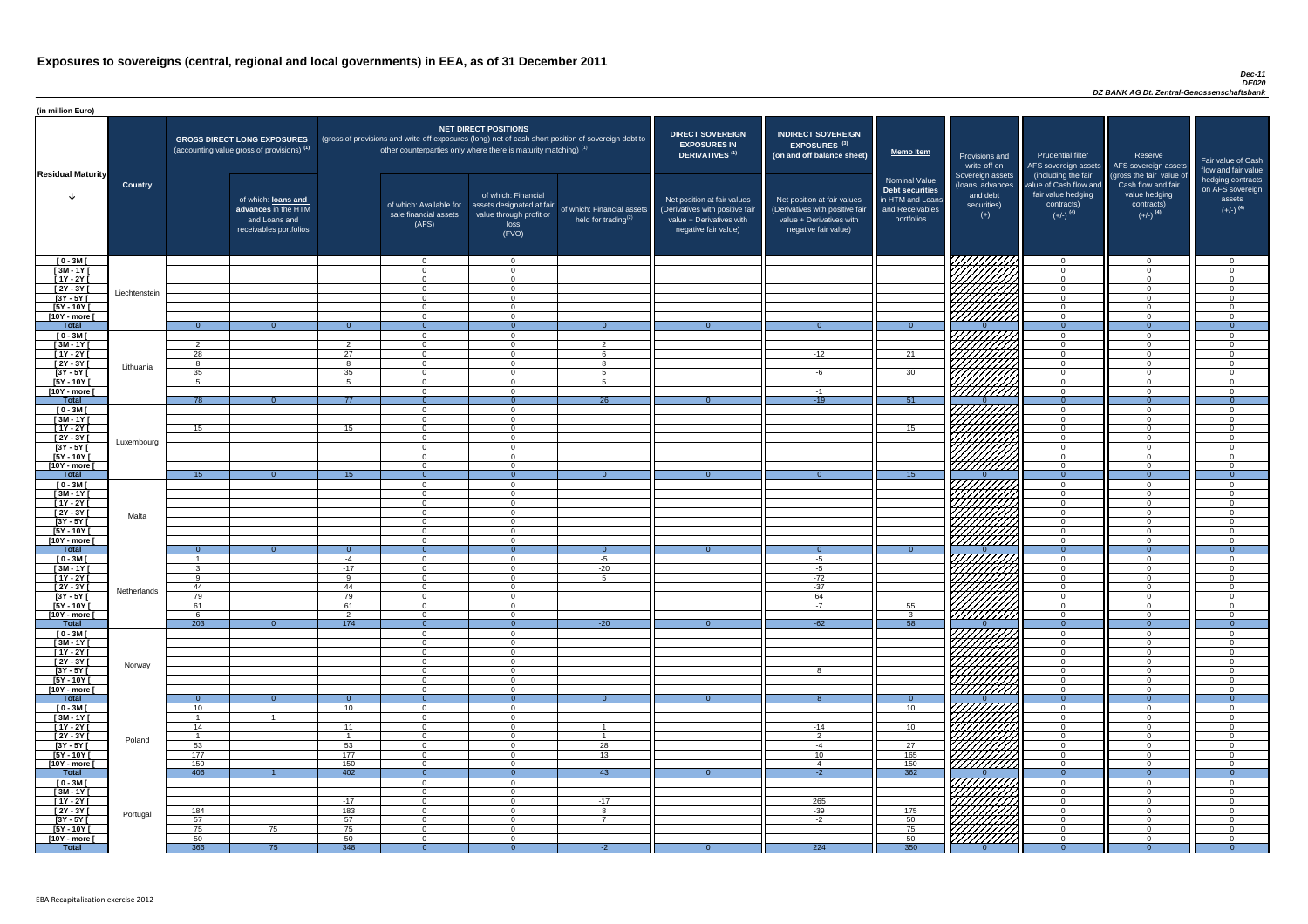#### *Dec-11 DE020 DZ BANK AG Dt. Zentral-Genossenschaftsbank*

(4) According with CEBS Guidelines on prudential filters it is required a consistent treatment of gains and losses resulting from a transaction whereby a cash flow hedge is created for an available for sale instrument: i.e item are recognised in additional own funds, so should the results of the corresponding cash flow hedging derivative. Moreover if fair-value hedging contracts on sovereign assets are taken in consideration for the computat (before their removal), the FV of such contracts must be reported in the column AB.

| (in million Euro)             |                     |                     |                                                                                              |                 |                                                                            |                                                                                              |                                                                                                     |                                                                                                                    |                                                                                                                    |                                                                                              |                                                                             |                                                                                                             |                                                                                                         |                                                                           |
|-------------------------------|---------------------|---------------------|----------------------------------------------------------------------------------------------|-----------------|----------------------------------------------------------------------------|----------------------------------------------------------------------------------------------|-----------------------------------------------------------------------------------------------------|--------------------------------------------------------------------------------------------------------------------|--------------------------------------------------------------------------------------------------------------------|----------------------------------------------------------------------------------------------|-----------------------------------------------------------------------------|-------------------------------------------------------------------------------------------------------------|---------------------------------------------------------------------------------------------------------|---------------------------------------------------------------------------|
| <b>Residual Maturity</b>      |                     |                     | <b>GROSS DIRECT LONG EXPOSURES</b><br>(accounting value gross of provisions) <sup>(1)</sup>  |                 | other counterparties only where there is maturity matching) <sup>(1)</sup> | <b>NET DIRECT POSITIONS</b>                                                                  | (gross of provisions and write-off exposures (long) net of cash short position of sovereign debt to | <b>DIRECT SOVEREIGN</b><br><b>EXPOSURES IN</b><br>DERIVATIVES <sup>(1)</sup>                                       | <b>INDIRECT SOVEREIGN</b><br><b>EXPOSURES<sup>(3)</sup></b><br>(on and off balance sheet)                          | <b>Memo Item</b>                                                                             | Provisions and<br>write-off on                                              | <b>Prudential filter</b><br>AFS sovereign assets                                                            | Reserve<br>AFS sovereign assets                                                                         | Fair value of Cash<br>flow and fair value                                 |
|                               | <b>Country</b>      |                     | of which: <b>loans and</b><br>advances in the HTM<br>and Loans and<br>receivables portfolios |                 | of which: Available for<br>sale financial assets<br>(AFS)                  | of which: Financial<br>assets designated at fair<br>value through profit or<br>loss<br>(FVO) | of which: Financial assets<br>held for trading $(2)$                                                | Net position at fair values<br>(Derivatives with positive fair<br>value + Derivatives with<br>negative fair value) | Net position at fair values<br>(Derivatives with positive fair<br>value + Derivatives with<br>negative fair value) | <b>Nominal Value</b><br>Debt securities<br>in HTM and Loans<br>and Receivables<br>portfolios | Sovereign assets<br>(loans, advances<br>and debt<br>securities)<br>$^{(+)}$ | (including the fair<br>value of Cash flow and<br>fair value hedging<br>contracts)<br>$(+/-)$ <sup>(4)</sup> | (gross the fair value of<br>Cash flow and fair<br>value hedging<br>contracts)<br>$(+/-)$ <sup>(4)</sup> | hedging contracts<br>on AFS sovereign<br>assets<br>$(+/-)$ <sup>(4)</sup> |
| $[0 - 3M]$                    |                     |                     |                                                                                              |                 | $\overline{0}$                                                             | $\Omega$                                                                                     |                                                                                                     |                                                                                                                    |                                                                                                                    |                                                                                              | VIIIIIIII                                                                   | $\overline{0}$                                                                                              | - വ                                                                                                     | $\overline{0}$                                                            |
| $[3M-1Y]$                     |                     | 62                  |                                                                                              | 62              | $\Omega$                                                                   | $\cap$                                                                                       | 62                                                                                                  |                                                                                                                    | $-2$                                                                                                               |                                                                                              |                                                                             | $\overline{0}$                                                                                              | റ                                                                                                       | $\overline{0}$                                                            |
| $[1Y - 2Y]$                   |                     |                     |                                                                                              |                 | $\Omega$                                                                   | $\Omega$                                                                                     |                                                                                                     |                                                                                                                    |                                                                                                                    |                                                                                              |                                                                             | $\overline{0}$                                                                                              | $\Omega$                                                                                                | $\overline{0}$                                                            |
| $[2Y - 3Y]$                   | Romania             |                     |                                                                                              |                 | $\Omega$                                                                   | $\Omega$                                                                                     |                                                                                                     |                                                                                                                    |                                                                                                                    |                                                                                              |                                                                             | $\overline{0}$                                                                                              | $\Omega$                                                                                                | $\overline{0}$                                                            |
| $[3Y - 5Y]$<br>$[5Y - 10Y]$   |                     | 2<br>$\overline{2}$ |                                                                                              | 2               | $\Omega$<br>$\Omega$                                                       | $\Omega$<br>$\Omega$                                                                         | $\overline{2}$                                                                                      |                                                                                                                    | $-26$                                                                                                              |                                                                                              |                                                                             | $\overline{0}$<br>$\overline{0}$                                                                            | റ<br>$\cap$                                                                                             | $\Omega$<br>$\Omega$                                                      |
| [10Y - more [                 |                     |                     |                                                                                              |                 | $\Omega$                                                                   | $\cap$                                                                                       |                                                                                                     |                                                                                                                    | $-1$                                                                                                               |                                                                                              | (HHHA)                                                                      | $\overline{0}$                                                                                              | $\cap$                                                                                                  | $\Omega$                                                                  |
| <b>Total</b>                  |                     | 66                  | $\Omega$                                                                                     | 64              | - 0                                                                        |                                                                                              | 64                                                                                                  |                                                                                                                    | $-29$                                                                                                              | $\Omega$                                                                                     |                                                                             | $\Omega$                                                                                                    |                                                                                                         | $\Omega$                                                                  |
| $[0 - 3M]$                    |                     |                     |                                                                                              |                 | $\Omega$                                                                   | $\Omega$                                                                                     |                                                                                                     |                                                                                                                    |                                                                                                                    |                                                                                              |                                                                             | $\overline{0}$                                                                                              |                                                                                                         | $\Omega$                                                                  |
| $[3M - 1Y]$                   |                     |                     |                                                                                              |                 | $\Omega$                                                                   | $\cap$                                                                                       |                                                                                                     |                                                                                                                    |                                                                                                                    |                                                                                              |                                                                             | $\overline{0}$                                                                                              | $\cap$                                                                                                  | $\Omega$                                                                  |
| $[1Y - 2Y]$                   |                     |                     |                                                                                              |                 | $\Omega$                                                                   | $\Omega$                                                                                     |                                                                                                     |                                                                                                                    | $-7$                                                                                                               |                                                                                              |                                                                             | $\overline{0}$                                                                                              | $\cap$                                                                                                  | $\Omega$                                                                  |
| $[2Y - 3Y]$                   | Slovakia            | 35                  |                                                                                              | 35              | $\Omega$                                                                   | $\Omega$                                                                                     |                                                                                                     |                                                                                                                    | 11                                                                                                                 | 35                                                                                           | HAHAHA S                                                                    | $\overline{0}$                                                                                              | $\cap$                                                                                                  | $\Omega$                                                                  |
| $[3Y - 5Y]$                   |                     |                     |                                                                                              |                 | $\Omega$                                                                   | $\Omega$                                                                                     |                                                                                                     |                                                                                                                    | $\mathcal{R}$                                                                                                      |                                                                                              |                                                                             | $\overline{0}$                                                                                              | $\cap$                                                                                                  | $\Omega$                                                                  |
| [5Y - 10Y [                   |                     |                     |                                                                                              |                 | $\Omega$                                                                   | $\Omega$                                                                                     |                                                                                                     |                                                                                                                    | 10 <sup>°</sup>                                                                                                    |                                                                                              |                                                                             | $\overline{0}$                                                                                              | $\Omega$                                                                                                | $\Omega$                                                                  |
| [10Y - more [                 |                     |                     |                                                                                              |                 | $\Omega$                                                                   | $\cap$                                                                                       |                                                                                                     |                                                                                                                    | $-15$                                                                                                              |                                                                                              |                                                                             | $\overline{0}$                                                                                              | $\Omega$                                                                                                | $\overline{0}$                                                            |
| Total                         |                     | 35                  | $\overline{0}$                                                                               | 35              | - 0                                                                        | $\Omega$                                                                                     | $\Omega$                                                                                            | - ೧                                                                                                                | $\overline{2}$                                                                                                     | 35                                                                                           |                                                                             | $\Omega$                                                                                                    | $\Omega$<br>$\Omega$                                                                                    | $\Omega$                                                                  |
| $[0 - 3M]$                    |                     | 8                   |                                                                                              | $\mathbf{8}$    | $\Omega$                                                                   | $\Omega$                                                                                     | $\overline{7}$                                                                                      |                                                                                                                    |                                                                                                                    |                                                                                              |                                                                             | $\overline{0}$                                                                                              |                                                                                                         | $\overline{0}$                                                            |
| $[3M - 1Y]$<br>$[1Y - 2Y]$    |                     |                     |                                                                                              |                 | $\Omega$<br>$\Omega$                                                       | $\Omega$<br>$\Omega$                                                                         |                                                                                                     |                                                                                                                    |                                                                                                                    |                                                                                              |                                                                             | $\overline{0}$<br>$\overline{0}$                                                                            |                                                                                                         | $\Omega$<br>$\Omega$                                                      |
| $\boxed{2Y - 3Y}$             |                     |                     |                                                                                              |                 | $\Omega$                                                                   |                                                                                              |                                                                                                     |                                                                                                                    |                                                                                                                    |                                                                                              |                                                                             | $\Omega$                                                                                                    |                                                                                                         | $\Omega$                                                                  |
| $[3Y - 5Y]$                   | Slovenia            |                     |                                                                                              |                 | . O                                                                        |                                                                                              |                                                                                                     |                                                                                                                    |                                                                                                                    |                                                                                              | $\mathbb{Z}/\mathbb{Z}$                                                     | $\mathbf{0}$                                                                                                |                                                                                                         | -0                                                                        |
| $[5Y - 10Y]$                  |                     |                     |                                                                                              |                 | $\Omega$                                                                   | $\Omega$                                                                                     |                                                                                                     |                                                                                                                    | -2<br>$-14$                                                                                                        |                                                                                              |                                                                             | $\overline{0}$                                                                                              |                                                                                                         | $\Omega$                                                                  |
| [10Y - more [                 |                     | 23                  |                                                                                              | 23              | $\Omega$                                                                   | $\Omega$                                                                                     |                                                                                                     |                                                                                                                    | 14                                                                                                                 | 23                                                                                           | 7777777777                                                                  | $\overline{0}$                                                                                              |                                                                                                         | $\Omega$                                                                  |
| <b>Total</b>                  |                     | 31                  | - 0                                                                                          | 31              | - 0                                                                        |                                                                                              |                                                                                                     | - 0                                                                                                                | $-2$                                                                                                               | $\overline{23}$                                                                              |                                                                             | $\Omega$                                                                                                    |                                                                                                         | $\Omega$                                                                  |
| $[0 - 3M]$                    |                     |                     |                                                                                              |                 | $\Omega$                                                                   | $\cap$                                                                                       |                                                                                                     |                                                                                                                    |                                                                                                                    |                                                                                              | 7777777777                                                                  | $\overline{0}$                                                                                              | $\cap$                                                                                                  | $\Omega$                                                                  |
| $[3M - 1Y]$                   |                     | 428                 | 186                                                                                          | 425             | $\Omega$                                                                   | $\Omega$                                                                                     | $-3$                                                                                                |                                                                                                                    |                                                                                                                    | 428                                                                                          |                                                                             | $\overline{0}$                                                                                              | $\cap$                                                                                                  | $\overline{0}$                                                            |
| $[1Y - 2Y]$                   |                     | 307                 | 145                                                                                          | 306             | $\overline{0}$                                                             | $\Omega$                                                                                     | $-1$                                                                                                |                                                                                                                    | -8                                                                                                                 | 306                                                                                          |                                                                             | $\overline{0}$                                                                                              | $\Omega$                                                                                                | $\overline{0}$                                                            |
| $[2Y - 3Y]$                   | Spain               | 511                 |                                                                                              | 511             | $\Omega$                                                                   | $\Omega$                                                                                     |                                                                                                     |                                                                                                                    |                                                                                                                    | 510                                                                                          |                                                                             | $\overline{0}$                                                                                              | $\cap$                                                                                                  | $\overline{0}$                                                            |
| $[3Y - 5Y]$                   |                     | 876                 | 21                                                                                           | 866             | $\Omega$                                                                   | $\Omega$                                                                                     | 40                                                                                                  |                                                                                                                    | $-3$                                                                                                               | 826                                                                                          |                                                                             | $\overline{0}$                                                                                              | $\Omega$                                                                                                | $\Omega$                                                                  |
| $[5Y - 10Y]$                  |                     | 404                 | 122                                                                                          | 401             | $\Omega$                                                                   | $\Omega$                                                                                     | $-3$                                                                                                |                                                                                                                    | $-78$                                                                                                              | 404                                                                                          |                                                                             | $\overline{0}$                                                                                              | $\Omega$                                                                                                | $\overline{0}$                                                            |
| [10Y - more ]                 |                     | 1,199               | 100                                                                                          | 1,199           | $\Omega$                                                                   | $\cap$                                                                                       |                                                                                                     |                                                                                                                    |                                                                                                                    | 1,213                                                                                        | HAHA<br>HAHA                                                                | $\overline{0}$                                                                                              | $\cap$                                                                                                  | $\Omega$                                                                  |
| <b>Total</b>                  |                     | 3,726               | 574                                                                                          | 3,709           | $\Omega$                                                                   |                                                                                              | 33                                                                                                  | $\Omega$                                                                                                           | $-89$                                                                                                              | 3,688                                                                                        |                                                                             | $\Omega$                                                                                                    |                                                                                                         | $\Omega$                                                                  |
| $[0 - 3M]$                    |                     |                     |                                                                                              |                 | $\Omega$                                                                   | $\Omega$                                                                                     |                                                                                                     |                                                                                                                    | $-4$                                                                                                               |                                                                                              |                                                                             | $\overline{0}$                                                                                              | $\cap$<br>$\cap$                                                                                        | $\Omega$                                                                  |
| $[3M-1Y]$<br>$[1Y - 2Y]$      |                     | 12                  |                                                                                              | 12 <sup>7</sup> | $\Omega$<br>$\Omega$                                                       | $\Omega$<br>$\Omega$                                                                         | 12 <sup>7</sup>                                                                                     |                                                                                                                    | $-5$<br>$-60$                                                                                                      |                                                                                              |                                                                             | $\Omega$<br>$\overline{0}$                                                                                  | $\cap$                                                                                                  | $\Omega$<br>$\Omega$                                                      |
| $[2Y - 3Y]$                   |                     | $\overline{2}$      |                                                                                              | 2               | $\Omega$                                                                   | $\Omega$                                                                                     | 2                                                                                                   |                                                                                                                    | 29                                                                                                                 |                                                                                              |                                                                             | $\Omega$                                                                                                    | $\Omega$                                                                                                | $\Omega$                                                                  |
| $[3Y - 5Y]$                   | Sweden              | $\mathcal{P}$       |                                                                                              | $\overline{2}$  | $\Omega$                                                                   | - റ                                                                                          | 2                                                                                                   |                                                                                                                    | $-7$                                                                                                               |                                                                                              |                                                                             | $\Omega$                                                                                                    | റ                                                                                                       | $\Omega$                                                                  |
| [5Y - 10Y [                   |                     | -4                  |                                                                                              | 4               | $\Omega$                                                                   | $\Omega$                                                                                     | $\overline{4}$                                                                                      |                                                                                                                    |                                                                                                                    |                                                                                              |                                                                             | $\Omega$                                                                                                    | $\Omega$                                                                                                | $\Omega$                                                                  |
| [10Y - more [                 |                     | - 1                 |                                                                                              |                 | $\Omega$                                                                   | $\Omega$                                                                                     |                                                                                                     |                                                                                                                    | 39                                                                                                                 |                                                                                              | THATHA<br>HATHA                                                             | $\overline{0}$                                                                                              | $\cap$                                                                                                  | $\Omega$                                                                  |
| Total                         |                     | 21                  | - 0                                                                                          | 21              | - 0                                                                        |                                                                                              | 21                                                                                                  |                                                                                                                    |                                                                                                                    | $\Omega$                                                                                     |                                                                             | $\Omega$                                                                                                    |                                                                                                         | $\Omega$                                                                  |
| $[0 - 3M]$                    |                     | $\mathbf{3}$        | ູ                                                                                            | -3              | $\Omega$                                                                   | $\Omega$                                                                                     |                                                                                                     |                                                                                                                    |                                                                                                                    | $\mathbf{3}$                                                                                 | THAMA<br>HAMA                                                               | $\overline{0}$                                                                                              | $\cap$                                                                                                  | $\Omega$                                                                  |
| $[3M - 1Y]$                   |                     |                     |                                                                                              |                 | $\Omega$                                                                   | $\Omega$                                                                                     |                                                                                                     |                                                                                                                    |                                                                                                                    |                                                                                              |                                                                             | $\overline{0}$                                                                                              | $\Omega$                                                                                                | $\Omega$                                                                  |
| $[1Y - 2Y]$                   |                     | - 1                 |                                                                                              | -6              | $\Omega$                                                                   | $\Omega$                                                                                     | -6                                                                                                  |                                                                                                                    |                                                                                                                    |                                                                                              |                                                                             | $\Omega$                                                                                                    |                                                                                                         | $\Omega$                                                                  |
| $[2Y - 3Y]$                   | United Kingdom      |                     |                                                                                              |                 | $\Omega$                                                                   | $\Omega$                                                                                     |                                                                                                     |                                                                                                                    | -4                                                                                                                 |                                                                                              |                                                                             | $\overline{0}$                                                                                              |                                                                                                         | $\Omega$                                                                  |
| $[3Y - 5Y]$                   |                     |                     |                                                                                              | $-4$            | $\Omega$                                                                   | $\Omega$                                                                                     | $-4$                                                                                                |                                                                                                                    | $-7$                                                                                                               |                                                                                              |                                                                             | $\overline{0}$                                                                                              |                                                                                                         | $\Omega$                                                                  |
| [5Y - 10Y [                   |                     |                     |                                                                                              | $-10$           | $\Omega$                                                                   | $\Omega$                                                                                     | $-10$                                                                                               |                                                                                                                    |                                                                                                                    |                                                                                              |                                                                             | $\overline{0}$                                                                                              |                                                                                                         | $\Omega$                                                                  |
| [10Y - more [<br><b>Total</b> |                     |                     |                                                                                              |                 | $\Omega$                                                                   | $\Omega$                                                                                     | $-20$                                                                                               |                                                                                                                    | 33<br>22                                                                                                           |                                                                                              |                                                                             | $\Omega$                                                                                                    |                                                                                                         | $\Omega$                                                                  |
|                               |                     |                     |                                                                                              | $-17$           |                                                                            |                                                                                              |                                                                                                     |                                                                                                                    |                                                                                                                    |                                                                                              |                                                                             |                                                                                                             |                                                                                                         |                                                                           |
|                               |                     |                     |                                                                                              |                 |                                                                            |                                                                                              |                                                                                                     |                                                                                                                    |                                                                                                                    |                                                                                              |                                                                             |                                                                                                             |                                                                                                         |                                                                           |
|                               | <b>TOTAL EEA 30</b> | 38,652              | 13,652                                                                                       | 36,514          | $\Omega$                                                                   |                                                                                              | 1,127                                                                                               | 527                                                                                                                | 33                                                                                                                 | 29,402                                                                                       | 407                                                                         | - 0                                                                                                         |                                                                                                         |                                                                           |

(3) The exposures reported include the positions towards counterparts (other than sovereign) on sovereign credit risk (i.e. CDS, financial guarantees) booked in all the accounting portfolio (on-off balance sheet). Irrespec or accounting classification of the positions the economic substance over the form must be used as a criteria for the identification of the exposures to be included in this column. This item does not include exposures to c sovereign) with full or partial government guarantees by central, regional and local governments

**(5)** Please report gross and net direct positions before eventual write-off (PSI); in the column provisions must be included eventual write-off (PSI).

#### **Notes and definitions**

**(1)** The exposures reported cover only exposures to central, regional and local governments on immediate borrower basis, and do not include exposures to other counterparts with full or partial government guarantees **(2)** The banks disclose the exposures in the "Financial assets held for trading" portfolio after offsetting the cash short positions having the same maturities.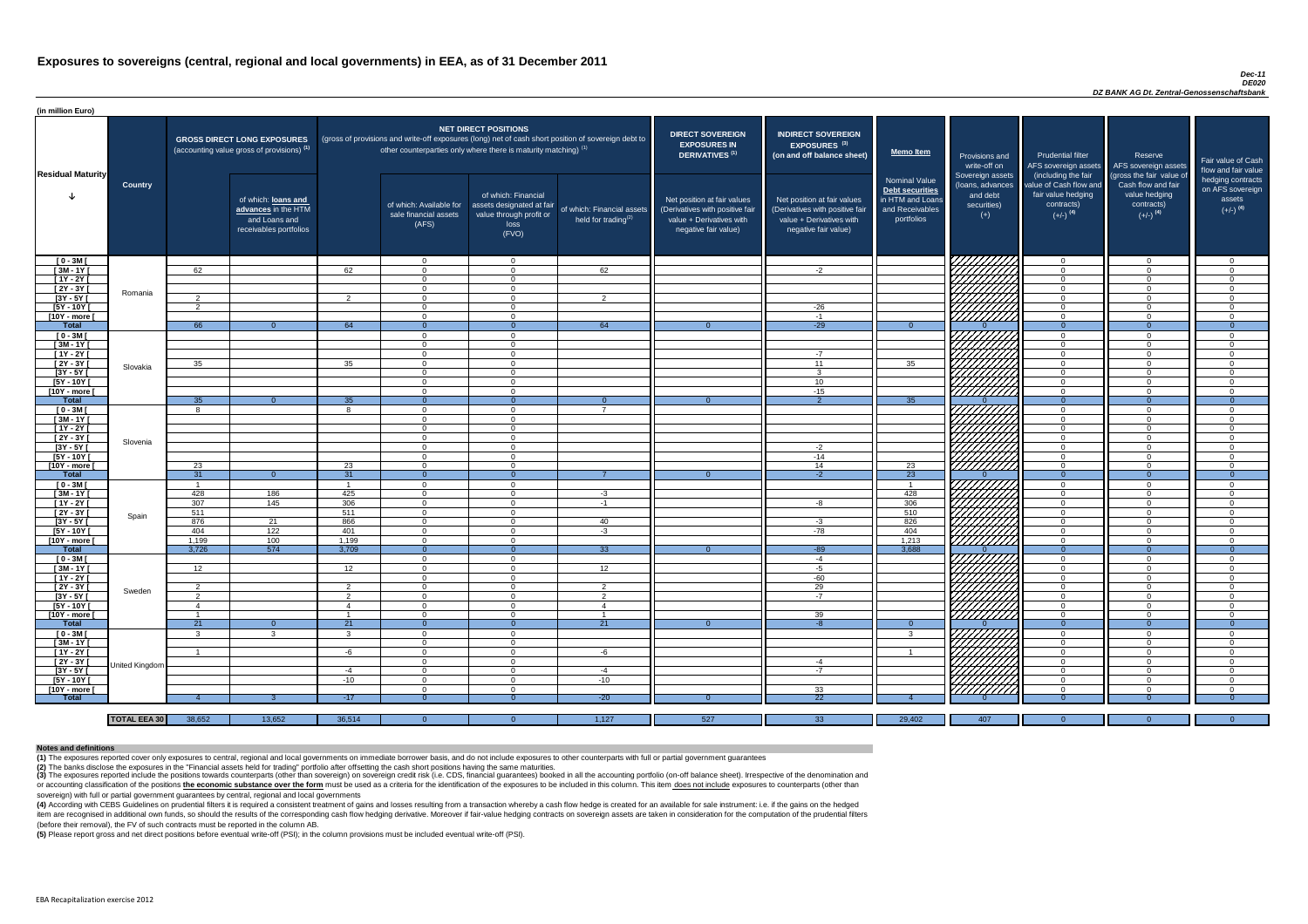#### *Jun-12 DE020 DZ BANK AG Dt. Zentral-Genossenschaftsbank*

| (in million Euro)             |                 |                |                                                                                             |                         |                                                           |                                                                                                                                                                                                                  |                                                      |                                                                                                                    |                                                                                                                    |                                                                                              |                                                         |                                                                                              |                                                                             |                                                                           |
|-------------------------------|-----------------|----------------|---------------------------------------------------------------------------------------------|-------------------------|-----------------------------------------------------------|------------------------------------------------------------------------------------------------------------------------------------------------------------------------------------------------------------------|------------------------------------------------------|--------------------------------------------------------------------------------------------------------------------|--------------------------------------------------------------------------------------------------------------------|----------------------------------------------------------------------------------------------|---------------------------------------------------------|----------------------------------------------------------------------------------------------|-----------------------------------------------------------------------------|---------------------------------------------------------------------------|
| <b>Residual Maturity</b>      |                 |                | <b>GROSS DIRECT LONG EXPOSURES</b><br>(accounting value gross of provisions) <sup>(1)</sup> |                         |                                                           | <b>NET DIRECT POSITIONS</b><br>(gross of provisions and write-off exposures (long) net of cash short position of sovereign debt to<br>other counterparties only where there is maturity matching) <sup>(1)</sup> |                                                      | <b>DIRECT SOVEREIGN</b><br><b>EXPOSURES IN</b><br>DERIVATIVES <sup>(1)</sup>                                       | <b>INDIRECT SOVEREIGN</b><br><b>EXPOSURES<sup>(3)</sup></b><br>(on and off balance sheet)                          | Memo Item                                                                                    | Provisions and<br>write-off on<br>Sovereign assets      | <b>Prudential filter</b><br>AFS sovereign assets AFS sovereign assets<br>(including the fair | Reserve<br>(gross the fair value of                                         | Fair value of Cash<br>flow and fair value                                 |
|                               | <b>Country</b>  |                | of which: loans and<br>advances in the HTM<br>and Loans and<br>receivables portfolios       |                         | of which: Available for<br>sale financial assets<br>(AFS) | of which: Financial<br>assets designated at fair<br>value through profit or<br>loss<br>(FVO)                                                                                                                     | of which: Financial assets<br>held for trading $(2)$ | Net position at fair values<br>(Derivatives with positive fair<br>value + Derivatives with<br>negative fair value) | Net position at fair values<br>(Derivatives with positive fair<br>value + Derivatives with<br>negative fair value) | <b>Nominal Value</b><br>Debt securities<br>in HTM and Loans<br>and Receivables<br>portfolios | (loans, advances<br>and debt<br>securities)<br>$^{(+)}$ | value of Cash flow and<br>fair value hedging<br>contracts)<br>$(+/-)$ <sup>(4)</sup>         | Cash flow and fair<br>value hedging<br>contracts)<br>$(+/-)$ <sup>(4)</sup> | hedging contracts<br>on AFS sovereign<br>assets<br>$(+/-)$ <sup>(4)</sup> |
| $[0 - 3M]$                    |                 |                |                                                                                             |                         | $\Omega$                                                  | $\Omega$                                                                                                                                                                                                         |                                                      |                                                                                                                    |                                                                                                                    |                                                                                              |                                                         | $\overline{0}$                                                                               | - വ<br>$\cap$                                                               | $\overline{0}$                                                            |
| $[3M - 1Y]$<br>$[1Y - 2Y]$    |                 | $\overline{1}$ |                                                                                             | $\overline{\mathbf{1}}$ | $\Omega$<br>$\Omega$                                      | $\Omega$<br>$\Omega$                                                                                                                                                                                             |                                                      |                                                                                                                    | $-77$                                                                                                              |                                                                                              |                                                         | $\overline{0}$<br>$\overline{0}$                                                             | $\Omega$                                                                    | $\overline{0}$<br>$\Omega$                                                |
| $[2Y - 3Y]$                   | Austria         | - 4            |                                                                                             | $\mathbf 4$             | $\Omega$                                                  | $\Omega$                                                                                                                                                                                                         | $\overline{4}$                                       |                                                                                                                    | $-19$                                                                                                              |                                                                                              |                                                         | $\overline{0}$                                                                               |                                                                             | $\Omega$                                                                  |
| $[3Y - 5Y]$                   |                 | 70             |                                                                                             | 70                      | $\Omega$                                                  | $\Omega$                                                                                                                                                                                                         | 17                                                   |                                                                                                                    | $-30$                                                                                                              | 50                                                                                           | HAHARA KU                                               | $\overline{0}$                                                                               |                                                                             | $\Omega$                                                                  |
| $[5Y - 10Y]$                  |                 | 13<br>488      |                                                                                             | 12                      | $\Omega$<br>$\Omega$                                      | $\Omega$<br>$\Omega$                                                                                                                                                                                             | 12<br>14                                             |                                                                                                                    | $-161$<br>323                                                                                                      |                                                                                              |                                                         | $\Omega$                                                                                     |                                                                             | $\Omega$<br>$\Omega$                                                      |
| [10Y - more [<br><b>Total</b> |                 | 576            | 200<br>200                                                                                  | 488<br>575              | $\Omega$                                                  | $\Omega$                                                                                                                                                                                                         | 48                                                   | $\Omega$                                                                                                           | $\overline{36}$                                                                                                    | 466<br>516                                                                                   |                                                         | $\overline{0}$<br>$\Omega$                                                                   | $\Omega$                                                                    | $\Omega$                                                                  |
| $[0 - 3M]$                    |                 |                |                                                                                             |                         | $\Omega$                                                  | $\Omega$                                                                                                                                                                                                         |                                                      |                                                                                                                    |                                                                                                                    |                                                                                              | 77777777                                                | $\overline{0}$                                                                               |                                                                             | $\Omega$                                                                  |
| $[3M - 1Y]$                   |                 |                |                                                                                             |                         | $\Omega$                                                  | $\Omega$                                                                                                                                                                                                         |                                                      |                                                                                                                    |                                                                                                                    |                                                                                              | HATARA<br>HATARA                                        | $\overline{0}$                                                                               | $\Omega$                                                                    | $\Omega$                                                                  |
| $[1Y - 2Y]$<br>$[2Y - 3Y]$    |                 | 26             |                                                                                             | 26                      | $\Omega$<br>$\Omega$                                      | $\Omega$<br>$\Omega$                                                                                                                                                                                             |                                                      |                                                                                                                    | $-11$                                                                                                              | 26                                                                                           |                                                         | $\overline{0}$<br>$\overline{0}$                                                             | $\Omega$<br>$\Omega$                                                        | $\overline{0}$<br>$\overline{0}$                                          |
| $[3Y - 5Y]$                   | Belgium         | 96             |                                                                                             | 96                      | $\Omega$                                                  | $\Omega$                                                                                                                                                                                                         |                                                      |                                                                                                                    | $-7$                                                                                                               | 96                                                                                           |                                                         | $\overline{0}$                                                                               | $\Omega$                                                                    | $\overline{0}$                                                            |
| $[5Y - 10Y]$                  |                 | 35             |                                                                                             | 35                      | $\Omega$                                                  | $\Omega$                                                                                                                                                                                                         |                                                      |                                                                                                                    | $-19$                                                                                                              | 35                                                                                           |                                                         | $\overline{0}$                                                                               | $\Omega$                                                                    | $\overline{0}$                                                            |
| [10Y - more [                 |                 | 104            |                                                                                             | 103                     | $\overline{0}$                                            | $\Omega$                                                                                                                                                                                                         |                                                      |                                                                                                                    | 92                                                                                                                 | 104                                                                                          |                                                         | $\overline{0}$                                                                               | $\cap$                                                                      | $\overline{0}$                                                            |
| <b>Total</b><br>$[0 - 3M]$    |                 | 261            | $\Omega$                                                                                    | 260                     | $\Omega$<br>$\overline{0}$                                | $\Omega$<br>$\Omega$                                                                                                                                                                                             | $\Omega$                                             | - വ                                                                                                                | 55<br>$-3$                                                                                                         | 261                                                                                          |                                                         | $\overline{0}$<br>$\overline{0}$                                                             | $\Omega$<br>$\Omega$                                                        | $\Omega$<br>$\overline{0}$                                                |
| $[3M - 1Y]$                   |                 | 10             |                                                                                             | 10 <sup>1</sup>         | $\Omega$                                                  | $\Omega$                                                                                                                                                                                                         | 10                                                   |                                                                                                                    | $-30$                                                                                                              |                                                                                              |                                                         | $\overline{0}$                                                                               | $\cap$                                                                      | $\Omega$                                                                  |
| $[1Y - 2Y]$                   |                 |                |                                                                                             |                         | $\Omega$                                                  |                                                                                                                                                                                                                  |                                                      |                                                                                                                    | $-1$                                                                                                               |                                                                                              |                                                         | $\overline{0}$                                                                               |                                                                             | $\Omega$                                                                  |
| $[2Y - 3Y]$                   | <b>Bulgaria</b> | 13             |                                                                                             | 13                      | $\Omega$                                                  | $\Omega$                                                                                                                                                                                                         | 13                                                   |                                                                                                                    | $-21$                                                                                                              |                                                                                              |                                                         | $\overline{0}$                                                                               |                                                                             | $\Omega$                                                                  |
| $[3Y - 5Y]$<br>$[5Y - 10Y]$   |                 |                |                                                                                             |                         | - റ                                                       | $\Omega$                                                                                                                                                                                                         |                                                      | 70                                                                                                                 |                                                                                                                    |                                                                                              |                                                         | <b>O</b><br>$\Omega$                                                                         | $\cap$                                                                      | $\Omega$                                                                  |
| $[10Y - more]$                |                 |                |                                                                                             |                         | $\Omega$                                                  | $\Omega$                                                                                                                                                                                                         |                                                      |                                                                                                                    | -1                                                                                                                 |                                                                                              | HAAAN<br>HAAAN                                          | $\overline{0}$                                                                               | $\cap$                                                                      | $\Omega$                                                                  |
| <b>Total</b>                  |                 | 23             |                                                                                             | 23                      |                                                           |                                                                                                                                                                                                                  | 23                                                   | -70-                                                                                                               | $-56$                                                                                                              | - 0                                                                                          |                                                         | $\Omega$                                                                                     |                                                                             | - 0                                                                       |
| $[0 - 3M]$                    |                 |                |                                                                                             |                         | $\Omega$                                                  | $\Omega$                                                                                                                                                                                                         |                                                      |                                                                                                                    |                                                                                                                    |                                                                                              | <del>,,,,,,,,,,</del> ,                                 | $\overline{0}$                                                                               | $\Omega$                                                                    | $\Omega$                                                                  |
| $[3M - 1Y]$<br>$[1Y - 2Y]$    |                 |                |                                                                                             |                         | $\Omega$<br>$\Omega$                                      | $\Omega$<br>$\Omega$                                                                                                                                                                                             |                                                      |                                                                                                                    |                                                                                                                    |                                                                                              |                                                         | $\overline{0}$<br>$\overline{0}$                                                             | $\cap$<br>$\cap$                                                            | $\overline{0}$<br>$\Omega$                                                |
| [2Y - 3Y [                    |                 |                |                                                                                             |                         | $\Omega$                                                  | $\Omega$                                                                                                                                                                                                         |                                                      |                                                                                                                    | -8                                                                                                                 |                                                                                              |                                                         | $\overline{0}$                                                                               | $\Omega$                                                                    | $\Omega$                                                                  |
| $[3Y - 5Y]$                   | Cyprus          |                |                                                                                             |                         | $\Omega$                                                  | $\Omega$                                                                                                                                                                                                         |                                                      |                                                                                                                    |                                                                                                                    |                                                                                              |                                                         | $\Omega$                                                                                     | $\cap$                                                                      | $\Omega$                                                                  |
| $[5Y - 10Y]$                  |                 |                |                                                                                             |                         | $\Omega$<br>$\Omega$                                      | $\Omega$<br>$\Omega$                                                                                                                                                                                             |                                                      |                                                                                                                    | 20                                                                                                                 |                                                                                              | HANA<br>HANA                                            | $\overline{0}$                                                                               |                                                                             | - 0<br>$\Omega$                                                           |
| [10Y - more [<br><b>Total</b> |                 | $\Omega$       | $\Omega$                                                                                    | $\Omega$                | $\Omega$                                                  |                                                                                                                                                                                                                  |                                                      |                                                                                                                    | $\overline{28}$                                                                                                    | $\Omega$                                                                                     |                                                         | $\overline{0}$<br>$\overline{0}$                                                             | $\Omega$                                                                    | $\Omega$                                                                  |
| $[0 - 3M]$                    |                 |                |                                                                                             |                         | $\Omega$                                                  | $\Omega$                                                                                                                                                                                                         |                                                      |                                                                                                                    |                                                                                                                    |                                                                                              | THAMA<br>HAMA                                           | $\overline{0}$                                                                               |                                                                             | $\Omega$                                                                  |
| $[3M - 1Y]$                   |                 |                |                                                                                             |                         | $\Omega$                                                  | $\Omega$                                                                                                                                                                                                         |                                                      |                                                                                                                    |                                                                                                                    |                                                                                              |                                                         | $\overline{0}$                                                                               | $\Omega$                                                                    | $\Omega$                                                                  |
| $[1Y - 2Y]$<br>$[2Y - 3Y]$    |                 | 41             |                                                                                             | 41                      | $\Omega$<br>$\Omega$                                      | $\Omega$<br>$\Omega$                                                                                                                                                                                             |                                                      |                                                                                                                    | 47<br>$-5$                                                                                                         | 40                                                                                           |                                                         | $\overline{0}$<br>$\overline{0}$                                                             | $\Omega$<br>$\Omega$                                                        | $\Omega$<br>$\Omega$                                                      |
| $[3Y - 5Y]$                   | Czech Republic  |                |                                                                                             |                         | $\Omega$                                                  | $\Omega$                                                                                                                                                                                                         |                                                      |                                                                                                                    |                                                                                                                    |                                                                                              |                                                         | $\overline{0}$                                                                               | $\Omega$                                                                    | $\Omega$                                                                  |
| $[5Y - 10Y]$                  |                 | 16             |                                                                                             | 16                      | $\Omega$                                                  | $\Omega$                                                                                                                                                                                                         |                                                      |                                                                                                                    | 40                                                                                                                 | 15                                                                                           |                                                         | $\overline{0}$                                                                               | $\Omega$                                                                    | $\Omega$                                                                  |
| [10Y - more [<br><b>Total</b> |                 | 57             | $\Omega$                                                                                    | 57                      | $\Omega$<br>- 0                                           | $\Omega$                                                                                                                                                                                                         |                                                      |                                                                                                                    | 20<br>$\frac{102}{ }$                                                                                              | 55                                                                                           |                                                         | $\overline{0}$<br>$\Omega$                                                                   | $\Omega$<br>$\Omega$                                                        | $\Omega$<br>$\Omega$                                                      |
| $[0 - 3M]$                    |                 |                |                                                                                             |                         | $\Omega$                                                  | $\Omega$                                                                                                                                                                                                         |                                                      |                                                                                                                    |                                                                                                                    |                                                                                              | 77777777                                                | $\overline{0}$                                                                               | $\cap$                                                                      | $\Omega$                                                                  |
| $[3M - 1Y]$                   |                 |                |                                                                                             |                         | - 0                                                       |                                                                                                                                                                                                                  |                                                      |                                                                                                                    |                                                                                                                    |                                                                                              | HATHAR SAN FARMA                                        | $\overline{0}$                                                                               |                                                                             | $\Omega$                                                                  |
| $[1Y - 2Y]$                   |                 |                |                                                                                             |                         |                                                           |                                                                                                                                                                                                                  |                                                      |                                                                                                                    | 90                                                                                                                 |                                                                                              |                                                         | $\overline{0}$                                                                               |                                                                             | $\Omega$                                                                  |
| $[2Y - 3Y]$<br>$[3Y - 5Y]$    | Denmark         | 20             |                                                                                             | 20                      | - റ                                                       |                                                                                                                                                                                                                  | 20                                                   |                                                                                                                    | -5<br>$-58$                                                                                                        |                                                                                              |                                                         | $\overline{0}$<br>$\overline{0}$                                                             |                                                                             | - ೧<br>$\Omega$                                                           |
| $[5Y - 10Y]$                  |                 |                |                                                                                             |                         | $\Omega$                                                  | $\Omega$                                                                                                                                                                                                         |                                                      |                                                                                                                    |                                                                                                                    |                                                                                              |                                                         | $\overline{0}$                                                                               | $\cap$                                                                      | $\Omega$                                                                  |
| [10Y - more [                 |                 |                |                                                                                             |                         | $\Omega$                                                  | $\Omega$                                                                                                                                                                                                         |                                                      |                                                                                                                    |                                                                                                                    |                                                                                              | 777777777                                               | $\overline{0}$                                                                               | $\cap$                                                                      | $\Omega$                                                                  |
| <b>Total</b>                  |                 | 29             |                                                                                             | 22                      | $\Omega$                                                  |                                                                                                                                                                                                                  | $\overline{22}$                                      |                                                                                                                    | 32                                                                                                                 | $\Omega$                                                                                     |                                                         | $\Omega$                                                                                     | $\Omega$                                                                    | - റ                                                                       |
| $[0 - 3M]$<br>$[3M - 1Y]$     |                 |                |                                                                                             |                         | $\Omega$<br>$\Omega$                                      | $\Omega$<br>$\Omega$                                                                                                                                                                                             |                                                      |                                                                                                                    |                                                                                                                    |                                                                                              | UMMA<br>UMMA                                            | $\overline{0}$<br>$\overline{0}$                                                             | - 0                                                                         | $\Omega$<br>$\overline{0}$                                                |
| $[1Y - 2Y]$                   |                 |                |                                                                                             |                         | $\Omega$                                                  | $\Omega$                                                                                                                                                                                                         |                                                      |                                                                                                                    | $-7$                                                                                                               |                                                                                              |                                                         | $\overline{0}$                                                                               | $\Omega$                                                                    | $\Omega$                                                                  |
| [2Y - 3Y [                    | Estonia         |                |                                                                                             |                         | $\overline{0}$                                            | $\overline{0}$                                                                                                                                                                                                   |                                                      |                                                                                                                    | $-1$                                                                                                               |                                                                                              |                                                         | $\overline{0}$                                                                               | - 0                                                                         | $\Omega$                                                                  |
| $[3Y - 5Y]$                   |                 |                |                                                                                             |                         | $\Omega$                                                  | $\Omega$                                                                                                                                                                                                         |                                                      |                                                                                                                    |                                                                                                                    |                                                                                              | HAAAN.                                                  | $\overline{0}$                                                                               | ി<br>$\cap$                                                                 | $\Omega$                                                                  |
| $[5Y - 10Y]$<br>[10Y - more [ |                 |                |                                                                                             |                         | $\Omega$<br>$\Omega$                                      | $\Omega$<br>$\Omega$                                                                                                                                                                                             |                                                      |                                                                                                                    |                                                                                                                    |                                                                                              |                                                         | $\overline{0}$<br>$\Omega$                                                                   | $\cap$                                                                      | $\Omega$<br>$\Omega$                                                      |
| <b>Total</b>                  |                 |                | 0                                                                                           |                         |                                                           |                                                                                                                                                                                                                  |                                                      |                                                                                                                    |                                                                                                                    | $\overline{0}$                                                                               |                                                         | $\overline{0}$                                                                               |                                                                             | $\Omega$                                                                  |
| $[0 - 3M]$                    |                 |                |                                                                                             |                         |                                                           |                                                                                                                                                                                                                  |                                                      |                                                                                                                    |                                                                                                                    |                                                                                              |                                                         | $\Omega$                                                                                     |                                                                             |                                                                           |
| $[3M - 1Y]$                   |                 | ົດ             |                                                                                             | $\Omega$                | $\Omega$                                                  | $\Omega$                                                                                                                                                                                                         |                                                      |                                                                                                                    |                                                                                                                    |                                                                                              |                                                         | $\overline{0}$                                                                               | $\cap$                                                                      | $\Omega$                                                                  |
| $[1Y - 2Y]$<br>$[2Y - 3Y]$    |                 | 42             |                                                                                             | 42                      | $\Omega$<br>$\Omega$                                      | $\Omega$<br>$\Omega$                                                                                                                                                                                             |                                                      |                                                                                                                    | 10 <sup>°</sup>                                                                                                    |                                                                                              |                                                         | $\Omega$<br>$\overline{0}$                                                                   | $\Omega$                                                                    | $\Omega$<br>$\Omega$                                                      |
| $[3Y - 5Y]$                   | Finland         | 25             |                                                                                             | 25                      | $\Omega$                                                  | $\Omega$                                                                                                                                                                                                         |                                                      |                                                                                                                    |                                                                                                                    |                                                                                              |                                                         | $\overline{0}$                                                                               | $\Omega$                                                                    | $\Omega$                                                                  |
| [5Y - 10Y [                   |                 |                |                                                                                             |                         | $\Omega$                                                  | $\overline{0}$                                                                                                                                                                                                   |                                                      |                                                                                                                    |                                                                                                                    |                                                                                              | SANAS SANAS SE                                          | $\overline{0}$                                                                               | $\Omega$                                                                    | $\overline{0}$                                                            |
| [10Y - more [<br><b>Total</b> |                 |                |                                                                                             | 70                      | $\Omega$<br>$\Omega$                                      | $\Omega$<br>$\overline{0}$                                                                                                                                                                                       |                                                      | -0                                                                                                                 | 10 <sup>°</sup>                                                                                                    | $\Omega$                                                                                     |                                                         | $\overline{0}$<br>- 0                                                                        | $\cap$<br>$\overline{0}$                                                    | $\Omega$<br>$\Omega$                                                      |
|                               |                 | 70             |                                                                                             |                         |                                                           |                                                                                                                                                                                                                  |                                                      |                                                                                                                    |                                                                                                                    |                                                                                              |                                                         |                                                                                              |                                                                             |                                                                           |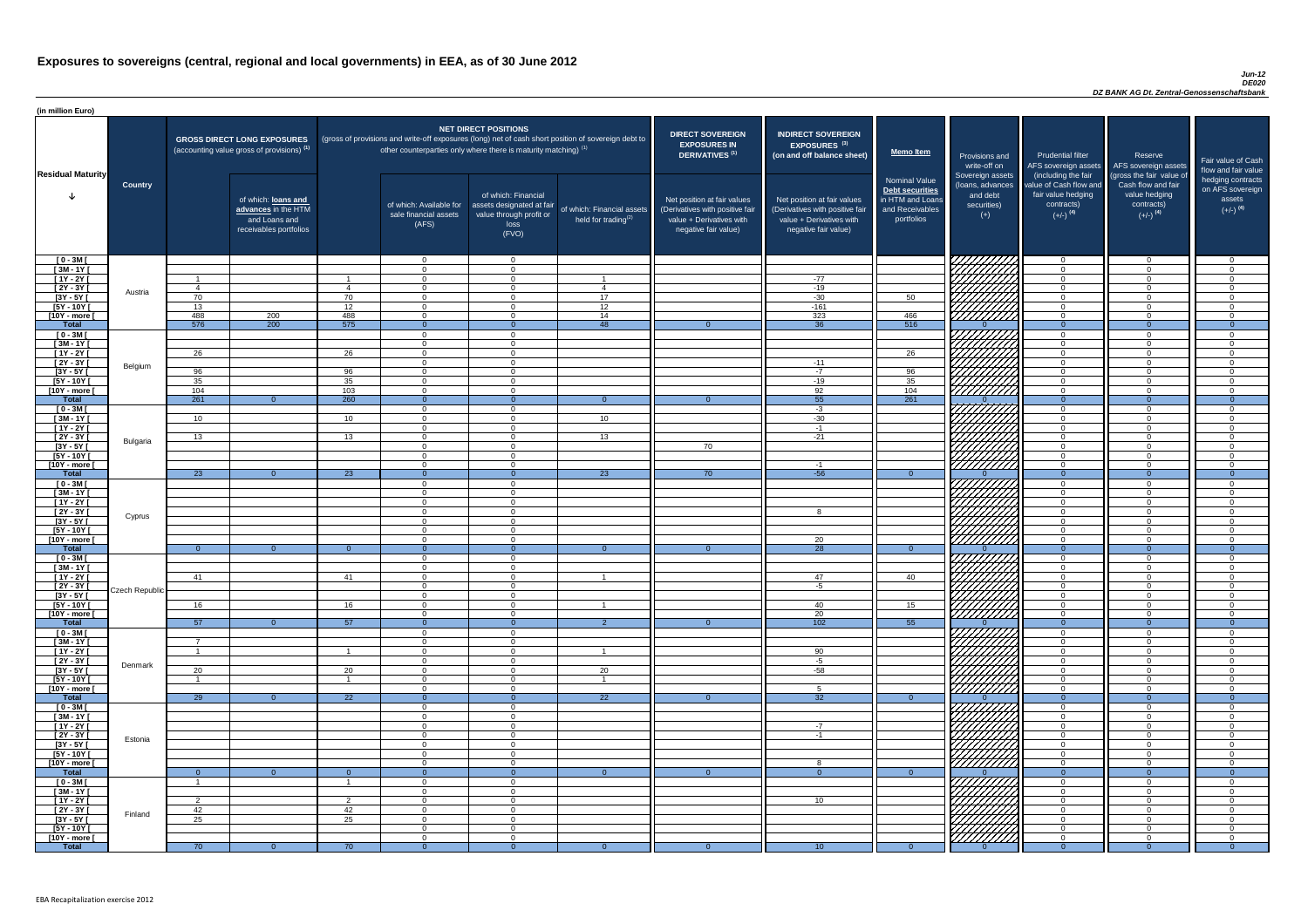#### *Jun-12 DE020 DZ BANK AG Dt. Zentral-Genossenschaftsbank*

| (in million Euro)             |                       |                 |                                                                                             |                      |                                                           |                                                                                                                                                                                                                  |                                                      |                                                                                                                    |                                                                                                                    |                                                                                              |                                                                          |                                                                                                             |                                                                                                         |                                                                           |
|-------------------------------|-----------------------|-----------------|---------------------------------------------------------------------------------------------|----------------------|-----------------------------------------------------------|------------------------------------------------------------------------------------------------------------------------------------------------------------------------------------------------------------------|------------------------------------------------------|--------------------------------------------------------------------------------------------------------------------|--------------------------------------------------------------------------------------------------------------------|----------------------------------------------------------------------------------------------|--------------------------------------------------------------------------|-------------------------------------------------------------------------------------------------------------|---------------------------------------------------------------------------------------------------------|---------------------------------------------------------------------------|
| <b>Residual Maturity</b>      |                       |                 | <b>GROSS DIRECT LONG EXPOSURES</b><br>(accounting value gross of provisions) <sup>(1)</sup> |                      |                                                           | <b>NET DIRECT POSITIONS</b><br>(gross of provisions and write-off exposures (long) net of cash short position of sovereign debt to<br>other counterparties only where there is maturity matching) <sup>(1)</sup> |                                                      | <b>DIRECT SOVEREIGN</b><br><b>EXPOSURES IN</b><br>DERIVATIVES <sup>(1)</sup>                                       | <b>INDIRECT SOVEREIGN</b><br><b>EXPOSURES<sup>(3)</sup></b><br>(on and off balance sheet)                          | <b>Memo Item</b>                                                                             | Provisions and<br>write-off on                                           | <b>Prudential filter</b>                                                                                    | Reserve<br>AFS sovereign assets AFS sovereign assets                                                    | Fair value of Cash<br>flow and fair value                                 |
|                               | <b>Country</b>        |                 | of which: loans and<br>advances in the HTM<br>and Loans and<br>receivables portfolios       |                      | of which: Available for<br>sale financial assets<br>(AFS) | of which: Financial<br>assets designated at fair<br>value through profit or<br>loss<br>(FVO)                                                                                                                     | of which: Financial assets<br>held for trading $(2)$ | Net position at fair values<br>(Derivatives with positive fair<br>value + Derivatives with<br>negative fair value) | Net position at fair values<br>(Derivatives with positive fair<br>value + Derivatives with<br>negative fair value) | <b>Nominal Value</b><br>Debt securities<br>in HTM and Loans<br>and Receivables<br>portfolios | Sovereign assets<br>(loans, advances<br>and debt<br>securities)<br>$(+)$ | (including the fair<br>value of Cash flow and<br>fair value hedging<br>contracts)<br>$(+/-)$ <sup>(4)</sup> | (gross the fair value of<br>Cash flow and fair<br>value hedging<br>contracts)<br>$(+/-)$ <sup>(4)</sup> | hedging contracts<br>on AFS sovereign<br>assets<br>$(+/-)$ <sup>(4)</sup> |
| $[0 - 3M]$                    |                       | 107             |                                                                                             | 107                  | $\Omega$<br>$\Omega$                                      | $\Omega$                                                                                                                                                                                                         | $\Omega$                                             |                                                                                                                    |                                                                                                                    |                                                                                              | <b>Children</b>                                                          | $\overline{0}$                                                                                              | $\Omega$<br>$\Omega$                                                                                    | $\overline{0}$<br>$\Omega$                                                |
| $[3M-1Y]$<br>$[1Y - 2Y]$      |                       | 72              |                                                                                             | 72                   | $\Omega$                                                  |                                                                                                                                                                                                                  |                                                      |                                                                                                                    | $-82$<br>$-100$                                                                                                    | 100<br>5 <sup>5</sup>                                                                        |                                                                          | $\overline{0}$<br>$\overline{0}$                                                                            | $\Omega$                                                                                                | $\overline{0}$                                                            |
| $[2Y - 3Y]$                   |                       | 106             |                                                                                             | 106                  | $\Omega$                                                  | $\Omega$                                                                                                                                                                                                         |                                                      |                                                                                                                    |                                                                                                                    | 75                                                                                           |                                                                          | $\overline{0}$                                                                                              | $\Omega$                                                                                                | $\overline{0}$                                                            |
| $[3Y - 5Y]$                   | France                | 286             |                                                                                             | 286                  | $\Omega$                                                  | $\Omega$                                                                                                                                                                                                         | $\mathcal{P}$                                        |                                                                                                                    | $-39$                                                                                                              | 161                                                                                          |                                                                          | $\overline{0}$                                                                                              | $\Omega$                                                                                                | $\overline{0}$                                                            |
| $[5Y - 10Y]$                  |                       | 332             |                                                                                             | 321                  | $\cap$                                                    | $\Omega$                                                                                                                                                                                                         |                                                      |                                                                                                                    | 154                                                                                                                | 315                                                                                          |                                                                          | $\overline{0}$                                                                                              | $\Omega$                                                                                                | $\overline{0}$                                                            |
| [10Y - more [<br><b>Total</b> |                       | 40<br>944       |                                                                                             | 40<br>933            | $\overline{0}$<br>$\overline{0}$                          | $\Omega$                                                                                                                                                                                                         | $\overline{2}$<br>- Q                                | - റ                                                                                                                | $-33$<br>$-100$                                                                                                    | 38<br>694                                                                                    |                                                                          | $\overline{0}$<br>$\Omega$                                                                                  | $\Omega$<br>- 0                                                                                         | $\overline{0}$<br>$\overline{0}$                                          |
| $[0 - 3M]$                    |                       | 1,327           | 786                                                                                         | 999                  | $\overline{0}$                                            | $\Omega$                                                                                                                                                                                                         | 105                                                  | 41                                                                                                                 |                                                                                                                    | 430                                                                                          |                                                                          | $\overline{0}$                                                                                              | $\Omega$                                                                                                | $\overline{0}$                                                            |
| $[3M - 1Y]$                   |                       | 2,342           | 356                                                                                         | 2,294                | $\overline{0}$                                            |                                                                                                                                                                                                                  | $\overline{371}$                                     | $\overline{20}$                                                                                                    | 48                                                                                                                 | 809                                                                                          | THAT THE TRIANGE                                                         | $\overline{0}$                                                                                              | $\Omega$                                                                                                | $\overline{0}$                                                            |
| $[1Y - 2Y]$                   |                       | 2,706           | 772                                                                                         | 2,587                | $\Omega$                                                  |                                                                                                                                                                                                                  | 190                                                  | $\overline{37}$                                                                                                    |                                                                                                                    | 1,587                                                                                        |                                                                          | $\overline{0}$                                                                                              | $\Omega$                                                                                                | $\overline{0}$                                                            |
| $[2Y - 3Y]$                   | Germany               | 2,782           | 206                                                                                         | 2,728                | $\Omega$                                                  | ∩                                                                                                                                                                                                                | 153                                                  | 100                                                                                                                | $-165$                                                                                                             | 1,894                                                                                        |                                                                          | $\overline{0}$                                                                                              | $\Omega$                                                                                                | $\overline{0}$                                                            |
| $[3Y - 5Y]$<br>$[5Y - 10Y]$   |                       | 5,053<br>5,952  | 771<br>2,614                                                                                | 4,933<br>5,595       | $\overline{0}$<br>$\Omega$                                | $\Omega$<br>$\Omega$                                                                                                                                                                                             | $\overline{224}$<br>197                              | 99<br>197                                                                                                          | 31<br>$-316$                                                                                                       | 3,854<br>3,802                                                                               |                                                                          | $\overline{0}$<br>$\overline{0}$                                                                            | $\Omega$<br>$\Omega$                                                                                    | $\overline{0}$<br>$\Omega$                                                |
| [10Y - more [                 |                       | 6,966           | 6,712                                                                                       | 6,858                | $\Omega$                                                  | $\Omega$                                                                                                                                                                                                         | 110                                                  | 122                                                                                                                | -6                                                                                                                 | 6,745                                                                                        |                                                                          | $\overline{0}$                                                                                              | $\Omega$                                                                                                | $\Omega$                                                                  |
| <b>Total</b>                  |                       | 27,129          | 12,218                                                                                      | 25,995               | - റ                                                       |                                                                                                                                                                                                                  | 1,350                                                | 616                                                                                                                | $-408$                                                                                                             | 19,121                                                                                       |                                                                          | $\overline{0}$                                                                                              | - 0                                                                                                     | $\Omega$                                                                  |
| $[0 - 3M]$                    |                       |                 |                                                                                             |                      | $\Omega$                                                  | $\Omega$                                                                                                                                                                                                         |                                                      |                                                                                                                    |                                                                                                                    |                                                                                              | HHHH                                                                     | $\overline{0}$                                                                                              | $\cap$                                                                                                  | $\overline{0}$                                                            |
| $[3M - 1Y]$                   |                       |                 |                                                                                             |                      | $\Omega$<br>$\Omega$                                      | $\cap$<br>$\Omega$                                                                                                                                                                                               |                                                      |                                                                                                                    |                                                                                                                    |                                                                                              |                                                                          | $\overline{0}$                                                                                              | $\Omega$<br>$\Omega$                                                                                    | $\overline{0}$                                                            |
| $[1Y - 2Y]$<br>$[2Y - 3Y]$    |                       |                 |                                                                                             |                      | $\Omega$                                                  | $\Omega$                                                                                                                                                                                                         |                                                      |                                                                                                                    |                                                                                                                    |                                                                                              | <i>VIIIII)</i>                                                           | $\overline{0}$<br>$\overline{0}$                                                                            | $\Omega$                                                                                                | $\overline{0}$<br>$\Omega$                                                |
| $[3Y - 5Y]$                   | Greece <sup>(5)</sup> |                 |                                                                                             |                      |                                                           |                                                                                                                                                                                                                  |                                                      |                                                                                                                    |                                                                                                                    |                                                                                              |                                                                          |                                                                                                             |                                                                                                         |                                                                           |
| $[5Y - 10Y]$                  |                       |                 |                                                                                             |                      | $\Omega$                                                  | $\Omega$                                                                                                                                                                                                         |                                                      |                                                                                                                    |                                                                                                                    |                                                                                              | Hillitte S                                                               | $\Omega$                                                                                                    | $\Omega$                                                                                                | $\Omega$                                                                  |
| $[10Y - more]$                |                       |                 |                                                                                             |                      | $\Omega$                                                  | $\Omega$                                                                                                                                                                                                         | $\Omega$                                             |                                                                                                                    |                                                                                                                    |                                                                                              |                                                                          | $\Omega$                                                                                                    | $\Omega$                                                                                                | $\Omega$                                                                  |
| <b>Total</b><br>$[0 - 3M]$    |                       | $\Omega$        | $\Omega$<br>$\Omega$                                                                        | $\Omega$<br>$\Omega$ | $\Omega$<br>$\Omega$                                      | $\Omega$<br>$\Omega$                                                                                                                                                                                             |                                                      | $\Omega$                                                                                                           | $\Omega$                                                                                                           | $\overline{0}$                                                                               | IIIIIIA'                                                                 | $\Omega$<br>$\overline{0}$                                                                                  | - 0<br>$\Omega$                                                                                         | - 0<br>$\Omega$                                                           |
| $[3M - 1Y]$                   |                       | 76              | $\Omega$                                                                                    | 76                   | $\Omega$                                                  | $\Omega$                                                                                                                                                                                                         | 38                                                   |                                                                                                                    |                                                                                                                    |                                                                                              |                                                                          | $\overline{0}$                                                                                              | $\Omega$                                                                                                | $\Omega$                                                                  |
| $\boxed{1Y - 2Y}$             |                       | 116             | $\overline{0}$                                                                              | 116                  | $\Omega$                                                  | $\Omega$                                                                                                                                                                                                         | $\overline{z}$                                       |                                                                                                                    | $-10$                                                                                                              | 10 <sup>1</sup>                                                                              |                                                                          | $\overline{0}$                                                                                              | $\Omega$                                                                                                | $\Omega$                                                                  |
| $[2Y - 3Y]$                   | Hungary               | 101             | $\overline{0}$                                                                              | 101                  | $\Omega$                                                  | $\Omega$                                                                                                                                                                                                         |                                                      |                                                                                                                    | $-66$                                                                                                              | <b>R</b>                                                                                     |                                                                          | $\Omega$                                                                                                    | $\Omega$                                                                                                | $\Omega$                                                                  |
| $[3Y - 5Y]$<br>$[5Y - 10Y]$   |                       | 204<br>193      | $\overline{0}$                                                                              | 204<br>189           | $\Omega$<br>$\Omega$                                      | $\Omega$<br>$\Omega$                                                                                                                                                                                             | $\mathcal{D}$                                        |                                                                                                                    | $-43$                                                                                                              | 30                                                                                           |                                                                          | $\overline{0}$<br>$\overline{0}$                                                                            | $\Omega$<br>$\Omega$                                                                                    | $\Omega$<br>$\Omega$                                                      |
| [10Y - more [                 |                       |                 |                                                                                             | 5                    | $\Omega$                                                  | $\Omega$                                                                                                                                                                                                         | $\mathcal{P}$                                        |                                                                                                                    | $\boldsymbol{\varDelta}$                                                                                           |                                                                                              | HANA<br>HANA                                                             | $\overline{0}$                                                                                              | $\Omega$                                                                                                | $\Omega$                                                                  |
| <b>Total</b>                  |                       | 695             | $\Omega$                                                                                    | 691                  | $\overline{0}$                                            | $\Omega$                                                                                                                                                                                                         | 54                                                   | $\Omega$                                                                                                           | $-115$                                                                                                             | 48                                                                                           |                                                                          | $\Omega$                                                                                                    | $\Omega$                                                                                                | $\Omega$                                                                  |
| $[0 - 3M]$                    |                       |                 |                                                                                             |                      | $\overline{0}$                                            | $\Omega$                                                                                                                                                                                                         |                                                      |                                                                                                                    |                                                                                                                    |                                                                                              | 7777777                                                                  | $\overline{0}$                                                                                              | $\Omega$                                                                                                | $\overline{0}$                                                            |
| $[3M - 1Y]$<br>$[1Y - 2Y]$    |                       |                 |                                                                                             |                      | $\Omega$<br>$\Omega$                                      |                                                                                                                                                                                                                  |                                                      |                                                                                                                    | 5                                                                                                                  |                                                                                              | НННА                                                                     | $\overline{0}$<br>$\overline{0}$                                                                            | $\Omega$<br>$\Omega$                                                                                    | $\Omega$<br>$\Omega$                                                      |
| $[2Y - 3Y]$                   |                       |                 |                                                                                             |                      |                                                           |                                                                                                                                                                                                                  |                                                      |                                                                                                                    |                                                                                                                    |                                                                                              | HHHA.                                                                    | $\overline{0}$                                                                                              | $\Omega$                                                                                                | $\Omega$                                                                  |
| $[3Y - 5Y]$                   | Iceland               |                 |                                                                                             |                      |                                                           |                                                                                                                                                                                                                  |                                                      |                                                                                                                    |                                                                                                                    |                                                                                              |                                                                          | $\overline{0}$                                                                                              |                                                                                                         | - 0                                                                       |
| $[5Y - 10Y]$                  |                       |                 |                                                                                             |                      | $\Omega$                                                  |                                                                                                                                                                                                                  |                                                      |                                                                                                                    |                                                                                                                    |                                                                                              | HHHA                                                                     | $\overline{0}$                                                                                              | - 0                                                                                                     | $\Omega$                                                                  |
| [10Y - more [<br><b>Total</b> |                       | - റ             |                                                                                             |                      | $\Omega$<br>$\Omega$                                      | $\Omega$                                                                                                                                                                                                         |                                                      |                                                                                                                    |                                                                                                                    | - 0 -                                                                                        |                                                                          | $\overline{0}$<br>$\Omega$                                                                                  | $\Omega$<br>- റ                                                                                         | $\Omega$<br>- 0                                                           |
| $[0 - 3M]$                    |                       |                 |                                                                                             |                      | $\Omega$                                                  | $\Omega$                                                                                                                                                                                                         |                                                      |                                                                                                                    |                                                                                                                    |                                                                                              |                                                                          | $\overline{0}$                                                                                              | $\Omega$                                                                                                | $\Omega$                                                                  |
| $\sqrt{3M-1Y}$                |                       | 50              |                                                                                             | 50                   | $\Omega$                                                  | $\Omega$                                                                                                                                                                                                         |                                                      |                                                                                                                    |                                                                                                                    | 50                                                                                           | HAANII K                                                                 | $\overline{0}$                                                                                              | $\Omega$                                                                                                | $\overline{0}$                                                            |
| $[1Y - 2Y]$                   |                       |                 |                                                                                             |                      | $\Omega$                                                  | $\Omega$                                                                                                                                                                                                         |                                                      |                                                                                                                    |                                                                                                                    |                                                                                              |                                                                          | $\overline{0}$                                                                                              | $\Omega$                                                                                                | $\overline{0}$                                                            |
| $[2Y - 3Y]$<br>$[3Y - 5Y]$    | Ireland               |                 |                                                                                             |                      | $\Omega$<br>$\Omega$                                      | $\Omega$<br>$\Omega$                                                                                                                                                                                             |                                                      |                                                                                                                    | $-2$                                                                                                               |                                                                                              |                                                                          | $\overline{0}$<br>$\overline{0}$                                                                            | $\Omega$<br>$\Omega$                                                                                    | $\Omega$<br>$\overline{0}$                                                |
| $[5Y - 10Y]$                  |                       |                 |                                                                                             |                      | $\Omega$                                                  | $\Omega$                                                                                                                                                                                                         |                                                      |                                                                                                                    | $-161$                                                                                                             |                                                                                              |                                                                          | $\overline{0}$                                                                                              | $\Omega$                                                                                                | $\Omega$                                                                  |
| [10Y - more [                 |                       |                 |                                                                                             |                      | $\Omega$                                                  | $\Omega$                                                                                                                                                                                                         |                                                      |                                                                                                                    | 271                                                                                                                |                                                                                              | HAAAD<br>HAAAD                                                           | $\Omega$                                                                                                    | $\Omega$                                                                                                | $\Omega$                                                                  |
| <b>Total</b>                  |                       | 50              | $\Omega$                                                                                    | 50                   | $\Omega$                                                  |                                                                                                                                                                                                                  |                                                      |                                                                                                                    | 108                                                                                                                | 50                                                                                           |                                                                          | $\overline{0}$                                                                                              | - 0                                                                                                     | $\Omega$                                                                  |
| $[0 - 3M]$<br>$[3M - 1Y]$     |                       |                 |                                                                                             | ົ<br>ົ               | $\Omega$<br>$\Omega$                                      | $\Omega$<br>$\Omega$                                                                                                                                                                                             | $\overline{\mathbf{1}}$                              |                                                                                                                    | $-1$<br>$-2$                                                                                                       | $\mathcal{R}$                                                                                |                                                                          | $\overline{0}$<br>$\overline{0}$                                                                            | $\Omega$<br>$\Omega$                                                                                    | $\Omega$<br>$\Omega$                                                      |
| $[1Y - 2Y]$                   |                       | ົດ              |                                                                                             | $\mathcal{D}$        | $\Omega$                                                  | $\Omega$                                                                                                                                                                                                         |                                                      |                                                                                                                    |                                                                                                                    | $\overline{2}$                                                                               |                                                                          | $\overline{0}$                                                                                              | $\Omega$                                                                                                | $\Omega$                                                                  |
| $[2Y - 3Y]$                   | Italy                 | 167             |                                                                                             | 167                  | $\Omega$                                                  | $\Omega$                                                                                                                                                                                                         |                                                      |                                                                                                                    |                                                                                                                    | 170                                                                                          |                                                                          | $\Omega$                                                                                                    | $\Omega$                                                                                                | $\Omega$                                                                  |
| $[3Y - 5Y]$                   |                       | 128             |                                                                                             | 128                  | $\Omega$                                                  | ∩                                                                                                                                                                                                                |                                                      |                                                                                                                    | $-25$                                                                                                              | 128                                                                                          | HAHA<br>HAHA                                                             | $\Omega$                                                                                                    | $\Omega$                                                                                                | $\Omega$                                                                  |
| $[5Y - 10Y]$                  |                       | 433             |                                                                                             | 433<br>1,854         | $\Omega$<br>$\Omega$                                      | $\Omega$<br>$\Omega$                                                                                                                                                                                             |                                                      |                                                                                                                    |                                                                                                                    | 434                                                                                          |                                                                          | $\overline{0}$<br>$\overline{0}$                                                                            | $\Omega$<br>$\Omega$                                                                                    | $\overline{0}$<br>$\Omega$                                                |
| [10Y - more [<br><b>Total</b> |                       | 1,854<br>2,595  | $\Omega$                                                                                    | 2,589                | $\overline{0}$                                            | $\Omega$                                                                                                                                                                                                         |                                                      | $\Omega$                                                                                                           | 110<br>82                                                                                                          | 1,796<br>2,534                                                                               |                                                                          | $\Omega$                                                                                                    | $\Omega$                                                                                                | $\Omega$                                                                  |
| $[0 - 3M]$                    |                       |                 |                                                                                             |                      | $\Omega$                                                  | $\Omega$                                                                                                                                                                                                         |                                                      |                                                                                                                    |                                                                                                                    |                                                                                              | 7777777777                                                               | $\Omega$                                                                                                    | $\Omega$                                                                                                | $\Omega$                                                                  |
| $[3M - 1Y]$                   |                       |                 |                                                                                             |                      | $\Omega$                                                  | $\Omega$                                                                                                                                                                                                         |                                                      |                                                                                                                    |                                                                                                                    |                                                                                              |                                                                          | $\overline{0}$                                                                                              | $\Omega$                                                                                                | - 0                                                                       |
| $[1Y - 2Y]$                   |                       | 29              |                                                                                             | 29                   | $\Omega$                                                  | $\Omega$                                                                                                                                                                                                         |                                                      |                                                                                                                    | 21                                                                                                                 | 25                                                                                           |                                                                          | $\overline{0}$                                                                                              | $\Omega$                                                                                                | $\Omega$                                                                  |
| [2Y - 3Y [<br>$[3Y - 5Y]$     | Latvia                |                 |                                                                                             |                      | $\Omega$                                                  |                                                                                                                                                                                                                  |                                                      |                                                                                                                    |                                                                                                                    |                                                                                              |                                                                          | $\overline{0}$<br>$\overline{0}$                                                                            | $\Omega$<br>$\Omega$                                                                                    | $\overline{0}$<br>- 0                                                     |
| $[5Y - 10Y]$                  |                       |                 |                                                                                             |                      | $\Omega$                                                  |                                                                                                                                                                                                                  |                                                      |                                                                                                                    |                                                                                                                    |                                                                                              | HATARA<br>HATARA                                                         | $\overline{0}$                                                                                              | $\Omega$                                                                                                | $\Omega$                                                                  |
| [10Y - more [                 |                       |                 |                                                                                             |                      | $\Omega$                                                  | $\Omega$                                                                                                                                                                                                         |                                                      |                                                                                                                    | $-1$                                                                                                               |                                                                                              |                                                                          | $\overline{0}$                                                                                              | $\Omega$                                                                                                | $\Omega$                                                                  |
| <b>Total</b>                  |                       | 36 <sup>°</sup> |                                                                                             | 35 <sup>°</sup>      | $\Omega$                                                  |                                                                                                                                                                                                                  | 10 <sup>°</sup>                                      |                                                                                                                    | $\overline{20}$                                                                                                    | 25                                                                                           |                                                                          |                                                                                                             |                                                                                                         | - ೧                                                                       |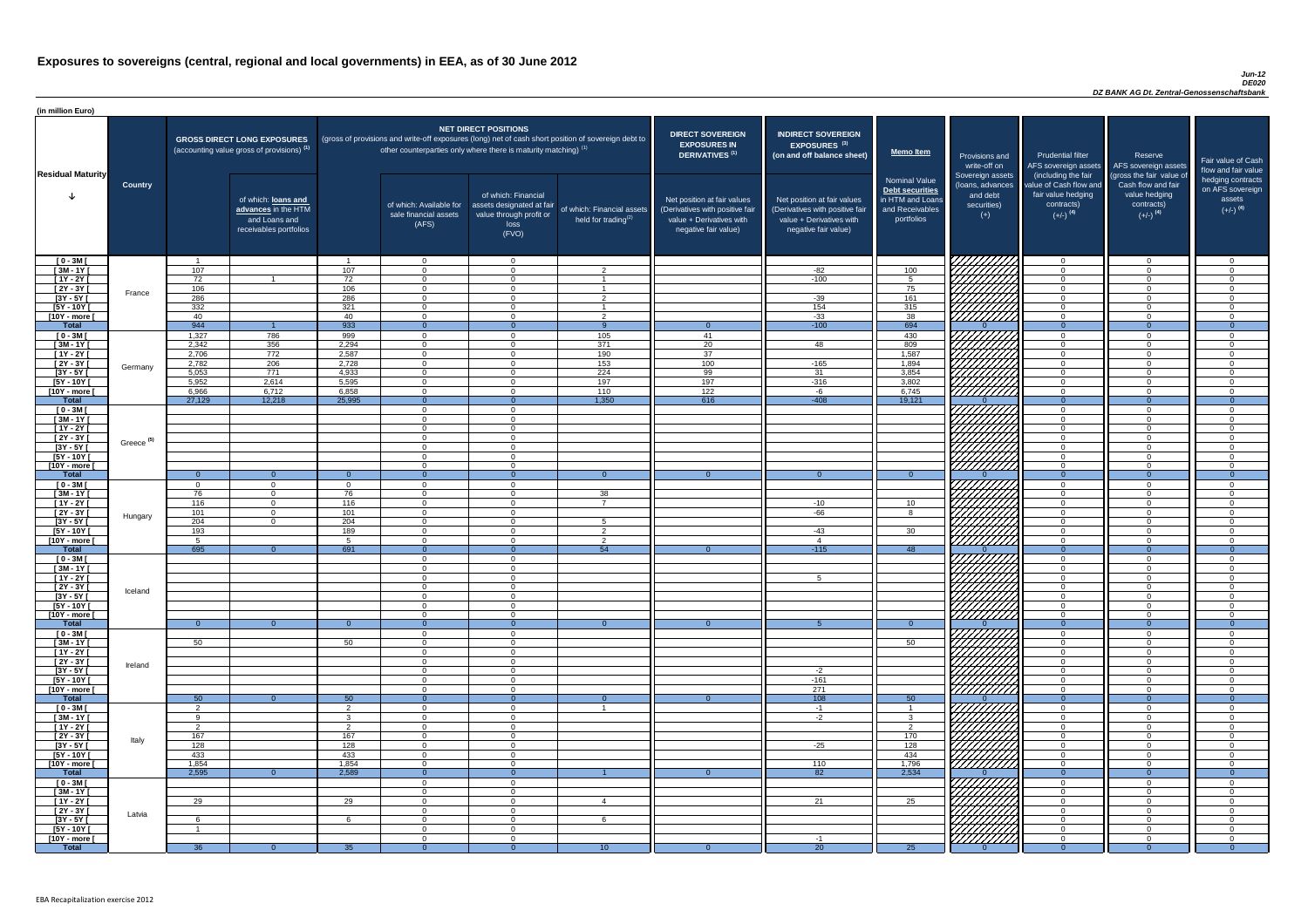#### *Jun-12 DE020 DZ BANK AG Dt. Zentral-Genossenschaftsbank*

| <b>DIRECT SOVEREIGN</b><br><b>EXPOSURES IN</b><br><b>DERIVATIVES<sup>(1)</sup></b><br>Net position at fair values<br>(Derivatives with positive fair<br>value + Derivatives with<br>negative fair value) | <b>INDIRECT SOVEREIGN</b><br><b>EXPOSURES<sup>(3)</sup></b><br>(on and off balance sheet)<br>Net position at fair values<br>(Derivatives with positive fair<br>value + Derivatives with<br>negative fair value) | <b>Memo Item</b><br><b>Nominal Value</b><br>Debt securities<br>in HTM and Loans<br>and Receivables<br>portfolios | Provisions and<br>write-off on<br>Sovereign assets<br>(loans, advances<br>and debt<br>securities)<br>$(+)$ | <b>Prudential filter</b><br>AFS sovereign assets<br>(including the fair<br>value of Cash flow and<br>fair value hedging<br>contracts)<br>$(+/-)$ <sup>(4)</sup> | Reserve<br>AFS sovereign assets<br>(gross the fair value of<br>Cash flow and fair<br>value hedging<br>contracts)<br>$(+/-)$ <sup>(4)</sup> | Fair value of Cash<br>flow and fair value<br>hedging contracts<br>on AFS sovereign<br>assets<br>$(+/-)$ <sup>(4)</sup> |
|----------------------------------------------------------------------------------------------------------------------------------------------------------------------------------------------------------|-----------------------------------------------------------------------------------------------------------------------------------------------------------------------------------------------------------------|------------------------------------------------------------------------------------------------------------------|------------------------------------------------------------------------------------------------------------|-----------------------------------------------------------------------------------------------------------------------------------------------------------------|--------------------------------------------------------------------------------------------------------------------------------------------|------------------------------------------------------------------------------------------------------------------------|
|                                                                                                                                                                                                          |                                                                                                                                                                                                                 |                                                                                                                  |                                                                                                            | $\overline{0}$                                                                                                                                                  | $\mathbf 0$                                                                                                                                | $\mathbf 0$                                                                                                            |
|                                                                                                                                                                                                          |                                                                                                                                                                                                                 |                                                                                                                  |                                                                                                            | $\mathbf 0$                                                                                                                                                     | $\mathbf 0$                                                                                                                                | $\mathbf 0$                                                                                                            |
|                                                                                                                                                                                                          |                                                                                                                                                                                                                 |                                                                                                                  |                                                                                                            | $\mathbf 0$                                                                                                                                                     | $\mathbf 0$                                                                                                                                | $\mathbf 0$                                                                                                            |
|                                                                                                                                                                                                          |                                                                                                                                                                                                                 |                                                                                                                  |                                                                                                            | $\mathbf 0$<br>$\mathbf 0$                                                                                                                                      | $\mathbf 0$<br>$\mathbf 0$                                                                                                                 | $\mathbf 0$<br>$\boldsymbol{0}$                                                                                        |
|                                                                                                                                                                                                          |                                                                                                                                                                                                                 |                                                                                                                  |                                                                                                            | $\mathbf 0$                                                                                                                                                     | $\mathbf 0$                                                                                                                                | $\mathbf 0$                                                                                                            |
|                                                                                                                                                                                                          |                                                                                                                                                                                                                 |                                                                                                                  |                                                                                                            | $\mathbf 0$                                                                                                                                                     | $\mathbf 0$                                                                                                                                | $\mathbf 0$                                                                                                            |
| $\overline{0}$                                                                                                                                                                                           | $\overline{0}$                                                                                                                                                                                                  | $\overline{0}$                                                                                                   | $\Omega$                                                                                                   | $\overline{0}$                                                                                                                                                  | $\overline{0}$                                                                                                                             | $\overline{0}$                                                                                                         |
|                                                                                                                                                                                                          |                                                                                                                                                                                                                 |                                                                                                                  |                                                                                                            | $\mathbf 0$                                                                                                                                                     | $\mathbf 0$                                                                                                                                | $\mathbf 0$                                                                                                            |
|                                                                                                                                                                                                          | 17                                                                                                                                                                                                              | 21                                                                                                               |                                                                                                            | $\mathbf 0$                                                                                                                                                     | $\mathbf 0$                                                                                                                                | $\mathbf 0$                                                                                                            |
|                                                                                                                                                                                                          |                                                                                                                                                                                                                 |                                                                                                                  |                                                                                                            | $\mathbf 0$<br>$\mathbf 0$                                                                                                                                      | $\mathbf 0$<br>$\mathbf 0$                                                                                                                 | $\mathbf 0$<br>$\mathbf 0$                                                                                             |
|                                                                                                                                                                                                          | $-16$                                                                                                                                                                                                           | 30                                                                                                               |                                                                                                            | $\mathbf 0$                                                                                                                                                     | $\mathbf 0$                                                                                                                                | $\mathbf 0$                                                                                                            |
|                                                                                                                                                                                                          |                                                                                                                                                                                                                 |                                                                                                                  |                                                                                                            | $\mathbf 0$                                                                                                                                                     | $\mathbf 0$                                                                                                                                | $\mathbf 0$                                                                                                            |
|                                                                                                                                                                                                          | $-1$                                                                                                                                                                                                            |                                                                                                                  |                                                                                                            | $\mathbf 0$                                                                                                                                                     | $\overline{0}$                                                                                                                             | $\mathbf 0$                                                                                                            |
| $\overline{0}$                                                                                                                                                                                           | $\overline{0}$                                                                                                                                                                                                  | 51                                                                                                               | $\Omega$                                                                                                   | $\overline{0}$                                                                                                                                                  | $\overline{0}$                                                                                                                             | $\overline{0}$                                                                                                         |
|                                                                                                                                                                                                          |                                                                                                                                                                                                                 |                                                                                                                  |                                                                                                            | $\pmb{0}$                                                                                                                                                       | $\mathbf 0$<br>$\mathbf 0$                                                                                                                 | $\mathbf 0$                                                                                                            |
|                                                                                                                                                                                                          |                                                                                                                                                                                                                 | 15                                                                                                               |                                                                                                            | $\mathbf 0$<br>$\mathbf 0$                                                                                                                                      | $\mathbf 0$                                                                                                                                | $\mathbf 0$<br>$\mathbf 0$                                                                                             |
|                                                                                                                                                                                                          |                                                                                                                                                                                                                 |                                                                                                                  |                                                                                                            | $\mathbf 0$                                                                                                                                                     | $\mathbf 0$                                                                                                                                | $\mathbf 0$                                                                                                            |
|                                                                                                                                                                                                          |                                                                                                                                                                                                                 |                                                                                                                  |                                                                                                            | $\mathbf 0$                                                                                                                                                     | $\overline{0}$                                                                                                                             | $\overline{0}$                                                                                                         |
|                                                                                                                                                                                                          |                                                                                                                                                                                                                 |                                                                                                                  |                                                                                                            | 0                                                                                                                                                               | $\mathbf 0$                                                                                                                                | 0                                                                                                                      |
|                                                                                                                                                                                                          |                                                                                                                                                                                                                 |                                                                                                                  |                                                                                                            | $\mathbf 0$                                                                                                                                                     | $\overline{0}$                                                                                                                             | $\pmb{0}$                                                                                                              |
| $\overline{0}$                                                                                                                                                                                           | $\overline{0}$                                                                                                                                                                                                  | 15                                                                                                               | $\overline{0}$                                                                                             | $\overline{0}$                                                                                                                                                  | $\overline{0}$                                                                                                                             | $\overline{0}$                                                                                                         |
|                                                                                                                                                                                                          |                                                                                                                                                                                                                 |                                                                                                                  |                                                                                                            | $\mathbf 0$<br>$\mathbf 0$                                                                                                                                      | $\pmb{0}$<br>$\mathbf 0$                                                                                                                   | $\boldsymbol{0}$<br>$\pmb{0}$                                                                                          |
|                                                                                                                                                                                                          |                                                                                                                                                                                                                 |                                                                                                                  |                                                                                                            | $\mathbf 0$                                                                                                                                                     | $\mathbf 0$                                                                                                                                | $\pmb{0}$                                                                                                              |
|                                                                                                                                                                                                          |                                                                                                                                                                                                                 |                                                                                                                  |                                                                                                            | $\mathbf 0$                                                                                                                                                     | $\mathbf 0$                                                                                                                                | $\boldsymbol{0}$                                                                                                       |
|                                                                                                                                                                                                          |                                                                                                                                                                                                                 |                                                                                                                  |                                                                                                            | $\mathbf 0$                                                                                                                                                     | $\mathbf 0$                                                                                                                                | $\boldsymbol{0}$                                                                                                       |
|                                                                                                                                                                                                          |                                                                                                                                                                                                                 |                                                                                                                  |                                                                                                            | $\mathbf 0$                                                                                                                                                     | $\pmb{0}$                                                                                                                                  | $\pmb{0}$                                                                                                              |
|                                                                                                                                                                                                          |                                                                                                                                                                                                                 |                                                                                                                  |                                                                                                            | $\mathbf 0$                                                                                                                                                     | $\pmb{0}$                                                                                                                                  | $\boldsymbol{0}$                                                                                                       |
| $\overline{0}$                                                                                                                                                                                           | $\overline{0}$                                                                                                                                                                                                  | $\overline{0}$                                                                                                   | $\mathbf{0}$                                                                                               | $\overline{0}$<br>$\mathbf 0$                                                                                                                                   | $\mathbf 0$<br>$\mathbf 0$                                                                                                                 | $\overline{0}$<br>$\mathbf 0$                                                                                          |
|                                                                                                                                                                                                          | $-70$                                                                                                                                                                                                           |                                                                                                                  |                                                                                                            | $\mathbf 0$                                                                                                                                                     | $\mathbf 0$                                                                                                                                | $\mathbf 0$                                                                                                            |
|                                                                                                                                                                                                          | $-35$                                                                                                                                                                                                           |                                                                                                                  |                                                                                                            | $\mathbf 0$                                                                                                                                                     | $\mathbf 0$                                                                                                                                | $\boldsymbol{0}$                                                                                                       |
|                                                                                                                                                                                                          | $-4$                                                                                                                                                                                                            |                                                                                                                  |                                                                                                            | $\mathbf 0$                                                                                                                                                     | $\pmb{0}$                                                                                                                                  | $\mathbf 0$                                                                                                            |
|                                                                                                                                                                                                          | 54                                                                                                                                                                                                              |                                                                                                                  |                                                                                                            | $\mathbf 0$                                                                                                                                                     | $\mathbf 0$                                                                                                                                | $\mathbf 0$                                                                                                            |
|                                                                                                                                                                                                          | $-8$                                                                                                                                                                                                            | 145                                                                                                              |                                                                                                            | $\mathbf 0$                                                                                                                                                     | $\mathbf 0$                                                                                                                                | $\pmb{0}$                                                                                                              |
| $\overline{0}$                                                                                                                                                                                           | $-63$                                                                                                                                                                                                           | $\overline{4}$<br>149                                                                                            | $\overline{0}$                                                                                             | $\mathbf 0$<br>$\overline{0}$                                                                                                                                   | $\mathbf 0$<br>$\mathbf{0}$                                                                                                                | $\mathbf 0$<br>$\overline{0}$                                                                                          |
|                                                                                                                                                                                                          |                                                                                                                                                                                                                 |                                                                                                                  |                                                                                                            | $\mathbf 0$                                                                                                                                                     | $\mathbf 0$                                                                                                                                | $\mathsf 0$                                                                                                            |
|                                                                                                                                                                                                          |                                                                                                                                                                                                                 |                                                                                                                  |                                                                                                            | $\pmb{0}$                                                                                                                                                       | $\mathbf 0$                                                                                                                                | $\pmb{0}$                                                                                                              |
|                                                                                                                                                                                                          |                                                                                                                                                                                                                 |                                                                                                                  |                                                                                                            | $\mathbf 0$                                                                                                                                                     | $\pmb{0}$                                                                                                                                  | $\boldsymbol{0}$                                                                                                       |
|                                                                                                                                                                                                          | 8                                                                                                                                                                                                               |                                                                                                                  |                                                                                                            | $\mathbf 0$                                                                                                                                                     | $\mathbf 0$                                                                                                                                | $\pmb{0}$                                                                                                              |
|                                                                                                                                                                                                          |                                                                                                                                                                                                                 |                                                                                                                  |                                                                                                            | $\mathbf 0$                                                                                                                                                     | $\pmb{0}$                                                                                                                                  | $\pmb{0}$                                                                                                              |
|                                                                                                                                                                                                          |                                                                                                                                                                                                                 |                                                                                                                  |                                                                                                            | 0<br>$\mathbf 0$                                                                                                                                                | $\mathbf 0$<br>$\mathbf 0$                                                                                                                 | $\mathbf 0$<br>$\boldsymbol{0}$                                                                                        |
| $\overline{0}$                                                                                                                                                                                           | $\overline{8}$                                                                                                                                                                                                  | $\overline{0}$                                                                                                   | 0                                                                                                          | $\overline{0}$                                                                                                                                                  | $\overline{0}$                                                                                                                             | $\overline{0}$                                                                                                         |
|                                                                                                                                                                                                          |                                                                                                                                                                                                                 |                                                                                                                  |                                                                                                            | $\mathbf 0$                                                                                                                                                     | $\pmb{0}$                                                                                                                                  | $\boldsymbol{0}$                                                                                                       |
|                                                                                                                                                                                                          | $-14$                                                                                                                                                                                                           | 10                                                                                                               |                                                                                                            | $\mathbf 0$                                                                                                                                                     | $\pmb{0}$                                                                                                                                  | $\pmb{0}$                                                                                                              |
|                                                                                                                                                                                                          | $\overline{5}$                                                                                                                                                                                                  |                                                                                                                  |                                                                                                            | $\mathbf 0$                                                                                                                                                     | $\mathbf 0$                                                                                                                                | $\pmb{0}$                                                                                                              |
|                                                                                                                                                                                                          | $\mathbf 1$                                                                                                                                                                                                     |                                                                                                                  |                                                                                                            | $\mathbf 0$                                                                                                                                                     | $\mathbf 0$                                                                                                                                | $\mathbf 0$                                                                                                            |
|                                                                                                                                                                                                          | $-3$<br>$\bf 8$                                                                                                                                                                                                 | 27<br>305                                                                                                        |                                                                                                            | $\mathbf 0$<br>$\mathbf 0$                                                                                                                                      | $\mathbf 0$<br>$\mathbf 0$                                                                                                                 | $\boldsymbol{0}$<br>$\pmb{0}$                                                                                          |
|                                                                                                                                                                                                          | 4                                                                                                                                                                                                               |                                                                                                                  |                                                                                                            | $\mathbf 0$                                                                                                                                                     | $\mathbf 0$                                                                                                                                | $\mathbf 0$                                                                                                            |
| $\overline{0}$                                                                                                                                                                                           | $\overline{1}$                                                                                                                                                                                                  | 342                                                                                                              | 0                                                                                                          | $\overline{0}$                                                                                                                                                  | $\mathbf 0$                                                                                                                                | $\overline{0}$                                                                                                         |
|                                                                                                                                                                                                          |                                                                                                                                                                                                                 |                                                                                                                  |                                                                                                            | $\mathbf 0$                                                                                                                                                     | 0                                                                                                                                          | $\mathbf 0$                                                                                                            |
|                                                                                                                                                                                                          |                                                                                                                                                                                                                 |                                                                                                                  |                                                                                                            | $\boldsymbol{0}$                                                                                                                                                | $\overline{0}$                                                                                                                             | $\mathbf 0$                                                                                                            |
|                                                                                                                                                                                                          | 275                                                                                                                                                                                                             | 175                                                                                                              |                                                                                                            | $\mathbf 0$                                                                                                                                                     | $\pmb{0}$                                                                                                                                  | $\pmb{0}$                                                                                                              |
|                                                                                                                                                                                                          | $-7$                                                                                                                                                                                                            |                                                                                                                  |                                                                                                            | $\mathbf 0$                                                                                                                                                     | $\mathbf 0$                                                                                                                                | $\boldsymbol{0}$                                                                                                       |
|                                                                                                                                                                                                          |                                                                                                                                                                                                                 | 50                                                                                                               |                                                                                                            | $\mathbf 0$                                                                                                                                                     | $\mathbf 0$                                                                                                                                | $\mathbf 0$                                                                                                            |
|                                                                                                                                                                                                          |                                                                                                                                                                                                                 | 75<br>50                                                                                                         |                                                                                                            | $\mathbf 0$<br>$\mathbf 0$                                                                                                                                      | $\pmb{0}$<br>$\mathbf 0$                                                                                                                   | $\mathbf 0$<br>$\boldsymbol{0}$                                                                                        |
| $\overline{0}$                                                                                                                                                                                           | 268                                                                                                                                                                                                             | 350                                                                                                              | $\overline{0}$                                                                                             | $\overline{0}$                                                                                                                                                  | $\overline{0}$                                                                                                                             | $\overline{0}$                                                                                                         |
|                                                                                                                                                                                                          |                                                                                                                                                                                                                 |                                                                                                                  |                                                                                                            |                                                                                                                                                                 |                                                                                                                                            |                                                                                                                        |

| (in million Euro)                |                |                      |                                                                                             |                          |                                                                   |                                                                                              |                                                                                                     |                                                                                                                    |                                                                                                                    |                                                                                              |                                                                          |                                                                                                             |                                                                                                         |                                                   |
|----------------------------------|----------------|----------------------|---------------------------------------------------------------------------------------------|--------------------------|-------------------------------------------------------------------|----------------------------------------------------------------------------------------------|-----------------------------------------------------------------------------------------------------|--------------------------------------------------------------------------------------------------------------------|--------------------------------------------------------------------------------------------------------------------|----------------------------------------------------------------------------------------------|--------------------------------------------------------------------------|-------------------------------------------------------------------------------------------------------------|---------------------------------------------------------------------------------------------------------|---------------------------------------------------|
| <b>Residual Maturity</b>         |                |                      | <b>GROSS DIRECT LONG EXPOSURES</b><br>(accounting value gross of provisions) <sup>(1)</sup> |                          | other counterparties only where there is maturity matching) $(1)$ | <b>NET DIRECT POSITIONS</b>                                                                  | (gross of provisions and write-off exposures (long) net of cash short position of sovereign debt to | <b>DIRECT SOVEREIGN</b><br><b>EXPOSURES IN</b><br>DERIVATIVES <sup>(1)</sup>                                       | <b>INDIRECT SOVEREIGN</b><br><b>EXPOSURES<sup>(3)</sup></b><br>(on and off balance sheet)                          | <b>Memo Item</b>                                                                             | Provisions and<br>write-off on                                           | <b>Prudential filter</b><br>AFS sovereign assets                                                            | Reserve<br>AFS sovereign assets                                                                         | Fair value<br>flow and f                          |
|                                  | <b>Country</b> |                      | of which: loans and<br>advances in the HTM<br>and Loans and<br>receivables portfolios       |                          | of which: Available for<br>sale financial assets<br>(AFS)         | of which: Financial<br>assets designated at fair<br>value through profit or<br>loss<br>(FVO) | of which: Financial assets<br>held for trading <sup>(2)</sup>                                       | Net position at fair values<br>(Derivatives with positive fair<br>value + Derivatives with<br>negative fair value) | Net position at fair values<br>(Derivatives with positive fair<br>value + Derivatives with<br>negative fair value) | <b>Nominal Value</b><br>Debt securities<br>in HTM and Loans<br>and Receivables<br>portfolios | Sovereign assets<br>(loans, advances<br>and debt<br>securities)<br>$(+)$ | (including the fair<br>value of Cash flow and<br>fair value hedging<br>contracts)<br>$(+/-)$ <sup>(4)</sup> | (gross the fair value of<br>Cash flow and fair<br>value hedging<br>contracts)<br>$(+/-)$ <sup>(4)</sup> | hedging o<br>on AFS <sub>s</sub><br>ass<br>$(+/-$ |
| $[0 - 3M]$                       |                |                      |                                                                                             |                          | $\overline{0}$                                                    | $\overline{0}$                                                                               |                                                                                                     |                                                                                                                    |                                                                                                                    |                                                                                              | <i>07777777</i> 77                                                       | $\overline{0}$                                                                                              | $\overline{0}$                                                                                          |                                                   |
| $[3M - 1Y]$                      |                |                      |                                                                                             |                          | $\overline{0}$                                                    | $\Omega$                                                                                     |                                                                                                     |                                                                                                                    |                                                                                                                    |                                                                                              |                                                                          | $\Omega$                                                                                                    | $\Omega$                                                                                                |                                                   |
| $[1Y - 2Y]$<br>$\boxed{2Y - 3Y}$ |                |                      |                                                                                             |                          | $\overline{0}$<br>$\overline{0}$                                  | $\Omega$<br>$\Omega$                                                                         |                                                                                                     |                                                                                                                    |                                                                                                                    |                                                                                              |                                                                          | $\Omega$<br>$\Omega$                                                                                        | $\Omega$<br>$\Omega$                                                                                    |                                                   |
| $[3Y - 5Y]$                      | Liechtenstein  |                      |                                                                                             |                          | $\overline{0}$                                                    | $\Omega$                                                                                     |                                                                                                     |                                                                                                                    |                                                                                                                    |                                                                                              | HAHA<br>HAHA                                                             | $\Omega$                                                                                                    | $\Omega$                                                                                                |                                                   |
| $[5Y - 10Y]$                     |                |                      |                                                                                             |                          | $\Omega$                                                          | $\Omega$                                                                                     |                                                                                                     |                                                                                                                    |                                                                                                                    |                                                                                              |                                                                          | $\Omega$                                                                                                    | $\Omega$                                                                                                |                                                   |
| [10Y - more [                    |                |                      | റ                                                                                           |                          | $\overline{0}$                                                    | $\Omega$<br>$\cap$                                                                           | - വ                                                                                                 |                                                                                                                    |                                                                                                                    |                                                                                              |                                                                          | $\overline{0}$<br>$\Omega$                                                                                  | $\Omega$                                                                                                |                                                   |
| <b>Total</b><br>$[0 - 3M]$       |                | $\overline{0}$       |                                                                                             | $\Omega$                 | $\Omega$<br>$\overline{0}$                                        | $\Omega$                                                                                     |                                                                                                     |                                                                                                                    |                                                                                                                    | $\Omega$                                                                                     | 7777777777                                                               | $\overline{0}$                                                                                              | $\Omega$<br>$\Omega$                                                                                    |                                                   |
| $[3M - 1Y]$                      |                | 23                   |                                                                                             | 21                       | $\overline{0}$                                                    | $\Omega$                                                                                     |                                                                                                     |                                                                                                                    | 17 <sup>2</sup>                                                                                                    | 21                                                                                           |                                                                          | $\overline{0}$                                                                                              | $\overline{0}$                                                                                          |                                                   |
| $[1Y - 2Y]$                      |                | $\overline{7}$       |                                                                                             | $\overline{ }$           | $\overline{0}$                                                    | $\Omega$                                                                                     | $\overline{z}$                                                                                      |                                                                                                                    |                                                                                                                    |                                                                                              |                                                                          | $\overline{0}$                                                                                              | $\Omega$                                                                                                |                                                   |
| $[2Y - 3Y]$                      | Lithuania      | 12 <sup>7</sup>      |                                                                                             | 12                       | $\overline{0}$                                                    | $\Omega$                                                                                     | 12                                                                                                  |                                                                                                                    |                                                                                                                    |                                                                                              |                                                                          | $\overline{0}$<br>$\Omega$                                                                                  | $\Omega$<br>$\Omega$                                                                                    |                                                   |
| $[3Y - 5Y]$<br>$[5Y - 10Y]$      |                | 31<br>13             |                                                                                             | 30<br>$\mathsf{Q}$       | $\overline{0}$<br>$\overline{0}$                                  | $\Omega$<br>$\Omega$                                                                         | $\Omega$                                                                                            |                                                                                                                    | $-16$                                                                                                              | 30                                                                                           |                                                                          | $\Omega$                                                                                                    | $\Omega$                                                                                                |                                                   |
| [10Y - more [                    |                |                      |                                                                                             |                          | $\Omega$                                                          | $\Omega$                                                                                     |                                                                                                     |                                                                                                                    | -1                                                                                                                 |                                                                                              | 7777777777                                                               | $\Omega$                                                                                                    | $\Omega$                                                                                                |                                                   |
| <b>Total</b>                     |                | 86                   | . റ                                                                                         | $\overline{79}$          | $\overline{0}$                                                    | $\Omega$                                                                                     | $\overline{28}$                                                                                     | $\Omega$                                                                                                           | $\overline{0}$                                                                                                     | 51                                                                                           |                                                                          | $\overline{0}$                                                                                              | $\Omega$                                                                                                |                                                   |
| $[0 - 3M]$<br>$[3M - 1Y]$        |                |                      | $\overline{1}$                                                                              |                          | $\overline{0}$<br>$\overline{0}$                                  | $\Omega$<br>$\Omega$                                                                         |                                                                                                     |                                                                                                                    |                                                                                                                    |                                                                                              | 777777777                                                                | $\Omega$<br>$\overline{0}$                                                                                  | $\Omega$<br>$\Omega$                                                                                    |                                                   |
| $[1Y - 2Y]$                      |                | 16                   |                                                                                             | 16                       | $\overline{0}$                                                    | $\Omega$                                                                                     | - 1                                                                                                 |                                                                                                                    |                                                                                                                    | 15                                                                                           |                                                                          | $\overline{0}$                                                                                              | $\Omega$                                                                                                |                                                   |
| $\boxed{2Y - 3Y}$                | Luxembourg     |                      |                                                                                             |                          | $\Omega$                                                          | $\Omega$                                                                                     |                                                                                                     |                                                                                                                    |                                                                                                                    |                                                                                              |                                                                          | $\Omega$                                                                                                    | $\overline{0}$                                                                                          |                                                   |
| [3Y - 5Y [                       |                | 10                   |                                                                                             | 10                       | 0                                                                 |                                                                                              |                                                                                                     |                                                                                                                    |                                                                                                                    |                                                                                              |                                                                          | $\Omega$                                                                                                    |                                                                                                         |                                                   |
| $[5Y - 10Y]$<br>[10Y - more [    |                |                      |                                                                                             |                          | $\overline{0}$<br>$\Omega$                                        | $\Omega$<br>$\Omega$                                                                         |                                                                                                     |                                                                                                                    |                                                                                                                    |                                                                                              | William                                                                  | $\Omega$<br>$\Omega$                                                                                        | $\Omega$<br>$\Omega$                                                                                    |                                                   |
| <b>Total</b>                     |                | 27                   |                                                                                             | 26                       | $\overline{0}$                                                    | $\Omega$                                                                                     |                                                                                                     |                                                                                                                    |                                                                                                                    | 15                                                                                           |                                                                          | $\overline{0}$                                                                                              | $\Omega$                                                                                                |                                                   |
| $[0 - 3M]$                       |                |                      |                                                                                             |                          | $\overline{0}$                                                    | $\Omega$                                                                                     |                                                                                                     |                                                                                                                    |                                                                                                                    |                                                                                              |                                                                          | $\Omega$                                                                                                    | $\Omega$                                                                                                |                                                   |
| $[3M - 1Y]$                      |                |                      |                                                                                             |                          | $\Omega$                                                          | $\Omega$                                                                                     |                                                                                                     |                                                                                                                    |                                                                                                                    |                                                                                              | HAANA<br>HAANA                                                           | $\Omega$                                                                                                    | $\Omega$                                                                                                |                                                   |
| $[1Y - 2Y]$<br>$[2Y - 3Y]$       |                |                      |                                                                                             |                          | $\Omega$<br>$\overline{0}$                                        | $\Omega$<br>$\Omega$                                                                         |                                                                                                     |                                                                                                                    |                                                                                                                    |                                                                                              |                                                                          | $\Omega$<br>$\Omega$                                                                                        | $\Omega$<br>$\Omega$                                                                                    |                                                   |
| $[3Y - 5Y]$                      | Malta          |                      |                                                                                             |                          | $\overline{0}$                                                    | $\Omega$                                                                                     |                                                                                                     |                                                                                                                    |                                                                                                                    |                                                                                              |                                                                          | $\Omega$                                                                                                    | $\Omega$                                                                                                |                                                   |
| $[5Y - 10Y]$                     |                |                      |                                                                                             |                          | $\overline{0}$                                                    | $\Omega$                                                                                     |                                                                                                     |                                                                                                                    |                                                                                                                    |                                                                                              |                                                                          | $\Omega$                                                                                                    | $\Omega$                                                                                                |                                                   |
| [10Y - more [                    |                |                      |                                                                                             |                          | $\overline{0}$                                                    | $\Omega$                                                                                     | - 0                                                                                                 | $\Omega$                                                                                                           | $\Omega$                                                                                                           |                                                                                              | <u>VIIIIIII</u>                                                          | $\overline{0}$<br>$\Omega$                                                                                  | $\Omega$                                                                                                |                                                   |
| <b>Total</b><br>$[0 - 3M]$       |                | $\overline{0}$<br>્વ | . വ                                                                                         | $\Omega$<br>-3           | $\Omega$<br>$\overline{0}$                                        | $\Omega$                                                                                     |                                                                                                     |                                                                                                                    |                                                                                                                    | $\overline{0}$                                                                               |                                                                          | $\Omega$                                                                                                    | $\Omega$<br>$\Omega$                                                                                    |                                                   |
| $[3M - 1Y]$                      |                |                      |                                                                                             |                          | $\Omega$                                                          | $\Omega$                                                                                     |                                                                                                     |                                                                                                                    | $-70$                                                                                                              |                                                                                              | <i>VIIIIIIIA</i>                                                         | $\Omega$                                                                                                    | $\Omega$                                                                                                |                                                   |
| $[1Y - 2Y]$                      |                | $\overline{4}$       |                                                                                             | -4                       | $\overline{0}$                                                    | $\Omega$                                                                                     |                                                                                                     |                                                                                                                    | $-35$                                                                                                              |                                                                                              | ШША<br>ШША                                                               | $\overline{0}$                                                                                              | $\Omega$                                                                                                |                                                   |
| $[2Y - 3Y]$                      | Netherlands    | 44                   |                                                                                             | 44                       | $\overline{0}$                                                    | $\overline{0}$                                                                               |                                                                                                     |                                                                                                                    | $-4$                                                                                                               |                                                                                              | 777777777                                                                | $\overline{0}$                                                                                              | $\overline{0}$                                                                                          |                                                   |
| $[3Y - 5Y]$<br>$[5Y - 10Y]$      |                | 86<br>165            |                                                                                             | 86<br>165                | $\overline{0}$<br>$\overline{0}$                                  | $\Omega$<br>$\Omega$                                                                         |                                                                                                     |                                                                                                                    | 54<br>$-8$                                                                                                         | 145                                                                                          |                                                                          | $\overline{0}$<br>$\Omega$                                                                                  | $\Omega$<br>$\Omega$                                                                                    |                                                   |
| [10Y - more [                    |                | $\overline{4}$       |                                                                                             | $\boldsymbol{\varDelta}$ | $\overline{0}$                                                    | $\Omega$                                                                                     |                                                                                                     |                                                                                                                    |                                                                                                                    | $\mathbf{\Delta}$                                                                            | 7777777                                                                  | $\Omega$                                                                                                    | $\Omega$                                                                                                |                                                   |
| <b>Total</b>                     |                | 307                  | $\Omega$                                                                                    | 307                      | $\overline{0}$                                                    | $\Omega$                                                                                     |                                                                                                     |                                                                                                                    | $-63$                                                                                                              | 149                                                                                          |                                                                          | $\overline{0}$                                                                                              | $\Omega$                                                                                                |                                                   |
| $[0 - 3M]$<br>$[3M - 1Y]$        |                |                      |                                                                                             |                          | $\overline{0}$<br>$\overline{0}$                                  | $\Omega$<br>$\Omega$                                                                         |                                                                                                     |                                                                                                                    |                                                                                                                    |                                                                                              |                                                                          | $\Omega$<br>$\overline{0}$                                                                                  | $\Omega$<br>$\Omega$                                                                                    |                                                   |
| $[1Y - 2Y]$                      |                |                      |                                                                                             |                          | $\overline{0}$                                                    | $\Omega$                                                                                     |                                                                                                     |                                                                                                                    |                                                                                                                    |                                                                                              | HAHA<br>HAHA                                                             | $\overline{0}$                                                                                              | $\Omega$                                                                                                |                                                   |
| $[2Y - 3Y]$                      | Norway         |                      |                                                                                             |                          | $\overline{0}$                                                    | $\Omega$                                                                                     |                                                                                                     |                                                                                                                    | <sup>8</sup>                                                                                                       |                                                                                              |                                                                          | $\overline{0}$                                                                                              | $\Omega$                                                                                                |                                                   |
| $[3Y - 5Y]$                      |                |                      |                                                                                             |                          | $\overline{0}$                                                    | $\Omega$                                                                                     |                                                                                                     |                                                                                                                    |                                                                                                                    |                                                                                              |                                                                          | $\overline{0}$                                                                                              | $\Omega$                                                                                                |                                                   |
| $[5Y - 10Y]$<br>[10Y - more [    |                |                      |                                                                                             |                          | $\Omega$<br>$\overline{0}$                                        | $\Omega$<br>$\Omega$                                                                         |                                                                                                     |                                                                                                                    |                                                                                                                    |                                                                                              |                                                                          | $\overline{0}$<br>$\overline{0}$                                                                            | $\Omega$<br>$\Omega$                                                                                    |                                                   |
| <b>Total</b>                     |                | $\overline{0}$       | റ                                                                                           | $\Omega$                 | $\Omega$                                                          | $\cap$                                                                                       | - 0                                                                                                 |                                                                                                                    |                                                                                                                    | $\overline{0}$                                                                               |                                                                          | $\overline{0}$                                                                                              | $\Omega$                                                                                                |                                                   |
| $[0 - 3M]$                       |                |                      |                                                                                             |                          | $\Omega$                                                          | $\Omega$                                                                                     |                                                                                                     |                                                                                                                    |                                                                                                                    |                                                                                              |                                                                          | $\Omega$                                                                                                    | $\Omega$                                                                                                |                                                   |
| $[3M - 1Y]$                      |                | 11                   |                                                                                             | 10                       | $\overline{0}$                                                    | $\Omega$                                                                                     |                                                                                                     |                                                                                                                    | $-14$                                                                                                              | 10                                                                                           |                                                                          | $\Omega$                                                                                                    | $\Omega$                                                                                                |                                                   |
| $[1Y - 2Y]$<br>$[2Y - 3Y]$       |                | 2                    |                                                                                             | 2                        | $\overline{0}$<br>$\overline{0}$                                  | $\Omega$<br>$\Omega$                                                                         | $\overline{2}$                                                                                      |                                                                                                                    | -5                                                                                                                 |                                                                                              |                                                                          | $\Omega$<br>$\Omega$                                                                                        | $\Omega$<br>$\Omega$                                                                                    |                                                   |
| $[3Y - 5Y]$                      | Poland         | 33                   |                                                                                             | 29                       | $\overline{0}$                                                    | $\Omega$                                                                                     | 4                                                                                                   |                                                                                                                    | $-3$                                                                                                               | 27                                                                                           |                                                                          | $\Omega$                                                                                                    | $\Omega$                                                                                                |                                                   |
| $[5Y - 10Y]$                     |                | 308                  |                                                                                             | 308                      | $\overline{0}$                                                    | $\Omega$                                                                                     | $\overline{4}$                                                                                      |                                                                                                                    | 8                                                                                                                  | 305                                                                                          | <i>ШШЩ</i>                                                               | $\Omega$                                                                                                    | $\Omega$                                                                                                |                                                   |
| $\boxed{10Y - more}$             |                |                      |                                                                                             |                          | $\Omega$                                                          | $\Omega$                                                                                     |                                                                                                     |                                                                                                                    |                                                                                                                    |                                                                                              | <u>VIIIIIII</u> 1                                                        | $\Omega$                                                                                                    | $\Omega$                                                                                                |                                                   |
| <b>Total</b><br>$[0 - 3M]$       |                | 354                  |                                                                                             | 349                      | $\Omega$<br>$\overline{0}$                                        | $\cap$<br>$\Omega$                                                                           | 10 <sup>°</sup>                                                                                     | $\overline{0}$                                                                                                     |                                                                                                                    | $\overline{342}$                                                                             | <i>777777777</i>                                                         | $\Omega$<br>$\Omega$                                                                                        | $\Omega$<br>$\Omega$                                                                                    |                                                   |
| $[3M - 1Y]$                      |                |                      |                                                                                             |                          | $\overline{0}$                                                    | $\Omega$                                                                                     |                                                                                                     |                                                                                                                    |                                                                                                                    |                                                                                              |                                                                          | $\overline{0}$                                                                                              | $\overline{0}$                                                                                          |                                                   |
| $[1Y - 2Y]$                      |                | 175                  |                                                                                             | 175                      | $\overline{0}$                                                    | $\overline{0}$                                                                               |                                                                                                     |                                                                                                                    | 275                                                                                                                | 175                                                                                          |                                                                          | $\overline{0}$                                                                                              | $\overline{0}$                                                                                          |                                                   |
| $[2Y - 3Y]$                      | Portugal       | 11                   |                                                                                             | 10                       | $\overline{0}$                                                    | $\overline{0}$                                                                               | 10                                                                                                  |                                                                                                                    | $-7$                                                                                                               |                                                                                              |                                                                          | $\overline{0}$                                                                                              | $\overline{0}$                                                                                          |                                                   |
| $[3Y - 5Y]$<br>$[5Y - 10Y]$      |                | 50<br>75             | 75                                                                                          | 50<br>75                 | $\overline{0}$<br>$\overline{0}$                                  | $\overline{0}$<br>$\overline{0}$                                                             |                                                                                                     |                                                                                                                    |                                                                                                                    | 50<br>75                                                                                     |                                                                          | $\overline{0}$<br>$\Omega$                                                                                  | $\overline{0}$<br>$\Omega$                                                                              |                                                   |
| [10Y - more [                    |                | 50                   |                                                                                             | 50                       | $\Omega$                                                          | $\Omega$                                                                                     |                                                                                                     |                                                                                                                    |                                                                                                                    | 50                                                                                           | 77777777                                                                 | $\Omega$                                                                                                    | $\Omega$                                                                                                |                                                   |
| <b>Total</b>                     |                | 361                  | 75                                                                                          | 360                      | $\Omega$                                                          |                                                                                              | 10 <sup>°</sup>                                                                                     |                                                                                                                    | 268                                                                                                                | 350                                                                                          |                                                                          | $\Omega$                                                                                                    | $\Omega$                                                                                                |                                                   |